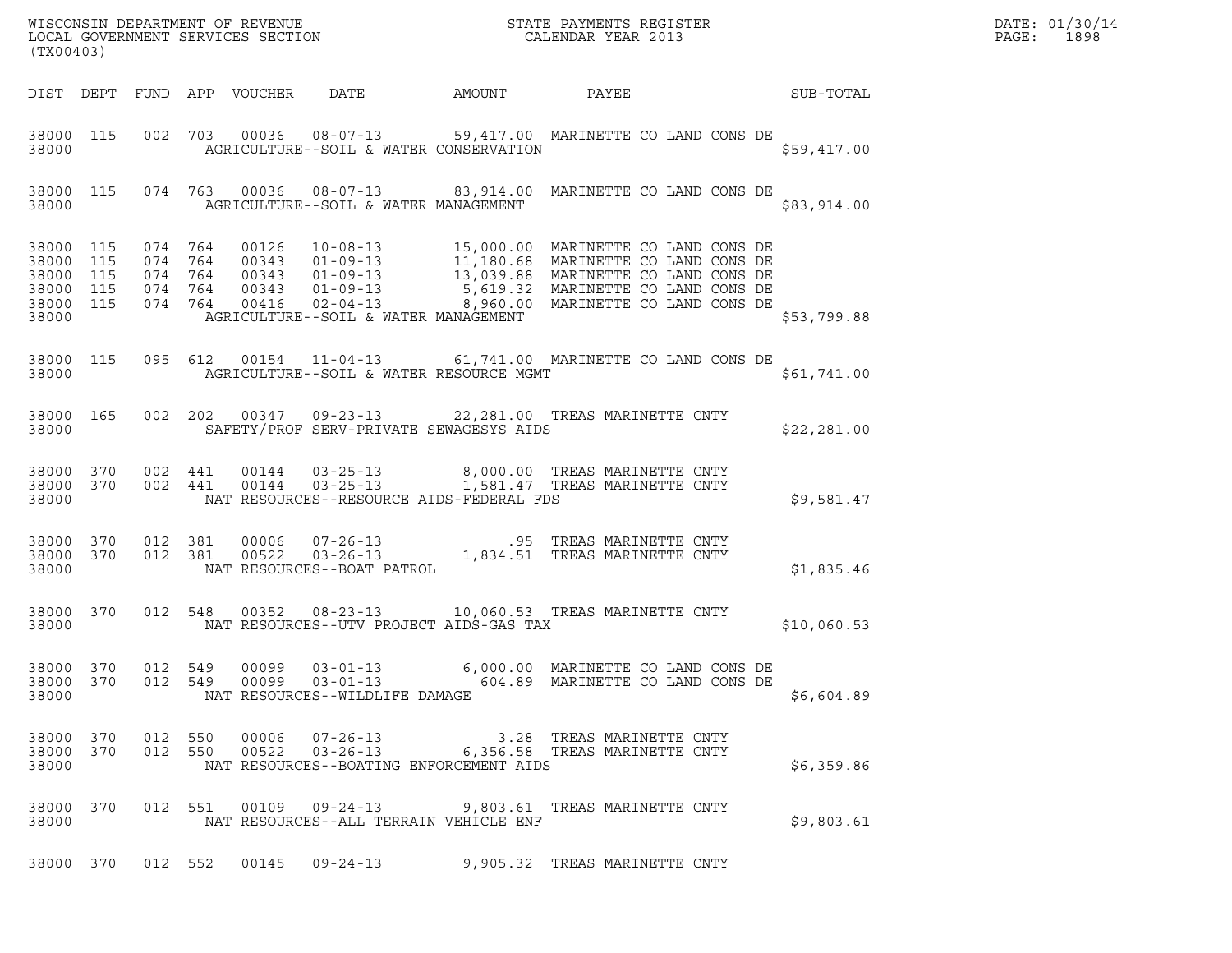| DATE: | 01/30/14 |
|-------|----------|
| PAGE: | 1899     |

| (TX00403)                                    |  |                    | % WISCONSIN DEPARTMENT OF REVENUE $$\tt STATE$ PAYMENTS REGISTER LOCAL GOVERNMENT SERVICES SECTION $$\tt CALENDAR$ YEAR 2013 |                                      | DATE: 01/30/14<br>$\mathtt{PAGE:}$<br>1899  |                                                                                                                                                                       |                 |  |
|----------------------------------------------|--|--------------------|------------------------------------------------------------------------------------------------------------------------------|--------------------------------------|---------------------------------------------|-----------------------------------------------------------------------------------------------------------------------------------------------------------------------|-----------------|--|
|                                              |  |                    | DIST DEPT FUND APP VOUCHER DATE                                                                                              |                                      | AMOUNT                                      |                                                                                                                                                                       | PAYEE SUB-TOTAL |  |
|                                              |  |                    |                                                                                                                              |                                      | 38000 NAT RESOURCES--SNOWMOBILE ENFORCEMENT |                                                                                                                                                                       | \$9,905.32      |  |
| 38000 370<br>38000 370<br>38000              |  |                    |                                                                                                                              |                                      | NAT RESOURCES--WILDLIFE DAMAGE CLAIMS       | 012 553 00099 03-01-13 97,690.53 MARINETTE COLAND CONS DE<br>012 553 00099 03-01-13 15,108.62 MARINETTE COLAND CONS DE                                                | \$112,799.15    |  |
| 38000                                        |  |                    |                                                                                                                              |                                      | NAT RESOURCES--COUNTY CONSERVATION AIDS     | 38000 370 012 563 01787 01-14-13 1,907.50 TREAS MARINETTE CNTY                                                                                                        | \$1,907.50      |  |
| 38000                                        |  |                    |                                                                                                                              | NAT RESOURCES--RECREATION AIDS-FISH  |                                             | 38000 370 012 564 00247 04-05-13 11,468.45 MARINETTE CO LAND CONS DE                                                                                                  | \$11,468.45     |  |
| 38000                                        |  |                    |                                                                                                                              |                                      | NAT RESOURCES-FOREST CROP/MANAGED FOREST    | 38000 370 012 566 00001 09-24-13 52,094.61 TREAS MARINETTE CNTY                                                                                                       | \$52,094.61     |  |
| 38000 370<br>38000                           |  |                    |                                                                                                                              |                                      | NAT RESOURCES--SNOWMOBILE TRAIL AIDS        | 012 569 00497 09-13-13 31,323.56 TREAS MARINETTE CNTY                                                                                                                 | \$31,323.56     |  |
| 38000 370<br>38000 370<br>38000 370<br>38000 |  |                    |                                                                                                                              |                                      | NAT RESOURCES--URBAN FORESTRY/CO FORESTS    | 012 572 00004 04-03-13 48,311.75 TREAS MARINETTE CNTY<br>012 572 00028 02-19-13 3,765.60 TREAS MARINETTE CNTY<br>012 572 00040 05-16-13 6,500.00 TREAS MARINETTE CNTY | \$58,577.35     |  |
| 38000 370<br>38000                           |  |                    |                                                                                                                              |                                      | NAT RESOURCES--SNOWMOBILE TRAIL AIDS        | 012 574 02378 03-18-13 61,787.50 TREAS MARINETTE CNTY                                                                                                                 | \$61,787.50     |  |
| 38000 370<br>38000 370<br>38000              |  | 012 575<br>012 575 |                                                                                                                              |                                      | NAT RESOURCES--SNOWMOBILE TRAIL AIDS        | 00048  08-05-13  61,787.50  TREAS MARINETTE CNTY<br>02341  03-11-13  61,787.50  TREAS MARINETTE CNTY                                                                  | \$123,575.00    |  |
| 38000 370<br>38000                           |  |                    |                                                                                                                              |                                      | NAT RESOURCES--ALL-TERRAIN VEHICLE TRAIL    | 012 576 01154 12-12-13 77,573.00 TREAS MARINETTE CNTY                                                                                                                 | \$77,573.00     |  |
| 38000 370<br>38000                           |  |                    |                                                                                                                              |                                      | NAT RESOURCES--ALL-TERRAIN VEHICLE TRAIL    | 012 577 01155 12-12-13 11,604.00 TREAS MARINETTE CNTY                                                                                                                 | \$11,604.00     |  |
| 38000 370<br>38000                           |  |                    |                                                                                                                              | NAT RESOURCES--PMT IN LIEU OF TAXES  |                                             | 012 584 00038 09-03-13 174.00 TREAS MARINETTE CNTY                                                                                                                    | \$174.00        |  |
| 38000 370<br>38000 370                       |  | 012 678<br>012 678 |                                                                                                                              | $02774$ $04-23-13$<br>03001 05-07-13 |                                             | 15,182.38 MARINETTE CO LAND CONS DE<br>4,218.75 MARINETTE CO LAND CONS DE                                                                                             |                 |  |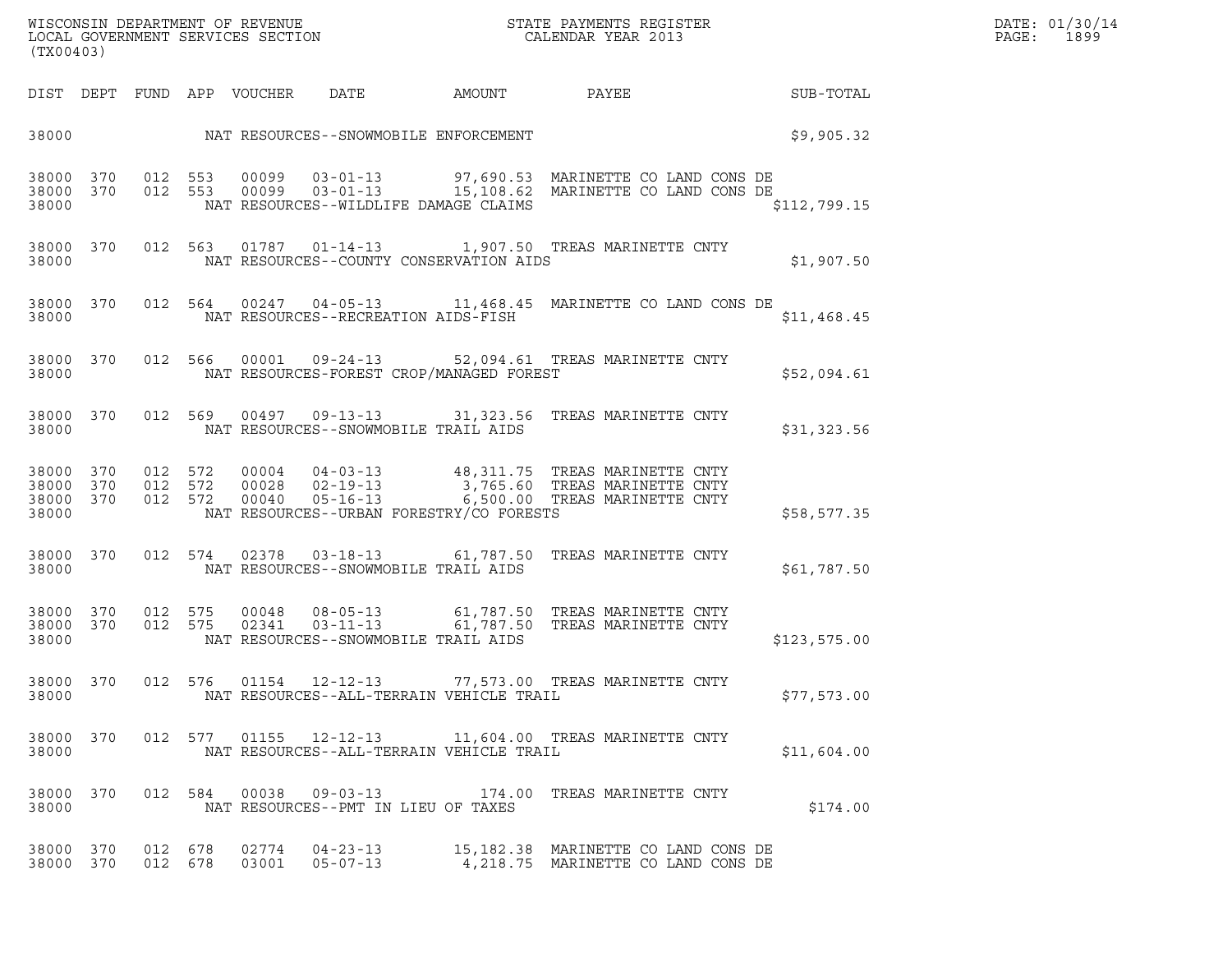| (TX00403)                                                                                                                                                                                                                                                                  |                                                                                                                                                                                                         |                                                                                                                                                                                                         |                                                                                                                                                                                                         |                                                                                                                                                                                                                                                                   |                                                    |                                                                            |                                                                                                                                                                                                                                                                                                                                                                                   |              |
|----------------------------------------------------------------------------------------------------------------------------------------------------------------------------------------------------------------------------------------------------------------------------|---------------------------------------------------------------------------------------------------------------------------------------------------------------------------------------------------------|---------------------------------------------------------------------------------------------------------------------------------------------------------------------------------------------------------|---------------------------------------------------------------------------------------------------------------------------------------------------------------------------------------------------------|-------------------------------------------------------------------------------------------------------------------------------------------------------------------------------------------------------------------------------------------------------------------|----------------------------------------------------|----------------------------------------------------------------------------|-----------------------------------------------------------------------------------------------------------------------------------------------------------------------------------------------------------------------------------------------------------------------------------------------------------------------------------------------------------------------------------|--------------|
| DIST                                                                                                                                                                                                                                                                       | DEPT                                                                                                                                                                                                    | <b>FUND</b>                                                                                                                                                                                             | APP                                                                                                                                                                                                     | VOUCHER                                                                                                                                                                                                                                                           | DATE                                               | AMOUNT                                                                     | PAYEE                                                                                                                                                                                                                                                                                                                                                                             | SUB-TOTAL    |
| 38000                                                                                                                                                                                                                                                                      |                                                                                                                                                                                                         |                                                                                                                                                                                                         |                                                                                                                                                                                                         |                                                                                                                                                                                                                                                                   |                                                    |                                                                            | NAT RESOURCES--INVASIVE AQUATICE SPECIES                                                                                                                                                                                                                                                                                                                                          | \$19,401.13  |
| 38000<br>38000<br>38000<br>38000<br>38000<br>38000<br>38000<br>38000<br>38000                                                                                                                                                                                              | 370<br>370<br>370<br>370<br>370<br>370<br>370<br>370                                                                                                                                                    | 095<br>095<br>095<br>095<br>095<br>095<br>095<br>095                                                                                                                                                    | 517<br>517<br>517<br>517<br>517<br>517<br>517<br>517                                                                                                                                                    | 01114<br>01115<br>01161<br>01162<br>01163<br>01164<br>01165<br>01827                                                                                                                                                                                              | NAT RESOURCES--POLLUTION CONTROL                   |                                                                            | $\begin{tabular}{l l l l l} $12-06-13$ & $59,715.00$ {MARINETTE CO LAND CONS DE} \\ $12-06-13$ & $142,500.00$ {MARINETTE CO LAND CONS DE} \\ $12-12-13$ & $142,500.00$ {MARINETTE CO LAND CONS DE} \\ $12-12-13$ & $7,500.00$ {MARINETTE CO LAND CONS DE} \\ $12-12-13$ & $15,000.00$ {MARINETTE CO LAND CONS DE} \\ $12-12-13$ & $7,500.00$ {MARINETTE CO LAND CONS DE} \\ $12-$ | \$639,424.52 |
| 38000<br>38000                                                                                                                                                                                                                                                             | 395                                                                                                                                                                                                     | 011                                                                                                                                                                                                     | 170                                                                                                                                                                                                     | 66655                                                                                                                                                                                                                                                             | $02 - 28 - 13$                                     | TRANSPORTATION--COUNTY FOREST ROAD AIDS                                    | 70,230.39 TREAS MARINETTE CO                                                                                                                                                                                                                                                                                                                                                      | \$70, 230.39 |
| 38000<br>38000<br>38000<br>38000<br>38000<br>38000<br>38000<br>38000<br>38000<br>38000<br>38000<br>38000<br>38000<br>38000<br>38000<br>38000<br>38000<br>38000<br>38000<br>38000<br>38000<br>38000<br>38000<br>38000<br>38000<br>38000<br>38000<br>38000<br>38000<br>38000 | 395<br>395<br>395<br>395<br>395<br>395<br>395<br>395<br>395<br>395<br>395<br>395<br>395<br>395<br>395<br>395<br>395<br>395<br>395<br>395<br>395<br>395<br>395<br>395<br>395<br>395<br>395<br>395<br>395 | 011<br>011<br>011<br>011<br>011<br>011<br>011<br>011<br>011<br>011<br>011<br>011<br>011<br>011<br>011<br>011<br>011<br>011<br>011<br>011<br>011<br>011<br>011<br>011<br>011<br>011<br>011<br>011<br>011 | 185<br>185<br>185<br>185<br>185<br>185<br>185<br>185<br>185<br>185<br>185<br>185<br>185<br>185<br>185<br>185<br>185<br>185<br>185<br>185<br>185<br>185<br>185<br>185<br>185<br>185<br>185<br>185<br>185 | 61735<br>63791<br>63791<br>65365<br>65365<br>69351<br>71512<br>73074<br>73074<br>74397<br>74397<br>74397<br>74397<br>74397<br>74397<br>74397<br>75879<br>77654<br>77654<br>79245<br>79245<br>82324<br>93713<br>93713<br>93713<br>93713<br>94597<br>94597<br>96424 | $11 - 18 - 13$<br>$11 - 18 - 13$<br>$12 - 09 - 13$ | 4,000.00<br>7,951.80<br>2,908.18<br>TRANSPORTATION--HIGHWAY SAFETY-FEDERAL | TREAS MARINETTE CO<br>TREAS MARINETTE CO<br>TREAS MARINETTE CO                                                                                                                                                                                                                                                                                                                    | \$63,910.32  |
| 38000<br>38000<br>38000 395                                                                                                                                                                                                                                                | 395<br>395                                                                                                                                                                                              | 011<br>011<br>011                                                                                                                                                                                       | 190<br>190<br>190                                                                                                                                                                                       | 68038<br>82038<br>94038                                                                                                                                                                                                                                           | $01 - 07 - 13$<br>$07 - 01 - 13$<br>$10 - 07 - 13$ | 289,765.00<br>579,530.00<br>289,765.00                                     | COUNTY OF MARINETTE<br>COUNTY OF MARINETTE<br>COUNTY OF MARINETTE                                                                                                                                                                                                                                                                                                                 |              |

|  |  | 38000 395 011 190 68038 01-07-13 | 289,765.00 COUNTY OF MARINETTE |  |
|--|--|----------------------------------|--------------------------------|--|
|  |  | 38000 395 011 190 82038 07-01-13 | 579,530.00 COUNTY OF MARINETTE |  |
|  |  | 38000 395 011 190 94038 10-07-13 | 289,765.00 COUNTY OF MARINETTE |  |
|  |  |                                  |                                |  |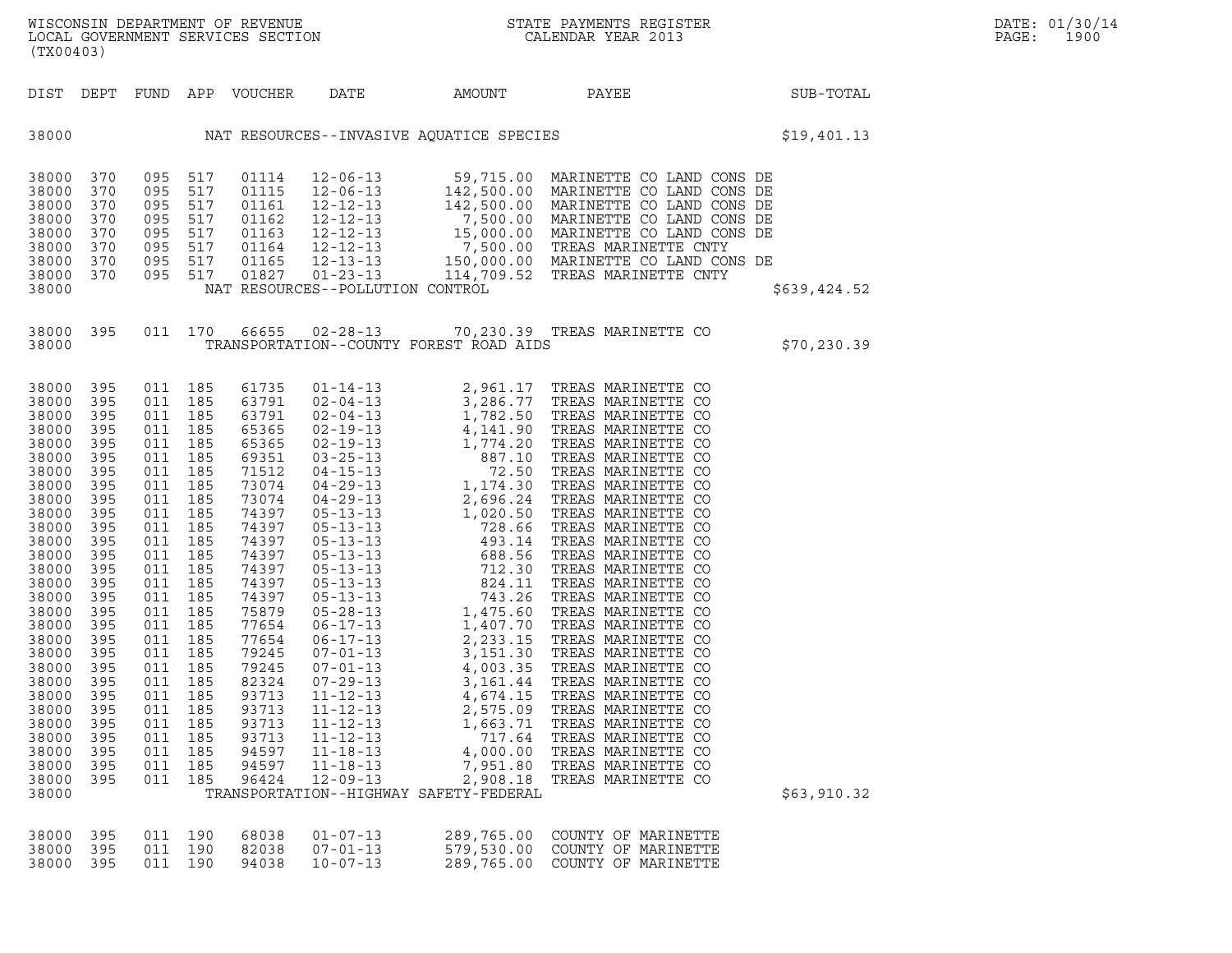| (TX00403)                                                                                                                                                                                                            |                                                                                                                                                               |                                                                                                                                                               |                                                                                                                                                               |                                                                                                                                                                                                             | WISCONSIN DEPARTMENT OF REVENUE<br>LOCAL GOVERNMENT SERVICES SECTION                                                                                                                                                                                                                                                                                                                                                       |                                                                                                                                                                                                                                                                                                                                                                       | STATE PAYMENTS REGISTER<br>CALENDAR YEAR 2013                                                                                                                                                                                                                                                                                                                                                               |  | DATE: 01/30/14<br>PAGE:<br>1901 |  |
|----------------------------------------------------------------------------------------------------------------------------------------------------------------------------------------------------------------------|---------------------------------------------------------------------------------------------------------------------------------------------------------------|---------------------------------------------------------------------------------------------------------------------------------------------------------------|---------------------------------------------------------------------------------------------------------------------------------------------------------------|-------------------------------------------------------------------------------------------------------------------------------------------------------------------------------------------------------------|----------------------------------------------------------------------------------------------------------------------------------------------------------------------------------------------------------------------------------------------------------------------------------------------------------------------------------------------------------------------------------------------------------------------------|-----------------------------------------------------------------------------------------------------------------------------------------------------------------------------------------------------------------------------------------------------------------------------------------------------------------------------------------------------------------------|-------------------------------------------------------------------------------------------------------------------------------------------------------------------------------------------------------------------------------------------------------------------------------------------------------------------------------------------------------------------------------------------------------------|--|---------------------------------|--|
| DIST DEPT                                                                                                                                                                                                            |                                                                                                                                                               |                                                                                                                                                               |                                                                                                                                                               | FUND APP VOUCHER                                                                                                                                                                                            | DATE                                                                                                                                                                                                                                                                                                                                                                                                                       | AMOUNT                                                                                                                                                                                                                                                                                                                                                                | PAYEE                                                                                                                                                                                                                                                                                                                                                                                                       |  | SUB-TOTAL                       |  |
| 38000                                                                                                                                                                                                                | TRANSPORTATION--GENERAL TRANSP AIDS-GTA                                                                                                                       |                                                                                                                                                               |                                                                                                                                                               |                                                                                                                                                                                                             |                                                                                                                                                                                                                                                                                                                                                                                                                            |                                                                                                                                                                                                                                                                                                                                                                       |                                                                                                                                                                                                                                                                                                                                                                                                             |  | \$1,159,060.00                  |  |
| 38000<br>38000 395<br>38000                                                                                                                                                                                          | 395                                                                                                                                                           |                                                                                                                                                               | 011 278<br>011 278                                                                                                                                            | 85096<br>85096                                                                                                                                                                                              | $08 - 19 - 13$<br>$08 - 19 - 13$                                                                                                                                                                                                                                                                                                                                                                                           | TRANSPORTATION--LRIP/TRIP/MSIP GRANTS                                                                                                                                                                                                                                                                                                                                 | 167,734.02 TREAS MARINETTE CO<br>217,837.51 TREAS MARINETTE CO                                                                                                                                                                                                                                                                                                                                              |  | \$385,571.53                    |  |
| 38000 410<br>38000                                                                                                                                                                                                   |                                                                                                                                                               |                                                                                                                                                               | 002 116                                                                                                                                                       |                                                                                                                                                                                                             | 11357 11-05-13<br>CORRECTIONS--LOCAL AID                                                                                                                                                                                                                                                                                                                                                                                   |                                                                                                                                                                                                                                                                                                                                                                       | 38,506.65 TREAS MARINETTE CNTY                                                                                                                                                                                                                                                                                                                                                                              |  | \$38,506.65                     |  |
| 38000<br>38000<br>38000<br>38000<br>38000<br>38000<br>38000<br>38000<br>38000<br>38000<br>38000<br>38000<br>38000<br>38000                                                                                           | 435<br>435<br>435<br>435<br>435<br>435<br>435<br>435<br>435<br>435<br>435<br>435<br>435                                                                       | 005<br>005<br>005<br>005<br>005<br>005<br>005<br>005<br>005<br>005<br>005<br>005<br>005                                                                       | 000<br>000<br>000<br>000<br>000<br>000<br>000<br>000<br>000<br>000<br>000<br>000<br>000                                                                       | 90310<br>90314<br>90318<br>90321<br>90323<br>90325<br>90326<br>90400<br>90402<br>90403<br>90406<br>90408<br>90411                                                                                           | $01 - 01 - 13$<br>$02 - 01 - 13$<br>$03 - 01 - 13$<br>$04 - 01 - 13$<br>$05 - 01 - 13$<br>$12 - 01 - 13$<br>HEALTH SERVICES--STATE/FED AIDS                                                                                                                                                                                                                                                                                | $\frac{1}{2}$<br>248,805.00<br>1,460,686.00 MARINETTE CO<br>06-01-13<br>07-02-13<br>07-02-13<br>07-01-13<br>1,577,141.00<br>08-01-13<br>1,577,141.00<br>08-01-13<br>487,715.00<br>MARINETTE CO<br>09-01-13<br>485,592.00<br>MARINETTE CO<br>09-01-13<br>485,592.00<br>MARINETTE CO<br>10-01-13<br>483,576.00<br>MARINETTE CO<br><br>460,223.00                        | 552,208.00 MARINETTE CO<br>399,317.00 MARINETTE CO<br>868,387.00 MARINETTE CO<br>MARINETTE CO<br>MARINETTE CO                                                                                                                                                                                                                                                                                               |  | \$8,218,939.00                  |  |
| 38000<br>38000<br>38000<br>38000<br>38000<br>38000<br>38000<br>38000<br>38000<br>38000<br>38000<br>38000<br>38000<br>38000<br>38000<br>38000<br>38000<br>38000<br>38000<br>38000<br>38000<br>38000<br>38000<br>38000 | 437<br>437<br>437<br>437<br>437<br>437<br>437<br>437<br>437<br>437<br>437<br>437<br>437<br>437<br>437<br>437<br>437<br>437<br>437<br>437<br>437<br>437<br>437 | 005<br>005<br>005<br>005<br>005<br>005<br>005<br>005<br>005<br>005<br>005<br>005<br>005<br>005<br>005<br>005<br>005<br>005<br>005<br>005<br>005<br>005<br>005 | 000<br>000<br>000<br>000<br>000<br>000<br>000<br>000<br>000<br>000<br>000<br>000<br>000<br>000<br>000<br>000<br>000<br>000<br>000<br>000<br>000<br>000<br>000 | 00000<br>00000<br>00000<br>00000<br>00000<br>00000<br>00000<br>00000<br>00000<br>00000<br>00000<br>00000<br>00000<br>00000<br>00000<br>00000<br>00000<br>00000<br>00000<br>00000<br>00000<br>00000<br>00000 | $01 - 30 - 13$<br>$01 - 05 - 13$<br>$02 - 11 - 13$<br>$03 - 07 - 13$<br>$03 - 08 - 13$<br>$03 - 30 - 13$<br>$04 - 31 - 13$<br>$04 - 13 - 13$<br>$05 - 31 - 13$<br>$06 - 31 - 13$<br>$06 - 11 - 13$<br>$06 - 30 - 13$<br>$07 - 31 - 13$<br>$07 - 09 - 13$<br>$07 - 30 - 13$<br>$08 - 30 - 13$<br>$09 - 30 - 13$<br>$09 - 31 - 13$<br>$10 - 07 - 13$<br>$10 - 30 - 13$<br>$10 - 05 - 13$<br>$11 - 22 - 13$<br>$12 - 05 - 13$ | 15,131.66 MARINETTE<br>123,919.37 MARINETTE<br>56,344.24 MARINETTE<br>50,695.43 MARINETTE<br>40,336.75 MARINETTE<br>18,669.88 MARINETTE<br>6,039.75<br>1,443.98<br>13,494.52<br>6,060.40<br>117,334.40<br>18,307.35<br>385,622.00<br>39,030.61<br>19,613.14<br>114,902.20<br>31,974.62<br>18,226.26<br>21,552.95 MARINETTE<br>CHILDREN & FAMILIES--STATE/FEDERAL AIDS | 123,919.37 MARINETTE CHILD SUPPORT<br>40, 336.75 MARINETTE<br>14, 980.89 MARINETTE CHILD SUPPORT<br>77, 269.91 MARINETTE<br>138, 624.77 MARINETTE CHILD SUPPORT<br>44, 620.72 MARINETTE<br>MARINETTE<br>MARINETTE<br>MARINETTE<br>MARINETTE CHILD SUPPORT<br>MARINETTE CHILD SUPPORT<br>MARINETTE<br>MARINETTE<br>MARINETTE<br>MARINETTE<br>MARINETTE CHILD SUPPORT<br>MARINETTE CHILD SUPPORT<br>MARINETTE |  | \$1,374,195.80                  |  |

38000 455 002 202 00725 04-16-13 2,219.48 TREAS MARINETTE CNTY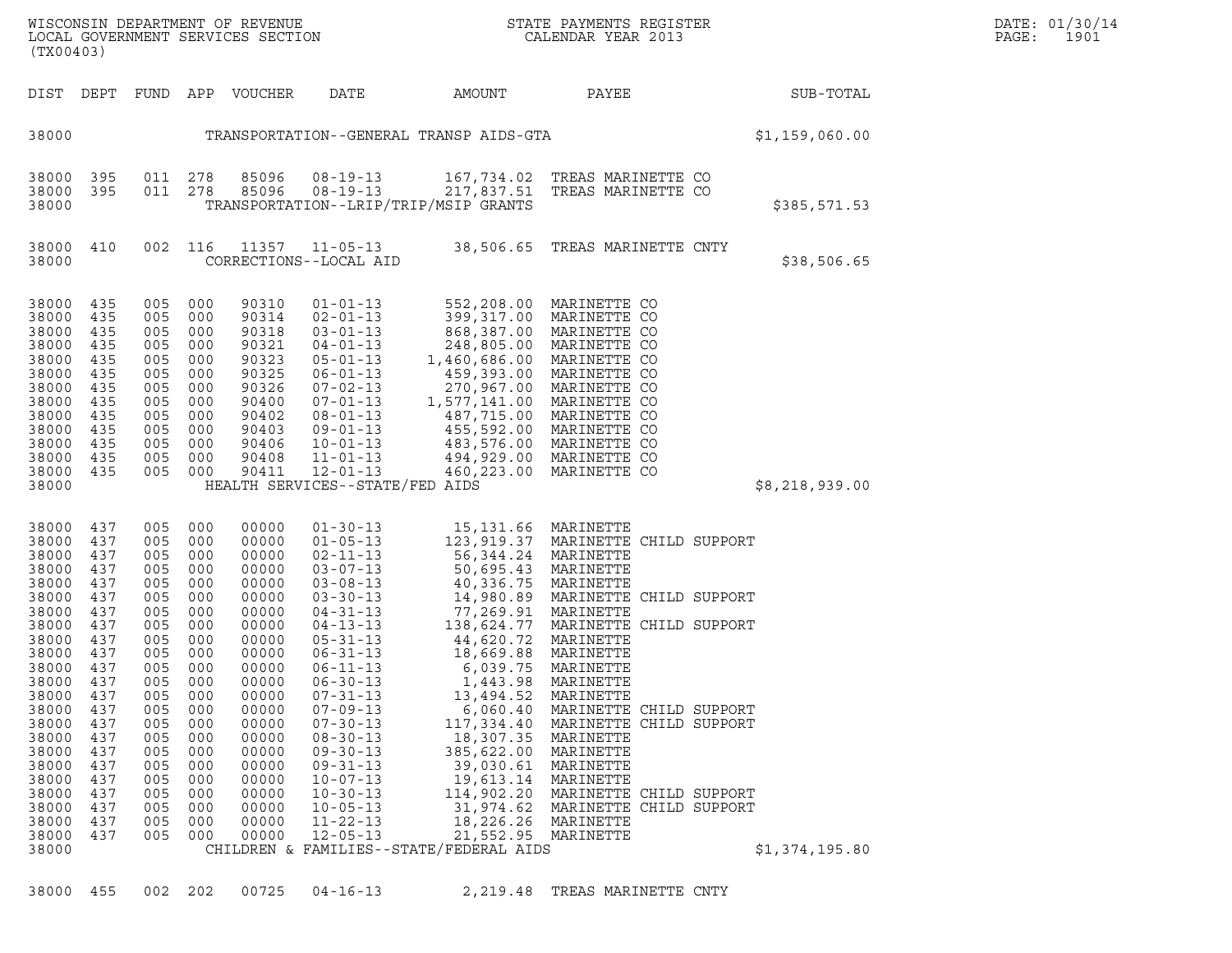| (TX00403)                                             |     |                                          |         |                            |                                                  | ${\tt WISCO} {\tt NSM} {\tt NEMR} {\tt NEMR} {\tt NEMR} {\tt NEMR} {\tt NEMR} {\tt NEMR} {\tt NEMR} {\tt NEMR} {\tt NEMR} {\tt NEMR} {\tt NEMR} {\tt NEMR} {\tt NEMR} {\tt NEMR} {\tt NEMR} {\tt NEMR} {\tt NEMR} {\tt NEMR} {\tt NEMR} {\tt NEMR} {\tt NEMR} {\tt NEMR} {\tt NEMR} {\tt NEMR} {\tt NEMR} {\tt NEMR} {\tt NEMR} {\tt NEMR} {\tt NEMR} {\tt NEMR} {\tt NEMR} {\tt NEMR} {\tt NEMR} {\tt NEMR} {\tt NEMR}$ |                               |  | DATE: 01/30/14<br>PAGE: 1902 |  |
|-------------------------------------------------------|-----|------------------------------------------|---------|----------------------------|--------------------------------------------------|--------------------------------------------------------------------------------------------------------------------------------------------------------------------------------------------------------------------------------------------------------------------------------------------------------------------------------------------------------------------------------------------------------------------------|-------------------------------|--|------------------------------|--|
|                                                       |     |                                          |         | DIST DEPT FUND APP VOUCHER | DATE                                             | AMOUNT                                                                                                                                                                                                                                                                                                                                                                                                                   | PAYEE                         |  | SUB-TOTAL                    |  |
|                                                       |     |                                          |         |                            |                                                  | 38000 JUSTICE--LAW ENFORCEMENT TRAINING REIMB                                                                                                                                                                                                                                                                                                                                                                            |                               |  | \$2,219.48                   |  |
| 38000 455<br>38000                                    |     |                                          |         |                            |                                                  | 002 221 04846 07-30-13 520.00 TREAS MARINETTE CNTY<br>JUSTICE--LAW ENFORCEMENT SERVICES AID                                                                                                                                                                                                                                                                                                                              |                               |  | \$520.00                     |  |
| 38000 455<br>38000 455<br>38000                       |     |                                          |         |                            | JUSTICE--LAW ENFORCEMENT TRAINING                | 002 231 00390 02-11-13 8,160.00 TREAS MARINETTE CNTY<br>002 231 00725 04-16-13 4,604.32 TREAS MARINETTE CNTY                                                                                                                                                                                                                                                                                                             |                               |  | \$12,764.32                  |  |
| 38000 455<br>38000                                    |     |                                          |         |                            | JUSTICE--VICTIM/WITNESS SERVICES AID             | 002 503 00038 03-12-13 13,177.08 TREAS MARINETTE CNTY                                                                                                                                                                                                                                                                                                                                                                    |                               |  | \$13, 177.08                 |  |
| 38000 455<br>38000                                    |     |                                          |         |                            |                                                  | 002 532 04771 07-30-13 13,045.29 TREAS MARINETTE CNTY<br>JUSTICE--VICTIM/WITNESS ASSISTANCE SERV                                                                                                                                                                                                                                                                                                                         |                               |  | \$13,045.29                  |  |
| 38000 465 002 308<br>38000 465<br>38000               |     |                                          |         |                            |                                                  | 002 308 00723 02-01-13 6,748.00 TREAS MARINETTE CNTY<br>002 308 00861 12-03-13 8,794.00 TREAS MARINETTE CNTY<br>MILITARY AFFAIRS-EMER MGMT-RESPONSE EQMT                                                                                                                                                                                                                                                                 |                               |  | \$15,542.00                  |  |
| 38000 465<br>38000                                    |     |                                          |         |                            |                                                  | 002 337 00687 06-28-13 6,286.00 TREAS MARINETTE CNTY<br>MILITARY AFFAIRS-EMERGENCY MGMT PLANNING                                                                                                                                                                                                                                                                                                                         |                               |  | \$6,286.00                   |  |
| 38000 465<br>38000 465<br>38000<br>38000 465<br>38000 | 465 | 002 342<br>002 342<br>002 342<br>002 342 |         | 01120                      |                                                  | 00169  09-18-13  12,998.00 TREAS MARINETTE CNTY<br>00556  02-28-13  25,066.96 TREAS MARINETTE CNTY<br>00758  08-14-13  24,361.56 TREAS MARINETTE CNTY<br>05-17-13 3,648.00 TREAS MARINETTE CNTY<br>MILITARY AFFAIRS-EMERGENCY MGMT-FED FUND                                                                                                                                                                              |                               |  | \$66,074.52                  |  |
| 38000 465<br>38000                                    |     |                                          |         |                            |                                                  | 072  364  00419  01-31-13  6,690.00  TREAS MARINETTE CNTY<br>MILITARY AFFAIRS-EMER MGMT-PLANNING AID                                                                                                                                                                                                                                                                                                                     |                               |  | \$6,690.00                   |  |
| 38000 485<br>38000                                    |     |                                          | 002 127 | 05203                      | 06-06-13<br>VETERANS AFFAIRS GRANTS              | 1,000.00 TREAS MARINETTE CNTY                                                                                                                                                                                                                                                                                                                                                                                            |                               |  | \$1,000.00                   |  |
| 38000 485<br>38000                                    |     |                                          | 082 267 | 05203                      | 06-06-13<br>VETERANS AFFAIRS--GRANTS TO COUNTIES | 4,500.00 TREAS MARINETTE CNTY                                                                                                                                                                                                                                                                                                                                                                                            |                               |  | \$4,500.00                   |  |
| 38000 485<br>38000                                    |     |                                          | 082 280 | 02491                      | $01 - 02 - 13$<br>VETERANS AFFAIRS--GRANTS       |                                                                                                                                                                                                                                                                                                                                                                                                                          | 3,415.33 TREAS MARINETTE CNTY |  | \$3,415.33                   |  |
| 38000 485                                             |     |                                          | 083 370 | 05203                      | 06-06-13                                         |                                                                                                                                                                                                                                                                                                                                                                                                                          | 4,500.00 TREAS MARINETTE CNTY |  |                              |  |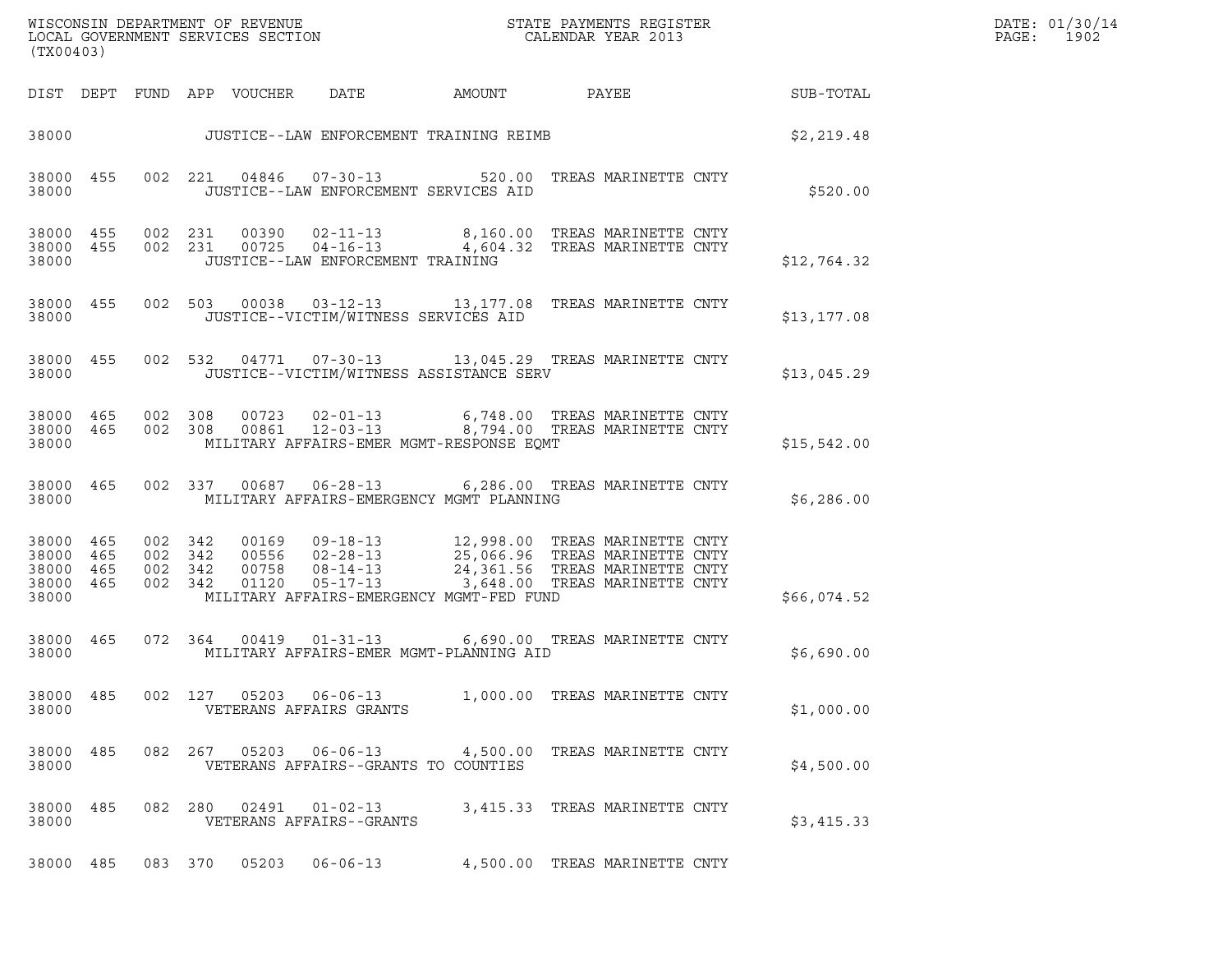|  |  | 38000 835 002 109 01038 07-22-13 | 36,570.00 TREAS MARINETTE CNTY |  |  |
|--|--|----------------------------------|--------------------------------|--|--|
|  |  |                                  |                                |  |  |

| 38000                   |            |         |               | DOA--PUBLIC BENEFITS FUND                                    |                                                                      | \$54,567.00    |
|-------------------------|------------|---------|---------------|--------------------------------------------------------------|----------------------------------------------------------------------|----------------|
| 38000<br>38000<br>38000 | 835<br>835 | 002 105 | 002 105 43920 | 07-22-13<br>81022 11-18-13<br>REVENUE--STATE SHARED REVENUES | 219,341.76 TREAS MARINETTE CNTY<br>1,226,544.50 TREAS MARINETTE CNTY | \$1,445,886.26 |
| 38000                   | 835        | 002 109 | 01038         | $07 - 22 - 13$                                               | 36,570.00 TREAS MARINETTE CNTY                                       |                |

| 38000                                                                                                                                                                                              |                                                                                                                                                 |                                                                                                                                                 |                                                                                                                                                 |                                                                                                                                                                                           | DOA-HOUSING ASSISTANCE-FEDERAL FUNDS                                                                                                                                                                                                                                                                                                                          |                                                                      |                                                                                                                                                                                                                                                                                                                                                                                                                                                                                                                                                                                                                                                    | \$77,094.00 |
|----------------------------------------------------------------------------------------------------------------------------------------------------------------------------------------------------|-------------------------------------------------------------------------------------------------------------------------------------------------|-------------------------------------------------------------------------------------------------------------------------------------------------|-------------------------------------------------------------------------------------------------------------------------------------------------|-------------------------------------------------------------------------------------------------------------------------------------------------------------------------------------------|---------------------------------------------------------------------------------------------------------------------------------------------------------------------------------------------------------------------------------------------------------------------------------------------------------------------------------------------------------------|----------------------------------------------------------------------|----------------------------------------------------------------------------------------------------------------------------------------------------------------------------------------------------------------------------------------------------------------------------------------------------------------------------------------------------------------------------------------------------------------------------------------------------------------------------------------------------------------------------------------------------------------------------------------------------------------------------------------------------|-------------|
| 38000<br>38000<br>38000<br>38000<br>38000<br>38000<br>38000<br>38000<br>38000<br>38000<br>38000<br>38000<br>38000<br>38000<br>38000<br>38000<br>38000<br>38000<br>38000<br>38000<br>38000<br>38000 | 505<br>505<br>505<br>505<br>505<br>505<br>505<br>505<br>505<br>505<br>505<br>505<br>505<br>505<br>505<br>505<br>505<br>505<br>505<br>505<br>505 | 035<br>035<br>035<br>035<br>035<br>035<br>035<br>035<br>035<br>035<br>035<br>035<br>035<br>035<br>035<br>035<br>035<br>035<br>035<br>035<br>035 | 371<br>371<br>371<br>371<br>371<br>371<br>371<br>371<br>371<br>371<br>371<br>371<br>371<br>371<br>371<br>371<br>371<br>371<br>371<br>371<br>371 | 60318<br>60318<br>60318<br>60459<br>60459<br>60459<br>60491<br>60491<br>60491<br>60530<br>60530<br>60530<br>60610<br>60610<br>60610<br>60682<br>60682<br>60682<br>60748<br>60748<br>60829 | $12 - 10 - 13$<br>$12 - 10 - 13$<br>12-10-13<br>$02 - 07 - 13$<br>02-07-13<br>$02 - 07 - 13$<br>02-26-13<br>02-26-13<br>$02 - 26 - 13$<br>03-12-13<br>$03 - 12 - 13$<br>$03 - 12 - 13$<br>$04 - 09 - 13$<br>$05 - 08 - 13$<br>05-08-13 3,157.00<br>05-08-13 985.00<br>$06 - 07 - 13$<br>06-07-13 196.00<br>$07 - 10 - 13$ 176.00<br>DOA--PUBLIC BENEFITS FUND | 3,636.00<br>2,865.00<br>2,640.00<br>2,299.00<br>3,819.00<br>3,180.00 | TREAS MARINETTE CNTY<br>3,078.00 TREAS MARINETTE CNTY<br>3,258.00 TREAS MARINETTE CNTY<br>4,001.00 TREAS MARINETTE CNTY<br>TREAS MARINETTE CNTY<br>3,052.00 TREAS MARINETTE CNTY<br>TREAS MARINETTE CNTY<br>2,505.00 TREAS MARINETTE CNTY<br>3,524.00 TREAS MARINETTE CNTY<br>1,729.00 TREAS MARINETTE CNTY<br>2,331.00 TREAS MARINETTE CNTY<br>TREAS MARINETTE CNTY<br>04-09-13 3,402.00 TREAS MARINETTE CNTY<br>TREAS MARINETTE CNTY<br>04-09-13 2,496.00 TREAS MARINETTE CNTY<br>2,238.00 TREAS MARINETTE CNTY<br>3,157.00 TREAS MARINETTE CNTY<br>TREAS MARINETTE CNTY<br>TREAS MARINETTE CNTY<br>TREAS MARINETTE CNTY<br>TREAS MARINETTE CNTY | \$54,567.00 |
|                                                                                                                                                                                                    |                                                                                                                                                 |                                                                                                                                                 |                                                                                                                                                 |                                                                                                                                                                                           |                                                                                                                                                                                                                                                                                                                                                               |                                                                      |                                                                                                                                                                                                                                                                                                                                                                                                                                                                                                                                                                                                                                                    |             |

| 38000 | 505 | 002 116 |     | 01363     | $09 - 10 - 13$ | 300.00                               | TREAS MARINETTE CNTY |      |             |
|-------|-----|---------|-----|-----------|----------------|--------------------------------------|----------------------|------|-------------|
| 38000 |     |         |     | DOA--LAND |                | INFORMATION BOARD GRANTS             |                      |      | \$300.00    |
|       |     |         |     |           |                |                                      |                      |      |             |
| 38000 | 505 | 002     | 155 | 60044     | $08 - 07 - 13$ | 4,506.00                             | TREAS MARINETTE CNTY |      |             |
| 38000 | 505 | 002     | 155 | 60107     | $09 - 09 - 13$ | 3,652.00                             | TREAS MARINETTE CNTY |      |             |
| 38000 | 505 | 002     | 155 | 60176     | $10 - 09 - 13$ | 2,206.00                             | TREAS MARINETTE      | CNTY |             |
| 38000 | 505 | 002     | 155 | 60318     | $12 - 10 - 13$ | 10,022.00                            | TREAS MARINETTE      | CNTY |             |
| 38000 | 505 | 002     | 155 | 60318     | $12 - 10 - 13$ | 3,684.00                             | TREAS MARINETTE CNTY |      |             |
| 38000 | 505 | 002     | 155 | 60459     | 02-07-13       | 14,597.00                            | TREAS MARINETTE CNTY |      |             |
| 38000 | 505 | 002     | 155 | 60459     | 02-07-13       | 4,362.00                             | TREAS MARINETTE      | CNTY |             |
| 38000 | 505 | 002     | 155 | 60491     | $02 - 26 - 13$ | 7,907.00                             | TREAS MARINETTE CNTY |      |             |
| 38000 | 505 | 002     | 155 | 60491     | $02 - 26 - 13$ | 3,960.00                             | TREAS MARINETTE CNTY |      |             |
| 38000 | 505 | 002     | 155 | 60530     | 03-12-13       | 2,228.00                             | TREAS MARINETTE      | CNTY |             |
| 38000 | 505 | 002     | 155 | 60558     | $03 - 26 - 13$ | 3,174.00                             | TREAS MARINETTE CNTY |      |             |
| 38000 | 505 | 002     | 155 | 60610     | $04 - 09 - 13$ | 4,704.00                             | TREAS MARINETTE CNTY |      |             |
| 38000 | 505 | 002     | 155 | 60682     | 05-08-13       | 3,237.00                             | TREAS MARINETTE      | CNTY |             |
| 38000 | 505 | 002     | 155 | 60748     | 06-07-13       | 3,931.00                             | TREAS MARINETTE CNTY |      |             |
| 38000 | 505 | 002     | 155 | 60829     | $07 - 10 - 13$ | 4,924.00                             | TREAS MARINETTE CNTY |      |             |
| 38000 |     |         |     |           |                | DOA-HOUSING ASSISTANCE-FEDERAL FUNDS |                      |      | \$77,094.00 |
|       |     |         |     |           |                |                                      |                      |      |             |

DIST DEPT FUND APP VOUCHER DATE AMOUNT PAYEE SUB-TOTAL

(TX00403)

WISCONSIN DEPARTMENT OF REVENUE<br>LOCAL GOVERNMENT SERVICES SECTION STATE PAYMENTS REGISTER SECONDER STATE PASSES OF SAMENTS REGISTER<br>DOCAL GOVERNMENT SERVICES SECTION SECONDER SERVICES SECONDAR VEAR 2013 WISCONSIN DEPARTMENT OF REVENUE<br>LOCAL GOVERNMENT SERVICES SECTION PARA PROPERTY CALENDAR YEAR 2013<br>(TX00403)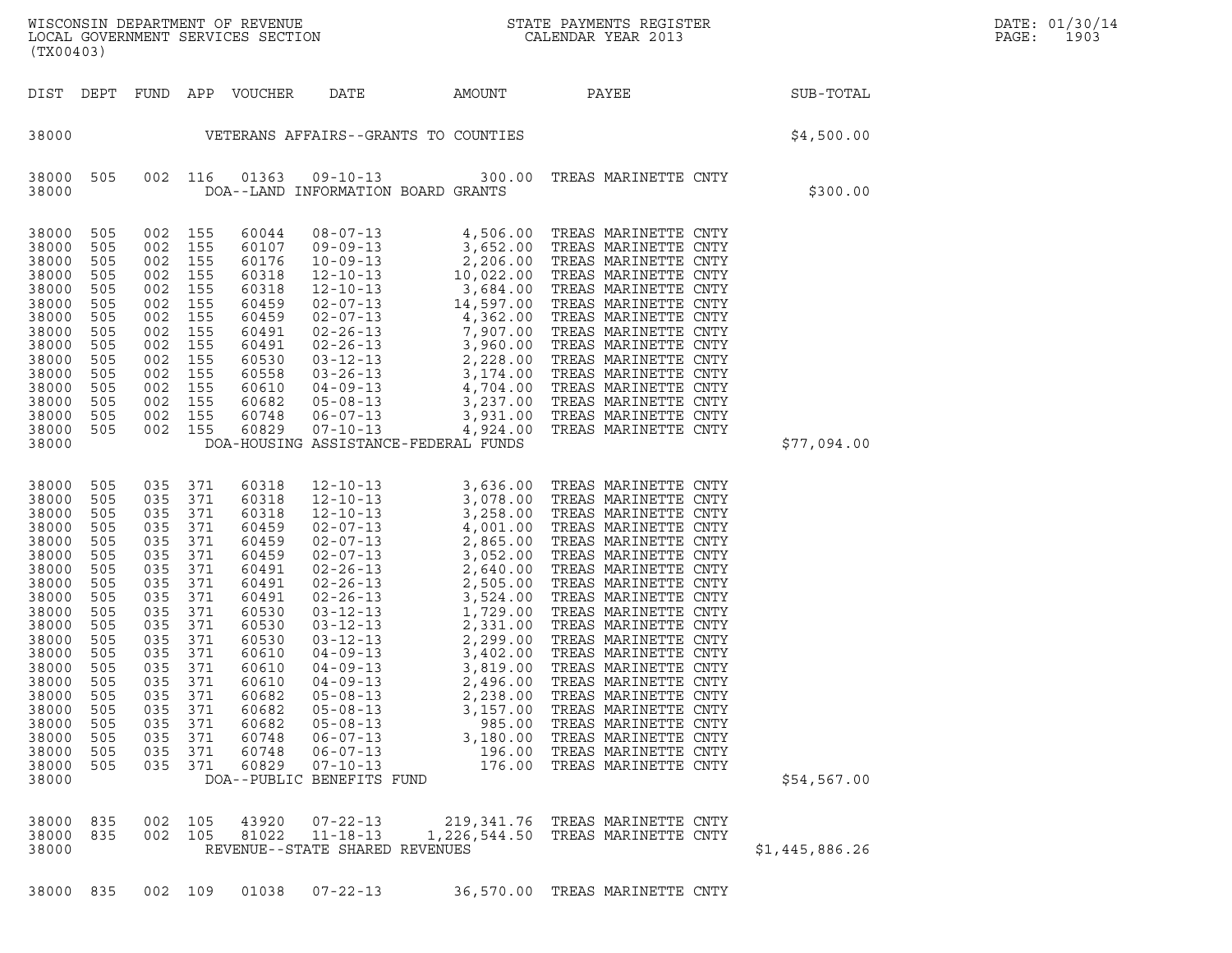| (TX00403)               |            |            |            | WISCONSIN DEPARTMENT OF REVENUE<br>LOCAL GOVERNMENT SERVICES SECTION |                                             |                                          | DATE: 01/30/14<br>PAGE:<br>1904                                                 |                 |  |
|-------------------------|------------|------------|------------|----------------------------------------------------------------------|---------------------------------------------|------------------------------------------|---------------------------------------------------------------------------------|-----------------|--|
| DIST                    | DEPT       | FUND       | APP        | <b>VOUCHER</b>                                                       | DATE                                        | AMOUNT                                   | PAYEE                                                                           | SUB-TOTAL       |  |
| 38000                   |            |            |            |                                                                      | REVENUE--EXEMPT COMPUTER AID                |                                          |                                                                                 | \$36,570.00     |  |
| 38000<br>38000<br>38000 | 835<br>835 | 002<br>002 | 302<br>302 | 10057<br>11057                                                       | 07-22-13                                    | REVENUE-FIRST DOLLAR/SCHOOL LEVY CREDITS | 07-22-13 5,356,654.02 TREAS MARINETTE CNTY<br>1,647,250.98 TREAS MARINETTE CNTY | \$7,003,905.00  |  |
| 38000<br>38000          | 835        | 021        | 363        | 37196                                                                | $03 - 25 - 13$<br>REVENUE--LOTTERY CREDIT - |                                          | 1,054,276.79 TREAS MARINETTE CNTY                                               | \$1,054,276.79  |  |
| 38000                   |            |            |            |                                                                      | DISTRICT TOTAL APPROPRIATIONS               |                                          |                                                                                 | \$22,669,760.55 |  |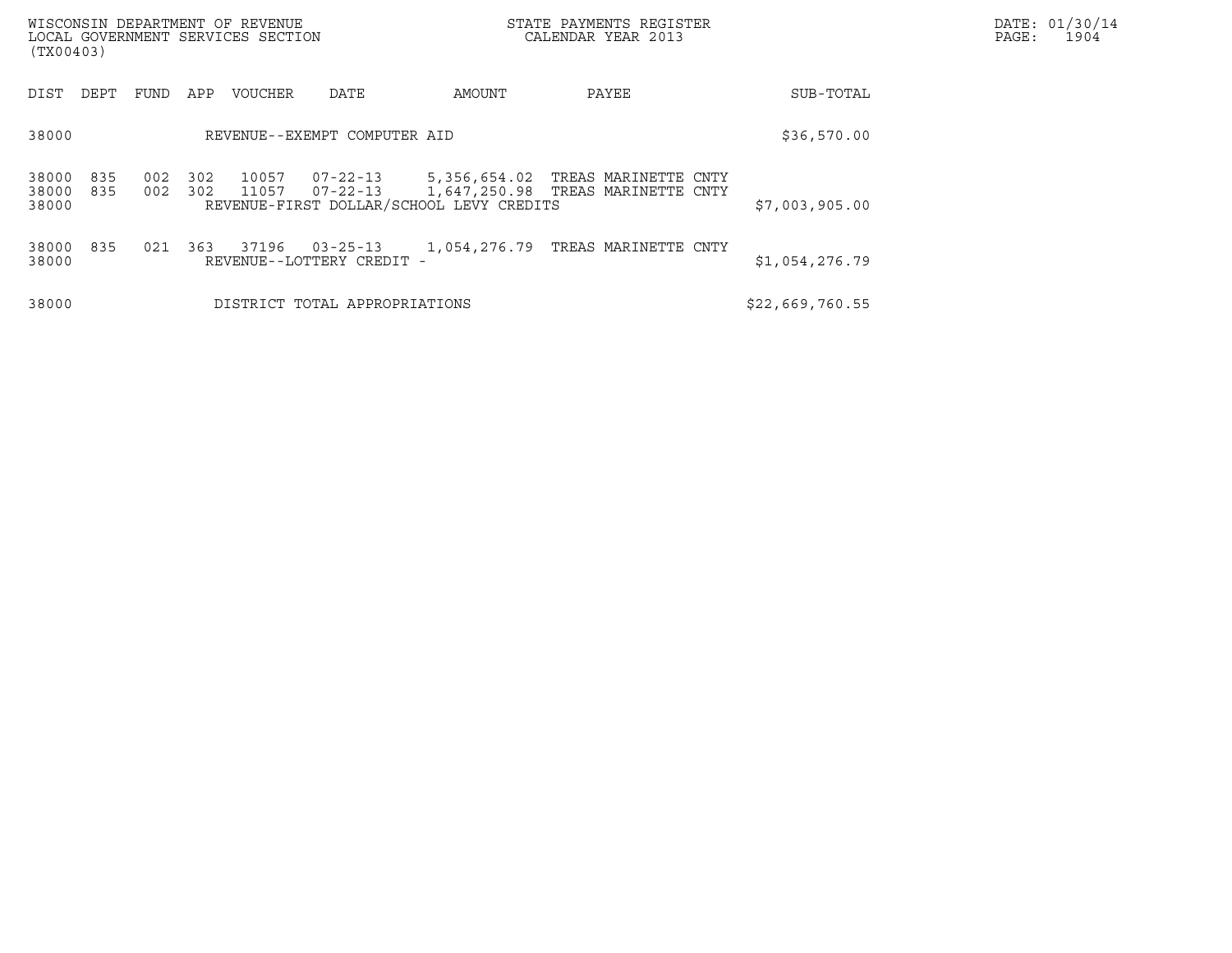| DATE: | 01/30/14 |
|-------|----------|
| PAGE: | 1905     |

| (TX00403)                                              |                                 |                                                            |            |                                                    |                                                                      |                                                                   | WISCONSIN DEPARTMENT OF REVENUE<br>LOCAL GOVERNMENT SERVICES SECTION<br>(TWO0400)                                                                                                                                                                                          |                 | DATE: 01/30/14<br>PAGE:<br>1905 |
|--------------------------------------------------------|---------------------------------|------------------------------------------------------------|------------|----------------------------------------------------|----------------------------------------------------------------------|-------------------------------------------------------------------|----------------------------------------------------------------------------------------------------------------------------------------------------------------------------------------------------------------------------------------------------------------------------|-----------------|---------------------------------|
|                                                        |                                 |                                                            |            | DIST DEPT FUND APP VOUCHER DATE                    |                                                                      | AMOUNT                                                            |                                                                                                                                                                                                                                                                            | PAYEE SUB-TOTAL |                                 |
| 38002                                                  | 38002 165                       |                                                            |            |                                                    |                                                                      | SAFETY/PROF SERV--FIRE INSURANCE DUES                             | 002 225 00960 07-03-13 2,241.38 TREAS TN AMBERG                                                                                                                                                                                                                            | \$2,241.38      |                                 |
| 38002 370<br>38002<br>38002 370<br>38002               | 370                             | 000 001<br>000 001                                         | 000 001    |                                                    |                                                                      | NAT RESOURCES-SEVERANCE/YIELD/WITHDRAWAL                          |                                                                                                                                                                                                                                                                            | \$20,943.05     |                                 |
| 38002                                                  | 38002 370                       |                                                            |            |                                                    | NAT RESOURCES--CONTACT DNR FOR INFO                                  |                                                                   | 000 010 02DNR 70-03-13 1,507.35 TREAS TOWN AMBERG                                                                                                                                                                                                                          | \$1,507.35      |                                 |
| 38002 370<br>38002<br>38002<br>38002 370               | 370<br>370                      | 002 503<br>002 503<br>002 503<br>002 503                   |            | 15872                                              | $02 - 06 - 13$                                                       |                                                                   | 15872  02-06-13  3,145.51  TREAS TN AMBERG<br>5,555.12 TREAS TN AMBERG<br>TOWN SHARE 5234.85                                                                                                                                                                               |                 |                                 |
| 38002                                                  |                                 |                                                            |            |                                                    |                                                                      | NAT RESOURCES--AIDS IN LIEU OF TAXES                              |                                                                                                                                                                                                                                                                            | \$43,080.09     |                                 |
| 38002 370<br>38002                                     |                                 | 38002 370 012 571<br>012 571                               |            | 36487<br>36487                                     |                                                                      | NAT RESOURCES--FOREST CROP/MFL/CO FOREST                          | 06-10-13 1,495.60 TREAS TN AMBERG<br>06-10-13 3,027.35 TREAS TN AMBERG                                                                                                                                                                                                     | \$4,522.95      |                                 |
| 38002<br>38002<br>38002<br>38002<br>38002<br>38002 370 | 370<br>370<br>370<br>370<br>370 | 012 579<br>012 579<br>012 579<br>012 579<br>012<br>012 579 | 579        | 18613<br>18613<br>18613<br>18613<br>18613<br>18613 |                                                                      |                                                                   | 04-15-13<br>04-15-13<br>04-15-13<br>04-15-13<br>04-15-13<br>04-15-13<br>04-15-13<br>04-15-13<br>04-15-13<br>04-15-13<br>04-15-13<br>04-15-13<br>04-15-13<br>04-15-13<br>04-15-13<br>04-15-13<br>04-15-13<br>04-15-13<br>04-15-13<br>04-15-13<br>04-15-13<br>04-15-13<br>04 |                 |                                 |
| 38002                                                  |                                 |                                                            |            |                                                    |                                                                      | NAT RESOURCES--AIDS IN LIEU OF TAXES                              |                                                                                                                                                                                                                                                                            | \$2,850.96      |                                 |
| 38002 370<br>38002                                     |                                 |                                                            |            |                                                    | NAT RESOURCES--RU RECYCLING GRANT                                    |                                                                   | 074 670 40815 05-20-13 3,295.62 TREAS TN AMBERG                                                                                                                                                                                                                            | \$3,295.62      |                                 |
| 38002<br>38002<br>38002<br>38002<br>38002              | 395<br>395<br>395<br>395        | 011 191<br>011<br>011<br>011 191                           | 191<br>191 | 70961<br>76961<br>84961<br>96961                   | $01 - 07 - 13$<br>$04 - 01 - 13$<br>$07 - 01 - 13$<br>$10 - 07 - 13$ | 44,599.89<br>44,599.89<br>TRANSPORTATION--GENERAL TRANSP AIDS-GTA | TOWN OF AMBERG<br>TOWN OF AMBERG<br>44,599.89 TOWN OF AMBERG<br>44,599.92 TOWN OF AMBERG                                                                                                                                                                                   | \$178,399.59    |                                 |
| 38002<br>38002<br>38002                                | 835<br>835                      | 002<br>002                                                 | 105<br>105 | 43895<br>80997                                     | $07 - 22 - 13$<br>$11 - 18 - 13$<br>REVENUE--STATE SHARED REVENUES   | 6,806.69                                                          | TREAS TN AMBERG<br>41,098.11 TREAS TN AMBERG                                                                                                                                                                                                                               | \$47,904.80     |                                 |
| 38002 835                                              |                                 | 002 109                                                    |            | 02868                                              | $07 - 22 - 13$                                                       |                                                                   | 6.00 TREAS TN AMBERG                                                                                                                                                                                                                                                       |                 |                                 |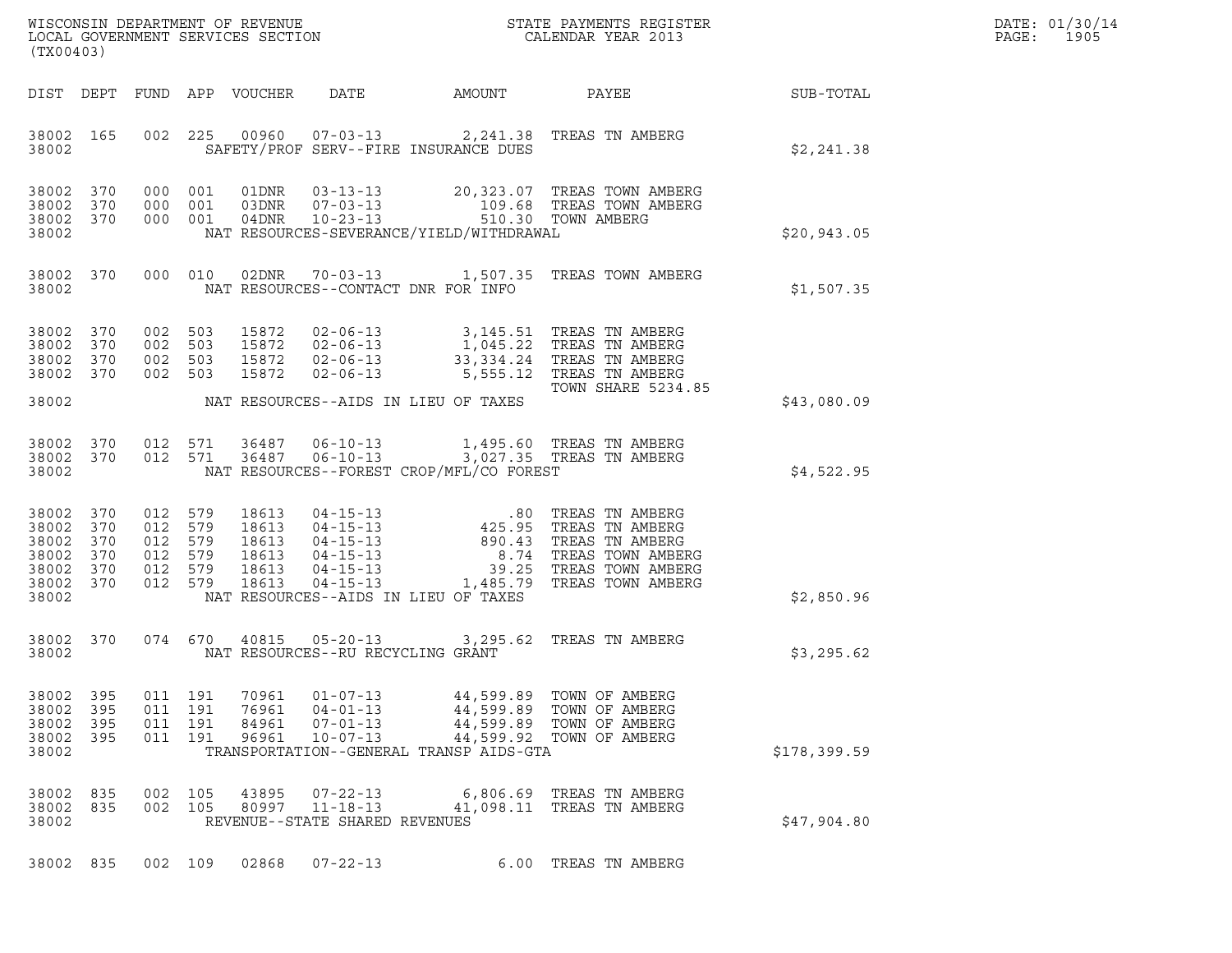| (TX00403) |      |      |     | WISCONSIN DEPARTMENT OF REVENUE<br>LOCAL GOVERNMENT SERVICES SECTION |                               |        | STATE PAYMENTS REGISTER<br>CALENDAR YEAR 2013 |              | PAGE: | DATE: 01/30/14<br>1906 |
|-----------|------|------|-----|----------------------------------------------------------------------|-------------------------------|--------|-----------------------------------------------|--------------|-------|------------------------|
| DIST      | DEPT | FUND | APP | <b>VOUCHER</b>                                                       | DATE                          | AMOUNT | PAYEE                                         | SUB-TOTAL    |       |                        |
| 38002     |      |      |     |                                                                      | REVENUE--EXEMPT COMPUTER AID  |        |                                               | \$6.00       |       |                        |
| 38002     |      |      |     |                                                                      | DISTRICT TOTAL APPROPRIATIONS |        |                                               | \$304,751.79 |       |                        |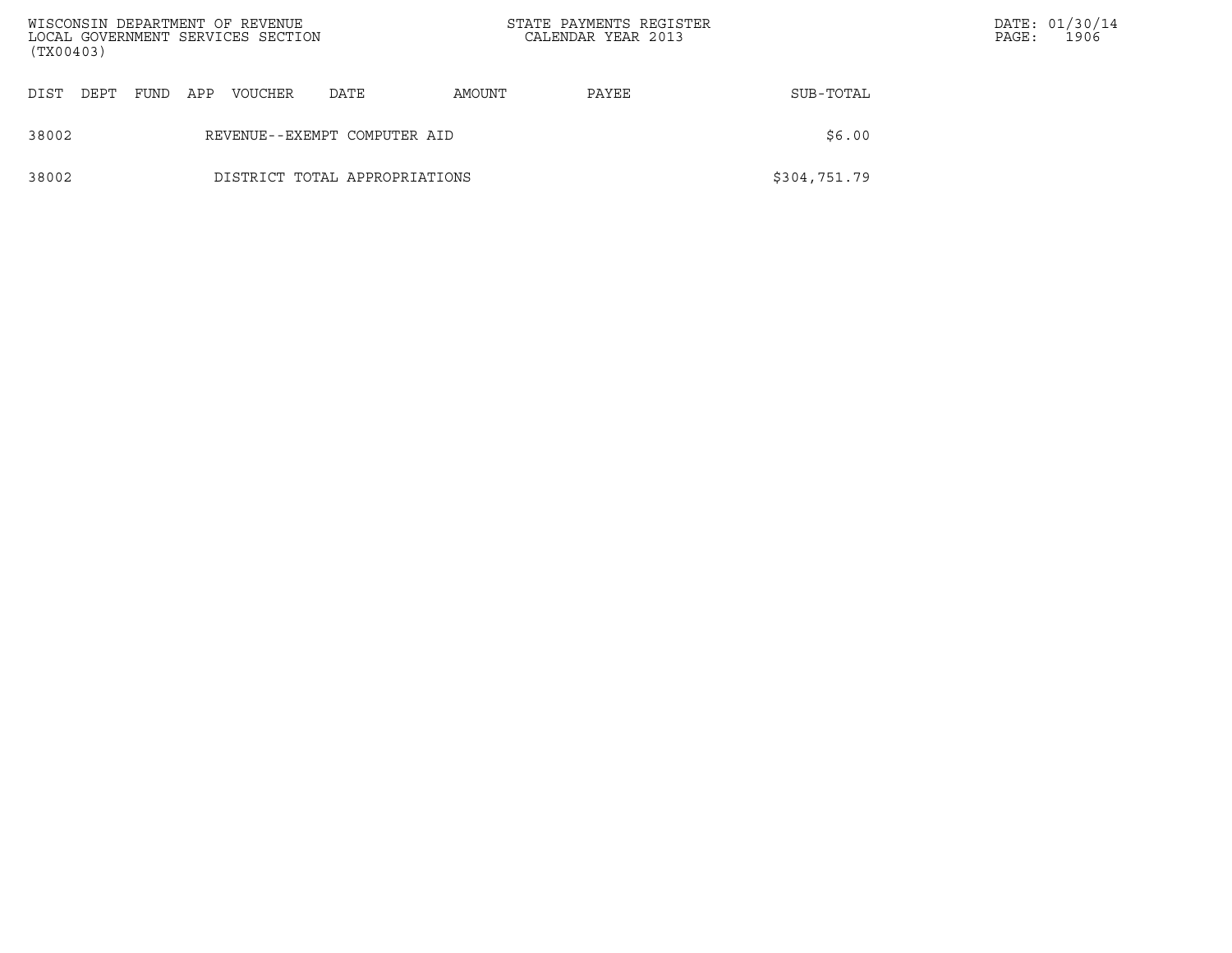| (TX00403)                                             |                                 |                                                     |                            |                                                        |                                                                                                  |                                                                                                                                                                                                                                            |              | DATE: 01/30/14<br>PAGE: 1907 |
|-------------------------------------------------------|---------------------------------|-----------------------------------------------------|----------------------------|--------------------------------------------------------|--------------------------------------------------------------------------------------------------|--------------------------------------------------------------------------------------------------------------------------------------------------------------------------------------------------------------------------------------------|--------------|------------------------------|
|                                                       |                                 |                                                     | DIST DEPT FUND APP VOUCHER | DATE                                                   | AMOUNT                                                                                           | <b>PAYEE</b>                                                                                                                                                                                                                               | SUB-TOTAL    |                              |
| 38004 165<br>38004                                    |                                 |                                                     |                            |                                                        | SAFETY/PROF SERV--FIRE INSURANCE DUES                                                            | 002  225  00961  07-03-13  3,060.05  TREAS TN ATHELSTANE                                                                                                                                                                                   | \$3,060.05   |                              |
| 38004                                                 |                                 |                                                     |                            |                                                        | NAT RESOURCES-SEVERANCE/YIELD/WITHDRAWAL                                                         | 38004 370 000 001 01DNR 03-13-13   620.40 TREAS TOWN ATHELSTANE<br>38004 370 000 001 05DNR 11-21-13   681.80 TREAS TOWN ATHELSTANE                                                                                                         | \$1,302.20   |                              |
| 38004 370<br>38004                                    |                                 |                                                     |                            |                                                        | NAT RESOURCES--CONTACT DNR FOR INFO                                                              | 000 010 02DNR 70-03-13 638.09 TREAS TOWN ATHELSTANE                                                                                                                                                                                        | \$638.09     |                              |
| 38004<br>38004 370<br>38004                           | 370                             | 002 503                                             |                            | 15873  02-06-13                                        | NAT RESOURCES--AIDS IN LIEU OF TAXES                                                             | 002 503 15873 02-06-13 12,790.21 TREAS TN ATHELSTANE<br>1,455.11 TREAS TN ATHELSTANE<br>TOWN SHARE 1779.29                                                                                                                                 | \$14, 245.32 |                              |
| 38004                                                 |                                 |                                                     |                            |                                                        | 38004 370 012 545 02672 04-16-13 3,992.27 VOL FIRE DEPT<br>NAT RESOURCES--FIRE SUPRESSION GRANTS |                                                                                                                                                                                                                                            | \$3,992.27   |                              |
| 38004 370<br>38004 370<br>38004                       |                                 |                                                     |                            |                                                        | NAT RESOURCES--FOREST CROP/MFL/CO FOREST                                                         | 012 571 36488 06-10-13 1,202.03 TREAS TN ATHELSTANE<br>012 571 36488 06-10-13 12,087.66 TREAS TN ATHELSTANE                                                                                                                                | \$13, 289.69 |                              |
| 38004<br>38004<br>38004<br>38004<br>38004<br>38004    | 370<br>370<br>370<br>370<br>370 | 012 579<br>012 579<br>012 579<br>012 579<br>012 579 |                            |                                                        | NAT RESOURCES--AIDS IN LIEU OF TAXES                                                             | 18614  04-15-13  826.24 TREAS TN ATHELSTANE<br>18614  04-15-13  49.35 TREAS TN ATHELSTANE<br>18614  04-15-13  187.40 TREAS TOWN ATHELSTANE<br>18614  04-15-13  11.70 TREAS TOWN ATHELSTANE<br>18614  04-15-13  137.39 TREAS TOWN ATHELSTAN | \$1,212.08   |                              |
| 38004 395<br>38004<br>38004 395<br>38004 395<br>38004 | 395                             | 011 191<br>011 191<br>011 191                       | 84962                      | $07 - 01 - 13$                                         | TRANSPORTATION--GENERAL TRANSP AIDS-GTA                                                          | 70962  01-07-13  52,586.28  TOWN OF ATHELSTANE<br>76962  04-01-13  52,586.28  TOWN OF ATHELSTANE<br>52,586.28 TOWN OF ATHELSTANE                                                                                                           | \$210,345.12 |                              |
| 38004<br>38004<br>38004                               | 835<br>835                      | 002 105                                             | 43896<br>002 105 80998     | $07 - 22 - 13$<br>REVENUE--STATE SHARED REVENUES       |                                                                                                  | 2,020.96   TREAS  TN  ATHELSTANE<br>11-18-13 11,452.14 TREAS TN ATHELSTANE                                                                                                                                                                 | \$13,473.10  |                              |
| 38004 835<br>38004                                    |                                 |                                                     |                            | 002 109 02869 07-22-13<br>REVENUE--EXEMPT COMPUTER AID |                                                                                                  | 5.00 TREAS TN ATHELSTANE                                                                                                                                                                                                                   | \$5.00       |                              |
| 38004                                                 |                                 |                                                     |                            | DISTRICT TOTAL APPROPRIATIONS                          |                                                                                                  |                                                                                                                                                                                                                                            | \$261,562.92 |                              |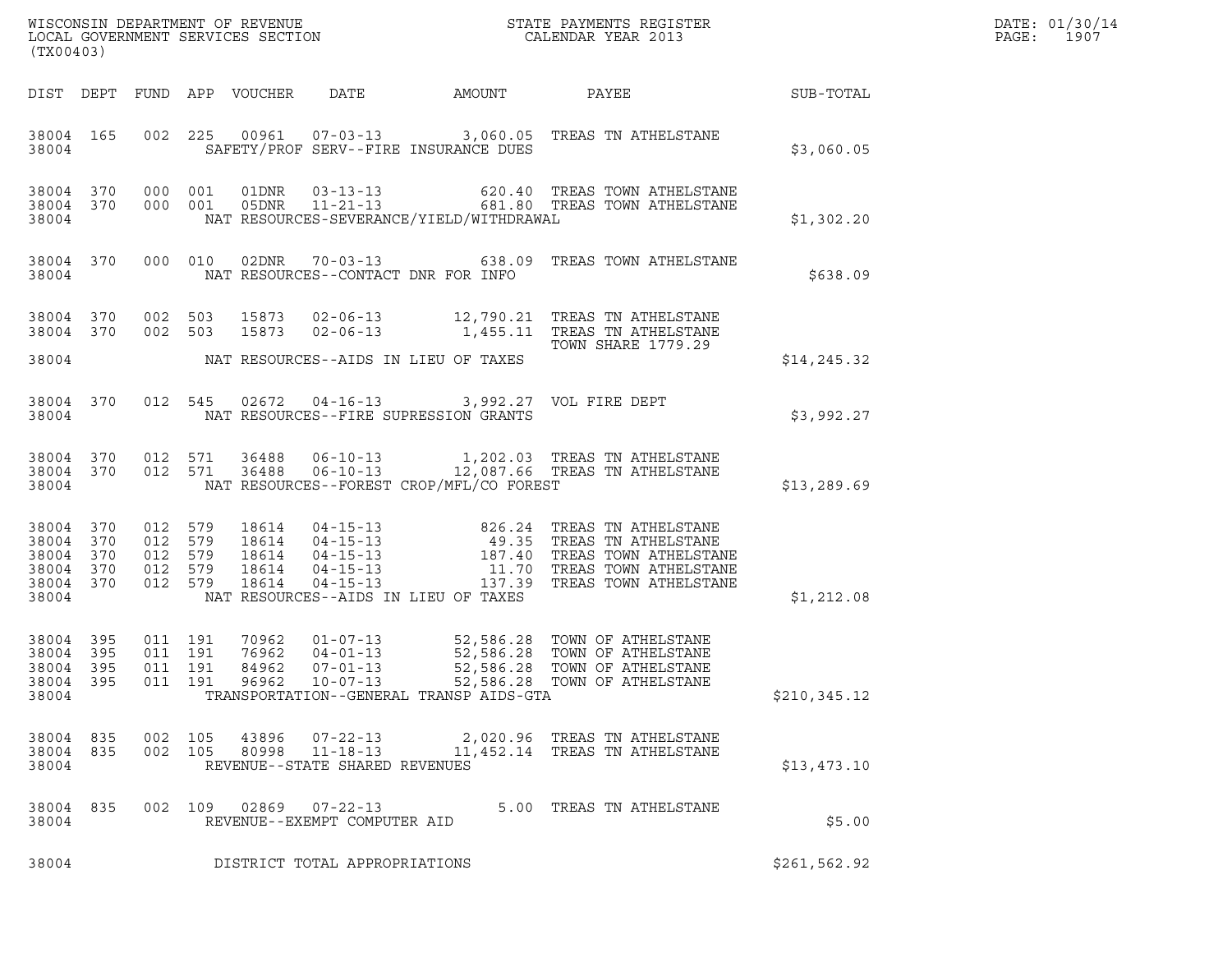| (TX00403)                                                 |     |                    |                    |                                                  |                                                                                                                                                                                                                                 | % WISCONSIN DEPARTMENT OF REVENUE $$\tt STATE$ PAYMENTS REGISTER LOCAL GOVERNMENT SERVICES SECTION $$\tt CALEINDAR$ YEAR 2013                                                                          |               | DATE: 01/30/14<br>PAGE: 1908 |
|-----------------------------------------------------------|-----|--------------------|--------------------|--------------------------------------------------|---------------------------------------------------------------------------------------------------------------------------------------------------------------------------------------------------------------------------------|--------------------------------------------------------------------------------------------------------------------------------------------------------------------------------------------------------|---------------|------------------------------|
|                                                           |     |                    |                    |                                                  |                                                                                                                                                                                                                                 | DIST DEPT FUND APP VOUCHER DATE AMOUNT PAYEE TO SUB-TOTAL                                                                                                                                              |               |                              |
| 38006                                                     |     |                    |                    |                                                  | SAFETY/PROF SERV--FIRE INSURANCE DUES                                                                                                                                                                                           | 38006 165 002 225 00962 07-03-13 3,492.78 TREAS TN BEAVER                                                                                                                                              | \$3,492.78    |                              |
| 38006                                                     |     |                    |                    |                                                  | NAT RESOURCES-SEVERANCE/YIELD/WITHDRAWAL                                                                                                                                                                                        | 38006 370 000 001 01DNR 03-13-13 866.20 TREAS TOWN BEAVER                                                                                                                                              | \$866.20      |                              |
| 38006                                                     |     |                    |                    |                                                  | NAT RESOURCES--CONTACT DNR FOR INFO                                                                                                                                                                                             | 38006 370 000 010 02DNR 70-03-13 1,439.84 TREAS TOWN BEAVER                                                                                                                                            | \$1,439.84    |                              |
|                                                           |     |                    |                    |                                                  | 38006 NAT RESOURCES--AIDS IN LIEU OF TAXES                                                                                                                                                                                      | 38006 370 002 503 15874 02-06-13 6,318.24 TREAS TOWN BEAVER                                                                                                                                            | \$6,318.24    |                              |
|                                                           |     |                    |                    |                                                  | 38006 NAT RESOURCES--FOREST CROP/MFL/CO FOREST                                                                                                                                                                                  | 38006 370 012 571 36489 06-10-13 446.85 TREAS TN BEAVER                                                                                                                                                | \$446.85      |                              |
| 38006                                                     |     |                    |                    |                                                  | NAT RESOURCES--AIDS IN LIEU OF TAXES                                                                                                                                                                                            | $\begin{array}{cccccc} 38006 & 370 & 012 & 579 & 18615 & 04-15-13 & & 660.79 & \text{TREAS TN BEAVER} \\ 38006 & 370 & 012 & 579 & 18615 & 04-15-13 & & 291.52 & \text{TREAS TOWN BEAVER} \end{array}$ | \$952.31      |                              |
| 38006                                                     |     |                    |                    | NAT RESOURCES--RU RECYCLING GRANT                |                                                                                                                                                                                                                                 | 38006 370 074 670 00211 05-30-13 5,933.74 TREAS TN BEAVER                                                                                                                                              | \$5,933.74    |                              |
| 38006 395<br>38006 395<br>38006 395<br>38006 395<br>38006 |     | 011 191<br>011 191 | 011 191<br>011 191 |                                                  | 70963  01-07-13  42,302.95  TOWN OF BEAVER<br>76963  04-01-13  42,302.95  TOWN OF BEAVER<br>84963  07-01-13  42,302.95  TOWN OF BEAVER<br>96963  10-07-13  42,302.96  TOWN OF BEAVER<br>TRANSPORTATION--GENERAL TRANSP AIDS-GTA |                                                                                                                                                                                                        | \$169, 211.81 |                              |
| 38006 835<br>38006 835<br>38006                           |     | 002 105<br>002 105 |                    | 80999 11-18-13<br>REVENUE--STATE SHARED REVENUES |                                                                                                                                                                                                                                 | 43897 07-22-13 6,043.09 TREAS TN BEAVER<br>35,014.59 TREAS TN BEAVER                                                                                                                                   | \$41,057.68   |                              |
| 38006<br>38006                                            | 835 | 002 109            |                    | 02870  07-22-13<br>REVENUE--EXEMPT COMPUTER AID  |                                                                                                                                                                                                                                 | 38.00 TREAS TN BEAVER                                                                                                                                                                                  | \$38.00       |                              |
| 38006                                                     |     |                    |                    | DISTRICT TOTAL APPROPRIATIONS                    |                                                                                                                                                                                                                                 |                                                                                                                                                                                                        | \$229,757.45  |                              |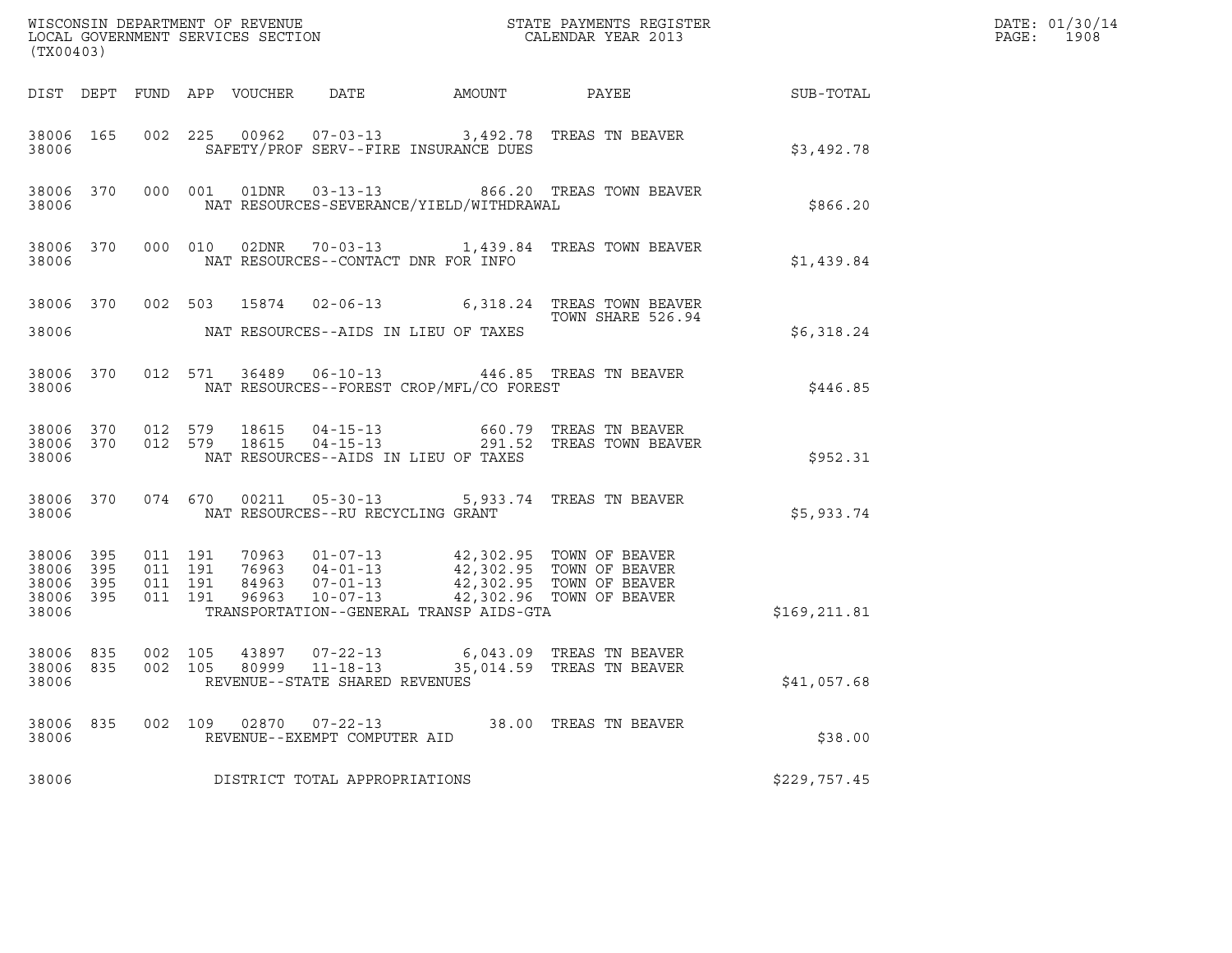| (TX00403)                                    |                          |                                          |            |                                  |                                                                      |                                                                   |                                                                                                                                                                                                                                              |                  | DATE: 01/30/14<br>PAGE:<br>1909 |
|----------------------------------------------|--------------------------|------------------------------------------|------------|----------------------------------|----------------------------------------------------------------------|-------------------------------------------------------------------|----------------------------------------------------------------------------------------------------------------------------------------------------------------------------------------------------------------------------------------------|------------------|---------------------------------|
|                                              |                          |                                          |            | DIST DEPT FUND APP VOUCHER DATE  |                                                                      | AMOUNT                                                            | PAYEE                                                                                                                                                                                                                                        | <b>SUB-TOTAL</b> |                                 |
| 38008                                        | 38008 165                |                                          |            |                                  |                                                                      | SAFETY/PROF SERV--FIRE INSURANCE DUES                             | 002 225 00963 07-03-13 2,679.10 TREAS TN BEECHER                                                                                                                                                                                             | \$2,679.10       |                                 |
| 38008 370<br>38008                           |                          | 38008 370 000 001                        | 000 001    |                                  |                                                                      | NAT RESOURCES-SEVERANCE/YIELD/WITHDRAWAL                          |                                                                                                                                                                                                                                              | \$393.79         |                                 |
| 38008                                        | 38008 370                |                                          |            |                                  |                                                                      | NAT RESOURCES--CONTACT DNR FOR INFO                               | 000 010 02DNR 70-03-13 698.56 TREAS TOWN BEECHER                                                                                                                                                                                             | \$698.56         |                                 |
| 38008 370<br>38008 370<br>38008<br>38008 370 | 370                      | 002 503<br>002 503<br>002 503<br>002 503 |            |                                  |                                                                      |                                                                   | 15875  02-06-13  3,306.27  TREAS TN BEECHER<br>15875  02-06-13  15,350.02  TREAS TN BEECHER<br>15875  02-06-13  5,470.09  TREAS TN BEECHER<br>15875  02-06-13  20,078.97  TREAS TN BEECHER<br>TOWN SHARE 4230.7<br><b>TOWN SHARE 4230.71</b> |                  |                                 |
| 38008                                        |                          |                                          |            |                                  |                                                                      | NAT RESOURCES--AIDS IN LIEU OF TAXES                              |                                                                                                                                                                                                                                              | \$44, 205.35     |                                 |
| 38008 370<br>38008                           |                          | 38008 370 012 571                        | 012 571    |                                  |                                                                      | NAT RESOURCES--FOREST CROP/MFL/CO FOREST                          | 36490   06-10-13   2,378.18   TREAS TN BEECHER<br>36490   06-10-13   1,233.34   TREAS TN BEECHER                                                                                                                                             | \$3,611.52       |                                 |
| 38008 370<br>38008 370<br>38008 370<br>38008 |                          | 012 579<br>012 579<br>012 579            |            |                                  |                                                                      | NAT RESOURCES--AIDS IN LIEU OF TAXES                              | 18616   04-15-13   122.31   TREAS TN BEECHER<br>18616   04-15-13   558.79   TREAS TN BEECHER<br>18616   04-15-13   233.68   TREAS TOWN BEECHER                                                                                               | \$914.78         |                                 |
| 38008                                        | 38008 370                |                                          |            |                                  | NAT RESOURCES--RU RECYCLING GRANT                                    |                                                                   | 074 670 40816 05-20-13 2,467.16 TREAS TN BEECHER                                                                                                                                                                                             | \$2,467.16       |                                 |
| 38008                                        | 38008 370                |                                          |            |                                  | NAT RESOURCES--STEWARDSHIP 2000                                      |                                                                   | 095 512 01788 01-14-13 3,940.00 TREAS TN BEECHER                                                                                                                                                                                             | \$3,940.00       |                                 |
| 38008<br>38008<br>38008<br>38008<br>38008    | 395<br>395<br>395<br>395 | 011 191<br>011<br>011<br>011 191         | 191<br>191 | 70964<br>76964<br>84964<br>96964 | $01 - 07 - 13$<br>$04 - 01 - 13$<br>$07 - 01 - 13$<br>$10 - 07 - 13$ | 30,516.55<br>30,516.55<br>TRANSPORTATION--GENERAL TRANSP AIDS-GTA | TOWN OF BEECHER<br>TOWN OF BEECHER<br>30,516.55 TOWN OF BEECHER<br>30,516.57 TOWN OF BEECHER                                                                                                                                                 | \$122,066.22     |                                 |
| 38008<br>38008<br>38008                      | 835<br>835               | 002<br>002                               | 105<br>105 | 43898<br>81000                   | $07 - 22 - 13$<br>$11 - 18 - 13$<br>REVENUE--STATE SHARED REVENUES   | 1,960.75<br>11,112.18                                             | TREAS TN BEECHER<br>TREAS TN BEECHER                                                                                                                                                                                                         | \$13,072.93      |                                 |
| 38008 835                                    |                          | 002 109                                  |            | 02871                            | $07 - 22 - 13$                                                       |                                                                   | 66.00 TREAS TN BEECHER                                                                                                                                                                                                                       |                  |                                 |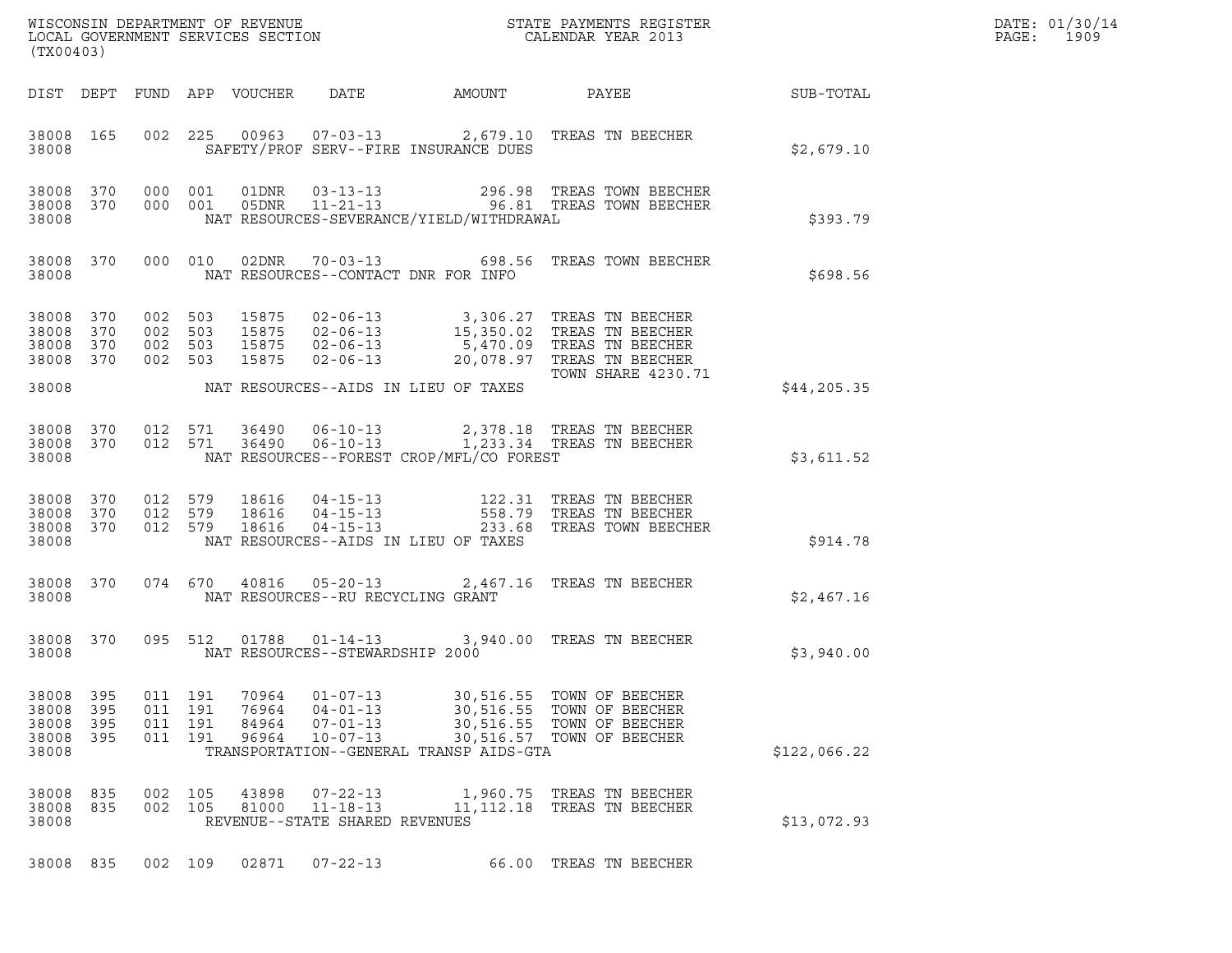| WISCONSIN DEPARTMENT OF REVENUE<br>LOCAL GOVERNMENT SERVICES SECTION<br>(TX00403) |             |                      |                                              |        | STATE PAYMENTS REGISTER<br>CALENDAR YEAR 2013 |              | DATE: 01/30/14<br>PAGE:<br>1910 |
|-----------------------------------------------------------------------------------|-------------|----------------------|----------------------------------------------|--------|-----------------------------------------------|--------------|---------------------------------|
| DIST<br>DEPT                                                                      | APP<br>FUND | VOUCHER              | DATE                                         | AMOUNT | PAYEE                                         | SUB-TOTAL    |                                 |
| 38008                                                                             |             |                      | REVENUE--EXEMPT COMPUTER AID                 |        |                                               | \$66.00      |                                 |
| 835<br>38008<br>38008                                                             | 002<br>501  | 00002<br>DOA-PAYMENT | $02 - 01 - 13$<br>FOR MUNICIPAL SERVICES AID | 72.82  | TREAS TN BEECHER                              | \$72.82      |                                 |
| 38008                                                                             |             |                      | DISTRICT TOTAL APPROPRIATIONS                |        |                                               | \$194,188.23 |                                 |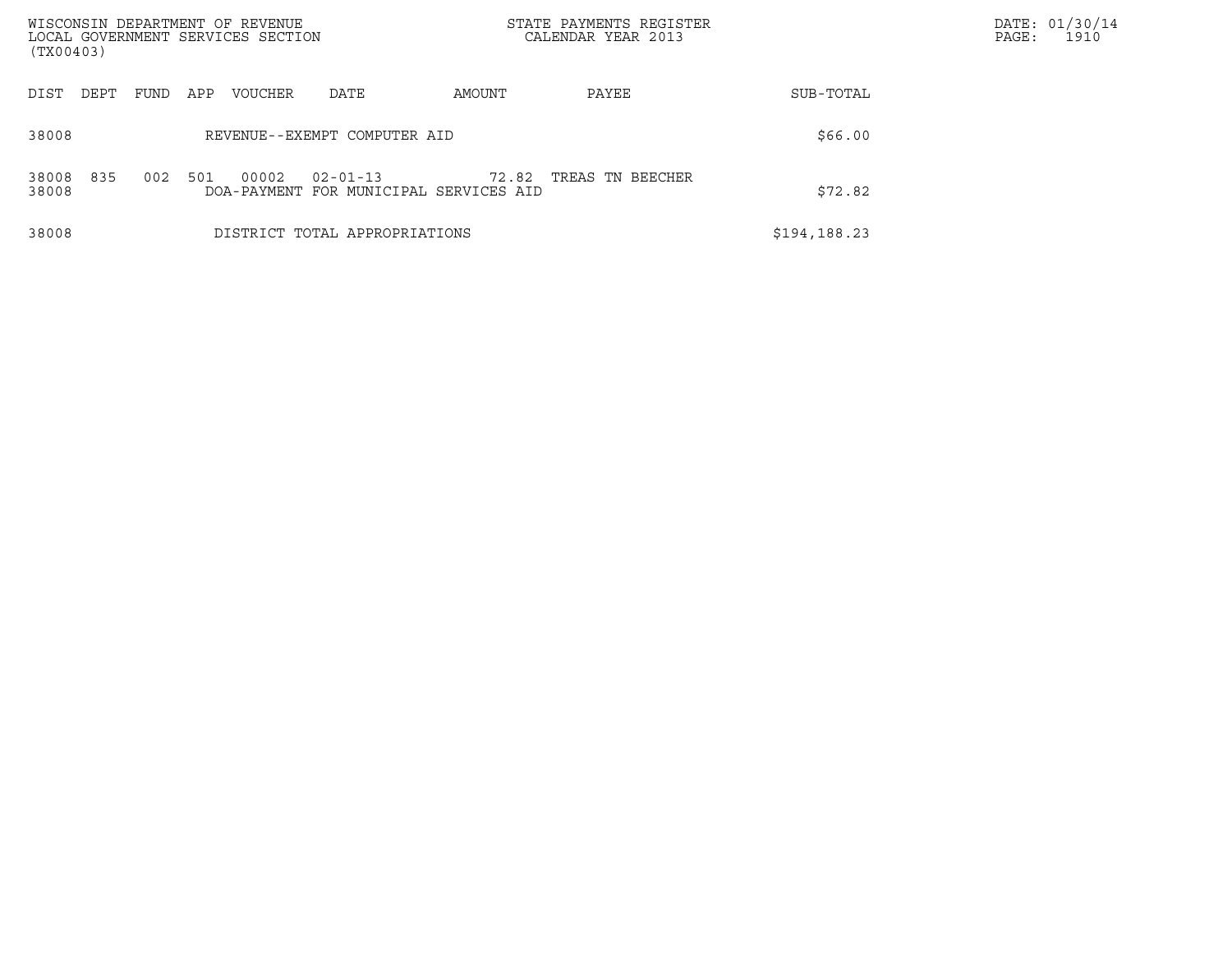| WISCONSIN DEPARTMENT OF REVENUE   | STATE PAYMENTS REGISTER | DATE: 01/30/14 |
|-----------------------------------|-------------------------|----------------|
| LOCAL GOVERNMENT SERVICES SECTION | CALENDAR YEAR 2013      | 1911<br>PAGE:  |

| (TX00403)                                                 |           |                                        |  |                                                 |                                                | WISCONSIN DEPARTMENT OF REVENUE<br>LOCAL GOVERNMENT SERVICES SECTION THE STATE PAYMENTS REGISTER<br>(TWOO403)                                                                                                                                                                                                                                               |              | DATE: 01/30/14<br>PAGE: 1911 |
|-----------------------------------------------------------|-----------|----------------------------------------|--|-------------------------------------------------|------------------------------------------------|-------------------------------------------------------------------------------------------------------------------------------------------------------------------------------------------------------------------------------------------------------------------------------------------------------------------------------------------------------------|--------------|------------------------------|
|                                                           |           |                                        |  |                                                 |                                                | DIST DEPT FUND APP VOUCHER DATE AMOUNT PAYEE PAYER SUB-TOTAL                                                                                                                                                                                                                                                                                                |              |                              |
|                                                           |           | 38010 38010                            |  |                                                 | SAFETY/PROF SERV--FIRE INSURANCE DUES          | 38010 165 002 225 00964 07-03-13 1,985.22 TREAS TN DUNBAR                                                                                                                                                                                                                                                                                                   | \$1,985.22   |                              |
| 38010                                                     |           |                                        |  |                                                 | NAT RESOURCES-SEVERANCE/YIELD/WITHDRAWAL       |                                                                                                                                                                                                                                                                                                                                                             | \$2,177.92   |                              |
|                                                           | 38010 370 | 38010 370 002 503<br>38010 370 002 503 |  |                                                 |                                                | 002 503 15876 02-06-13 2,471.74 TREAS TN DUNBAR<br>002 503 15876 02-06-13 72,181.86 TREAS TN DUNBAR<br>002 503 15876 02-06-13 899.44 TREAS TN DUNBAR<br><b>TOWN SHARE 3112.87</b>                                                                                                                                                                           | \$75,553.04  |                              |
|                                                           |           |                                        |  |                                                 | 38010 NAT RESOURCES--FOREST CROP/MFL/CO FOREST | $\begin{array}{cccccc} 38010 & 370 & 012 & 571 & 36491 & 06-10-13 & & 13,014.28 & \text{TREAS TN DUNBAR} \\ 38010 & 370 & 012 & 571 & 36491 & 06-10-13 & & 1,159.76 & \text{TREAS TN DUNBAR} \end{array}$                                                                                                                                                   | \$14,174.04  |                              |
| 38010                                                     |           |                                        |  |                                                 | NAT RESOURCES--AIDS IN LIEU OF TAXES           | $\begin{array}{cccccccc} 3\,8\,0\,1\,0 & 3\,7\,0 & 0\,1\,2 & 5\,7\,9 & 1\,8\,6\,1\,7 & 0\,4\, -1\,5\, -1\,3 & 5\,7\,0\,,\,7\,0 & \text{TREAS TN DUNBAR} \\ 3\,8\,0\,1\,0 & 3\,7\,0 & 0\,1\,2 & 5\,7\,9 & 1\,8\,6\,1\,7 & 0\,4\, -1\,5\, -1\,3 & 2\,4\,2\,,\,2\,8 & \text{TREAS TOWN DUNBAR} \\$                                                             | \$943.57     |                              |
| 38010                                                     |           |                                        |  | NAT RESOURCES--RU RECYCLING GRANT               |                                                | 38010 370 074 670 40817 05-20-13 3,791.79 TREAS TN DUNBAR                                                                                                                                                                                                                                                                                                   | \$3,791.79   |                              |
| 38010 395<br>38010 395<br>38010 395<br>38010 395<br>38010 |           |                                        |  |                                                 | TRANSPORTATION--GENERAL TRANSP AIDS-GTA        | $\begin{array}{cccccccc} 011 & 191 & 70965 & 01\texttt{-}07\texttt{-}13 & & 45,351.43 & \texttt{TOWN OF DUNBAR} \\ 011 & 191 & 76965 & 04\texttt{-}01\texttt{-}13 & & 45,351.43 & \texttt{TOWN OF DUNBAR} \\ 011 & 191 & 84965 & 07\texttt{-}01\texttt{-}13 & & 45,351.43 & \texttt{TOWN OF DUNBAR} \\ 011 & 191 & 96965 & 10\texttt{-}07\texttt{-}13 & & $ | \$181,405.73 |                              |
| 38010 835<br>38010                                        |           | 002 105                                |  | REVENUE--STATE SHARED REVENUES                  |                                                | 38010 835 002 105 43899 07-22-13 3,400.11 TREAS TN DUNBAR<br>81001  11-18-13                        19,267.28                              TREAS TN DUNBAR                                                                                                                                                                                                  | \$22,667.39  |                              |
| 38010 835<br>38010                                        |           | 002 109                                |  | 02872  07-22-13<br>REVENUE--EXEMPT COMPUTER AID |                                                | 50.00 TREAS TN DUNBAR                                                                                                                                                                                                                                                                                                                                       | \$50.00      |                              |
| 38010                                                     |           |                                        |  | DISTRICT TOTAL APPROPRIATIONS                   |                                                |                                                                                                                                                                                                                                                                                                                                                             | \$302,748.70 |                              |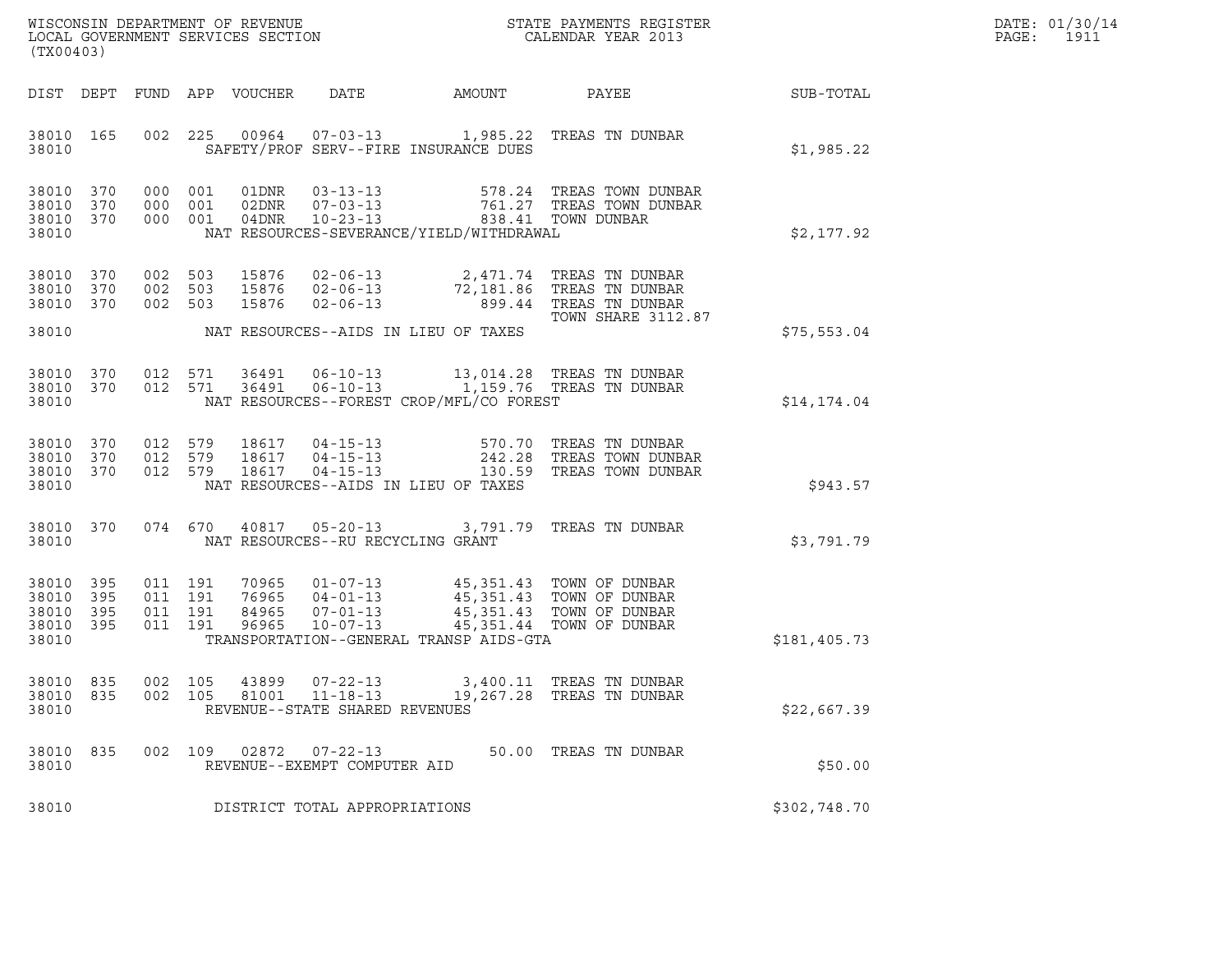| WISCONSIN DEPARTMENT OF REVENUE   | STATE PAYMENTS REGISTER | DATE: 01/30/14 |
|-----------------------------------|-------------------------|----------------|
| LOCAL GOVERNMENT SERVICES SECTION | CALENDAR YEAR 2013      | 1912<br>PAGE : |

| LOCAL GOVERNMENT SERVICES SECTION<br>(TX00403) | WISCONSIN DEPARTMENT OF REVENUE | STATE PAYMENTS REGISTER<br>CALENDAR YEAR 2013 |                          |                                  |                                                                          |                                                                                             |                                                                                |              |
|------------------------------------------------|---------------------------------|-----------------------------------------------|--------------------------|----------------------------------|--------------------------------------------------------------------------|---------------------------------------------------------------------------------------------|--------------------------------------------------------------------------------|--------------|
| DIST                                           | DEPT                            | FUND                                          | APP                      | VOUCHER                          | DATE                                                                     | AMOUNT                                                                                      | PAYEE                                                                          | SUB-TOTAL    |
| 38012<br>38012                                 | 165                             | 002                                           | 225                      | 00965                            | $07 - 03 - 13$<br>SAFETY/PROF SERV--FIRE INSURANCE DUES                  | 2,183.33                                                                                    | TREAS TN GOODMAN                                                               | \$2,183.33   |
| 38012<br>38012<br>38012<br>38012<br>38012      | 370<br>370<br>370<br>370        | 000<br>000<br>000<br>000                      | 001<br>001<br>001<br>001 | 01DNR<br>02DNR<br>04DNR<br>05DNR | $03 - 13 - 13$<br>$07 - 03 - 13$<br>$10 - 23 - 13$<br>$11 - 21 - 13$     | 172.35<br>2,404.86<br>3,879.14<br>549.47<br>NAT RESOURCES-SEVERANCE/YIELD/WITHDRAWAL        | TREAS TOWN GOODMAN<br>TREAS TOWN GOODMAN<br>TOWN GOODMAN<br>TREAS TOWN GOODMAN | \$7,005.82   |
| 38012                                          | 370                             | 002                                           | 503                      | 15877                            | $02 - 06 - 13$                                                           | 1,072.68                                                                                    | TREAS TN GOODMAN<br>TOWN SHARE 194.75                                          |              |
| 38012                                          |                                 |                                               |                          |                                  | NAT RESOURCES--AIDS IN LIEU OF TAXES                                     |                                                                                             |                                                                                | \$1,072.68   |
| 38012<br>38012<br>38012                        | 370<br>370                      | 012<br>012                                    | 571<br>571               | 36492<br>36492                   | $06 - 10 - 13$<br>$06 - 10 - 13$                                         | NAT RESOURCES--FOREST CROP/MFL/CO FOREST                                                    | 7,774.00 TREAS TN GOODMAN<br>6,251.82 TREAS TN GOODMAN                         | \$14,025.82  |
| 38012<br>38012<br>38012                        | 370<br>370                      | 012<br>012                                    | 579<br>579               | 18618<br>18618                   | $04 - 15 - 13$<br>$04 - 15 - 13$<br>NAT RESOURCES--AIDS IN LIEU OF TAXES | 3.37<br>678.61                                                                              | TREAS TN GOODMAN<br>TREAS TOWN GOODMAN                                         | \$681.98     |
| 38012<br>38012                                 | 370                             | 074                                           | 670                      | 40818                            | $05 - 20 - 13$<br>NAT RESOURCES--RU RECYCLING GRANT                      | 977.36                                                                                      | TREAS TN GOODMAN                                                               | \$977.36     |
| 38012<br>38012<br>38012<br>38012<br>38012      | 395<br>395<br>395<br>395        | 011<br>011<br>011<br>011                      | 191<br>191<br>191<br>191 | 70966<br>76966<br>84966<br>96966 | $01 - 07 - 13$<br>$04 - 01 - 13$<br>$07 - 01 - 13$<br>$10 - 07 - 13$     | 26,727.12<br>26,727.12<br>26,727.12<br>26,727.14<br>TRANSPORTATION--GENERAL TRANSP AIDS-GTA | TOWN OF GOODMAN<br>TOWN OF GOODMAN<br>TOWN OF GOODMAN<br>TOWN OF GOODMAN       | \$106,908.50 |
| 38012<br>38012<br>38012                        | 835<br>835                      | 002<br>002                                    | 105<br>105               | 43900<br>81002                   | $07 - 22 - 13$<br>$11 - 18 - 13$<br>REVENUE--STATE SHARED REVENUES       | 4,761.30<br>26,999.43                                                                       | TREAS TN GOODMAN<br>TREAS TN GOODMAN                                           | \$31,760.73  |
| 38012<br>38012                                 | 835                             | 002                                           | 109                      | 02873                            | $07 - 22 - 13$<br>REVENUE--EXEMPT COMPUTER AID                           | 26.00                                                                                       | TREAS TN GOODMAN                                                               | \$26.00      |
| 38012                                          |                                 |                                               |                          |                                  | DISTRICT TOTAL APPROPRIATIONS                                            |                                                                                             |                                                                                | \$164,642.22 |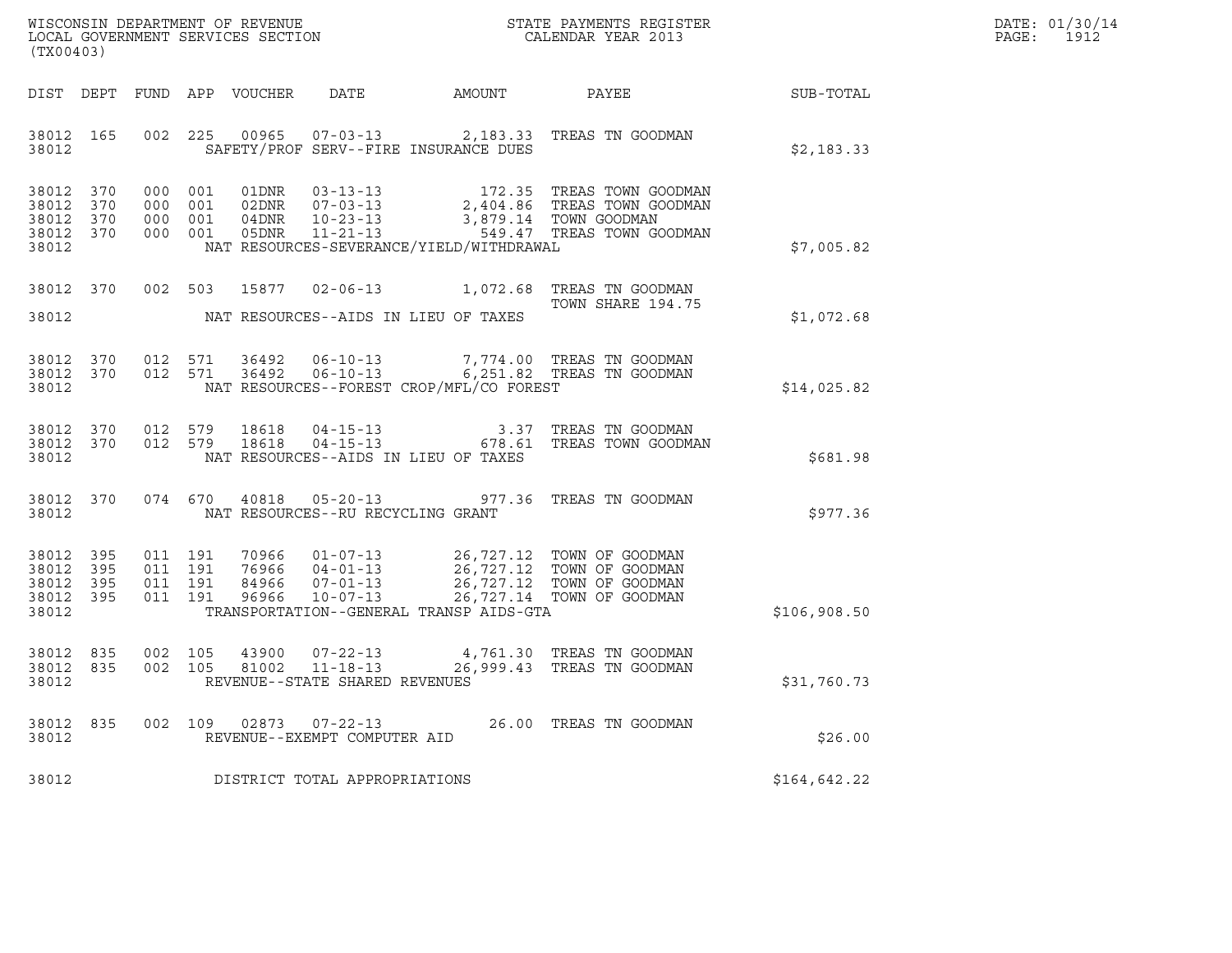| WISCONSIN DEPARTMENT OF REVENUE<br>LOCAL GOVERNMENT SERVICES SECTION<br>(TX00403) |                   |                                          |  |                            |                                   | STATE PAYMENTS REGISTER<br>CALENDAR YEAR 2013                                         |                                                                                                      | DATE: 01/30/14<br>PAGE: 1913 |  |
|-----------------------------------------------------------------------------------|-------------------|------------------------------------------|--|----------------------------|-----------------------------------|---------------------------------------------------------------------------------------|------------------------------------------------------------------------------------------------------|------------------------------|--|
|                                                                                   |                   |                                          |  | DIST DEPT FUND APP VOUCHER | DATE                              | AMOUNT                                                                                | PAYEE                                                                                                | <b>SUB-TOTAL</b>             |  |
| 38014 165<br>38014                                                                |                   |                                          |  |                            |                                   | SAFETY/PROF SERV--FIRE INSURANCE DUES                                                 | 002  225  00966  07-03-13  3,663.06  TREAS TN GROVER                                                 | \$3,663.06                   |  |
| 38014 370<br>38014<br>38014                                                       | 370               | 012 571<br>012 571                       |  |                            | 36493 06-10-13                    | NAT RESOURCES--FOREST CROP/MFL/CO FOREST                                              | 36493    06-10-13    196.16    TREAS TN GROVER<br>689.68 TREAS TN GROVER                             | \$885.84                     |  |
| 38014 370<br>38014                                                                |                   |                                          |  |                            | NAT RESOURCES--RU RECYCLING GRANT |                                                                                       | 074 670 40819 05-20-13 9,135.67 TREAS TN GROVER                                                      | \$9,135.67                   |  |
| 38014 395<br>38014<br>38014<br>38014<br>38014                                     | 395<br>395<br>395 | 011 191<br>011 191<br>011 191<br>011 191 |  |                            |                                   | 70967  01-07-13  47,950.05  TOWN OF GROVER<br>TRANSPORTATION--GENERAL TRANSP AIDS-GTA | 76967 04-01-13<br>84967 07-01-13 47,950.05 TOWN OF GROVER<br>96967 10-07-13 47,950.05 TOWN OF GROVER | \$191,800.20                 |  |
| 38014<br>38014 835<br>38014                                                       | 835               | 002 105<br>002 105                       |  |                            | REVENUE--STATE SHARED REVENUES    |                                                                                       | 81003  11-18-13  58,920.53  TREAS TN GROVER                                                          | \$69,318.27                  |  |
| 38014 835<br>38014                                                                |                   | 002 109                                  |  |                            | REVENUE--EXEMPT COMPUTER AID      |                                                                                       | 02874  07-22-13  29.00 TREAS TN GROVER                                                               | \$29.00                      |  |
| 38014                                                                             |                   |                                          |  |                            | DISTRICT TOTAL APPROPRIATIONS     |                                                                                       |                                                                                                      | \$274,832.04                 |  |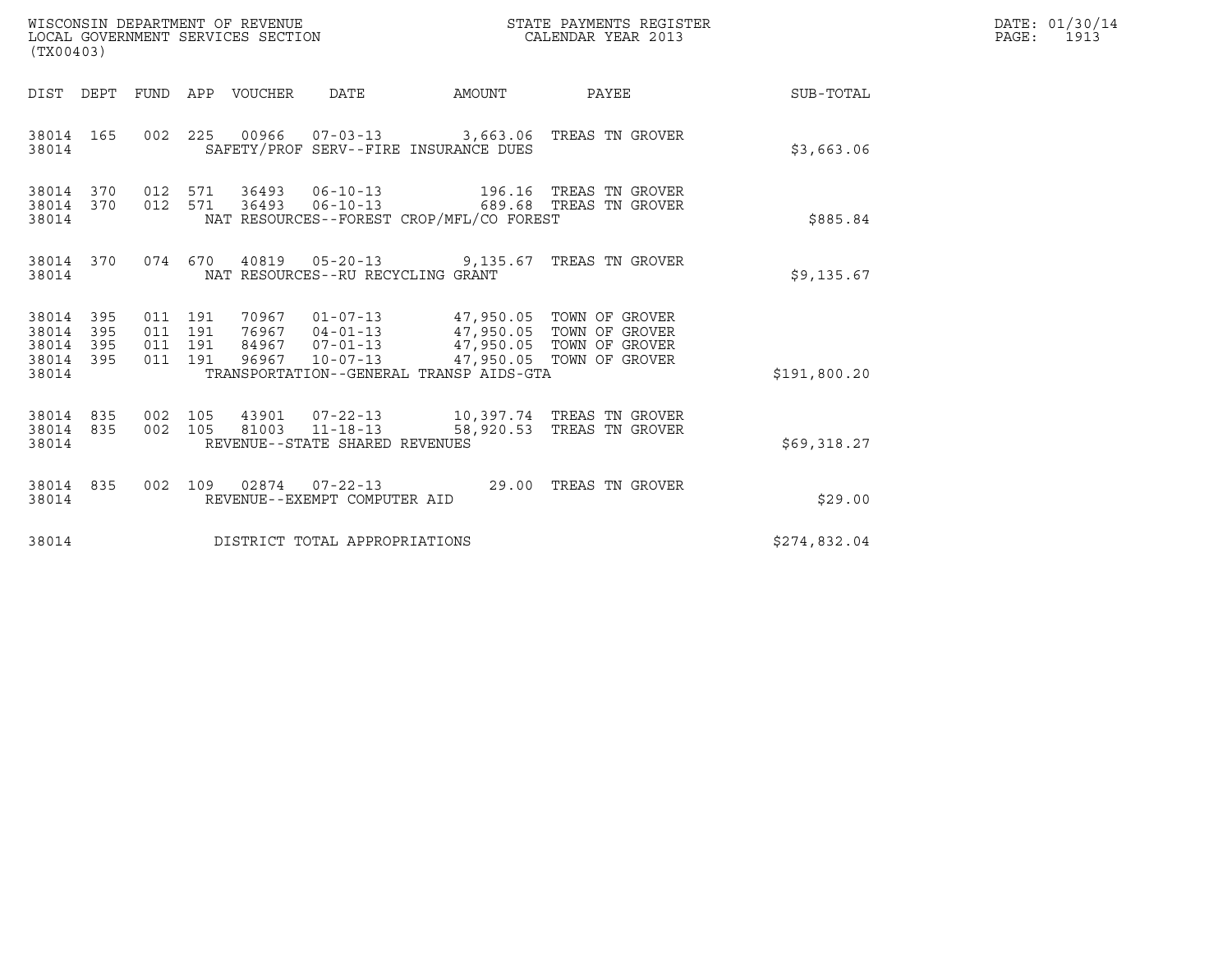| (TX00403)                                     |                   |                    |                    |                                 | WISCONSIN DEPARTMENT OF REVENUE<br>LOCAL GOVERNMENT SERVICES SECTION |                                                                                                                                                                                                                         | CALENDAR YEAR 2013                               | STATE PAYMENTS REGISTER |                  | DATE: 01/30/14<br>PAGE: 1914 |
|-----------------------------------------------|-------------------|--------------------|--------------------|---------------------------------|----------------------------------------------------------------------|-------------------------------------------------------------------------------------------------------------------------------------------------------------------------------------------------------------------------|--------------------------------------------------|-------------------------|------------------|------------------------------|
|                                               |                   |                    |                    | DIST DEPT FUND APP VOUCHER DATE |                                                                      | AMOUNT PAYEE                                                                                                                                                                                                            |                                                  |                         | <b>SUB-TOTAL</b> |                              |
| 38016 165<br>38016                            |                   |                    |                    |                                 |                                                                      | 002 225 00967 07-03-13 4,072.87 TREAS TN LAKE<br>SAFETY/PROF SERV--FIRE INSURANCE DUES                                                                                                                                  |                                                  |                         | \$4,072.87       |                              |
| 38016 370 000 001<br>38016<br>38016           | 370               | 000 001            |                    |                                 | 01DNR        03-13-13                                                | NAT RESOURCES-SEVERANCE/YIELD/WITHDRAWAL                                                                                                                                                                                | 752.55 TREAS TOWN LAKE<br>431.43 TREAS TOWN LAKE |                         | \$1,183.98       |                              |
| 38016 370<br>38016                            |                   |                    |                    |                                 |                                                                      | 38016 370 012 571 36494 06-10-13 630.50 TREAS TN LAKE<br>012 571 36494 06-10-13 1,037.38 TREAS TN LAKE<br>NAT RESOURCES--FOREST CROP/MFL/CO FOREST                                                                      |                                                  |                         | \$1,667.88       |                              |
| 38016 370<br>38016                            |                   |                    |                    |                                 |                                                                      | 012 579 18619 04-15-13 1,144.34 TREAS TN LAKE<br>NAT RESOURCES--AIDS IN LIEU OF TAXES                                                                                                                                   |                                                  |                         | \$1,144.34       |                              |
| 38016 395<br>38016<br>38016<br>38016<br>38016 | 395<br>395<br>395 | 011 191<br>011 191 | 011 191<br>011 191 |                                 |                                                                      | 70968  01-07-13  32,855.84  TOWN OF LAKE<br>76968  04-01-13  32,855.84  TOWN OF LAKE<br>84968  07-01-13  32,855.84  TOWN OF LAKE<br>96968  10-07-13  32,855.84  TOWN OF LAKE<br>TRANSPORTATION--GENERAL TRANSP AIDS-GTA |                                                  |                         | \$131,423.36     |                              |
| 38016<br>38016 835<br>38016                   | 835               | 002 105            | 002 105            |                                 | 81004 11-18-13<br>REVENUE--STATE SHARED REVENUES                     | 43902  07-22-13  3,951.25  TREAS TN LAKE<br>22,390.40 TREAS TN LAKE                                                                                                                                                     |                                                  |                         | \$26,341.65      |                              |
| 38016 835<br>38016                            |                   |                    |                    |                                 | REVENUE--EXEMPT COMPUTER AID                                         | 002 109 02875 07-22-13 1.00 TREAS TN LAKE                                                                                                                                                                               |                                                  |                         | \$1.00           |                              |
| 38016                                         |                   |                    |                    |                                 | DISTRICT TOTAL APPROPRIATIONS                                        |                                                                                                                                                                                                                         |                                                  |                         | \$165,835.08     |                              |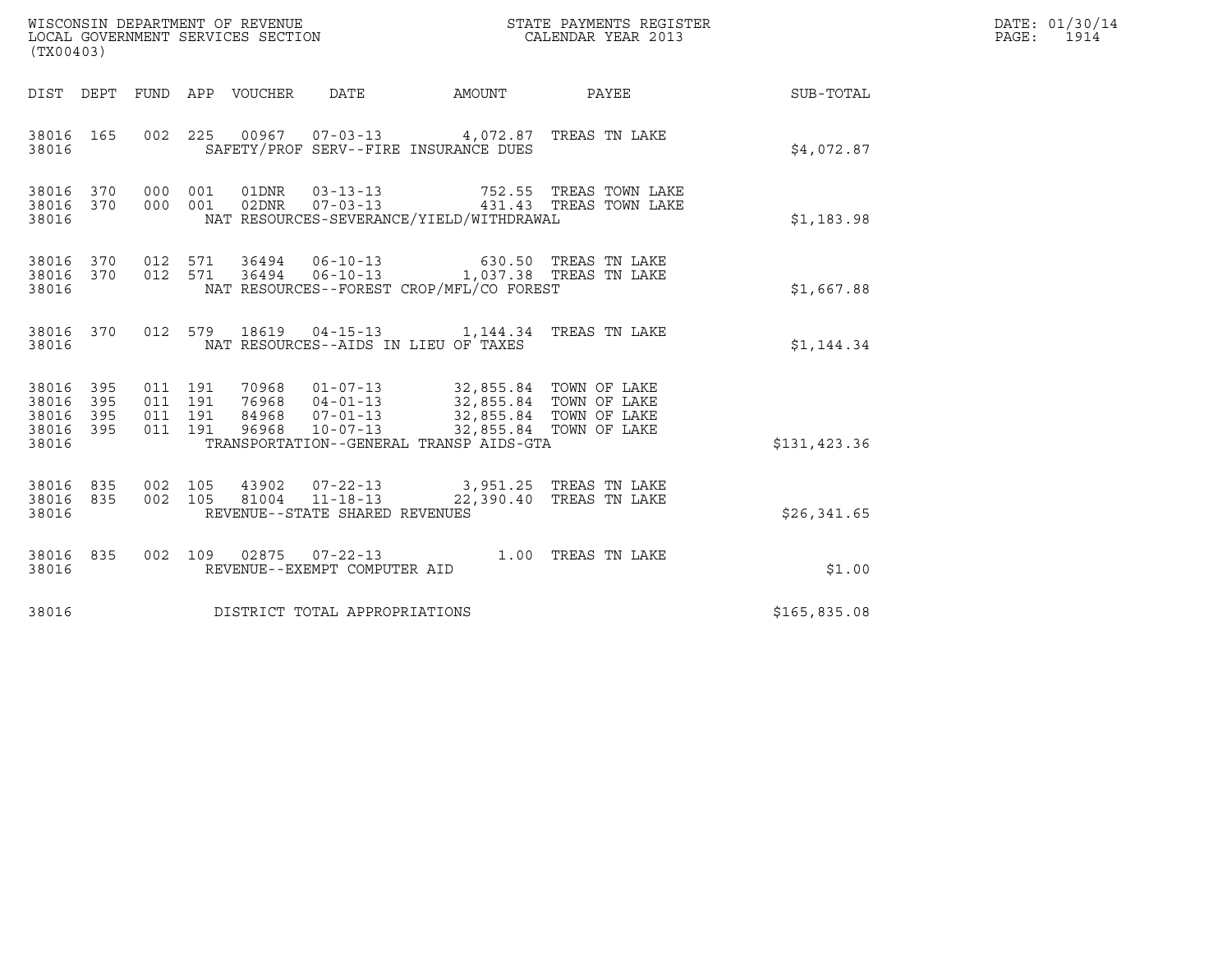| (TX00403)                                             |     |                    |                    |                                 |                                   |                                          |                                                                                                                                                                                                                          |                  | DATE: 01/30/14<br>$\mathtt{PAGE:}$<br>1915 |
|-------------------------------------------------------|-----|--------------------|--------------------|---------------------------------|-----------------------------------|------------------------------------------|--------------------------------------------------------------------------------------------------------------------------------------------------------------------------------------------------------------------------|------------------|--------------------------------------------|
|                                                       |     |                    |                    | DIST DEPT FUND APP VOUCHER DATE |                                   | AMOUNT PAYEE                             |                                                                                                                                                                                                                          | <b>SUB-TOTAL</b> |                                            |
| 38018 165<br>38018                                    |     |                    |                    |                                 |                                   | SAFETY/PROF SERV--FIRE INSURANCE DUES    | 002 225 00968 07-03-13 2,539.58 TREAS TN MIDDLE INLET                                                                                                                                                                    | \$2,539.58       |                                            |
| 38018 370 000 001<br>38018                            |     |                    |                    |                                 |                                   | NAT RESOURCES-SEVERANCE/YIELD/WITHDRAWAL | 04DNR  10-23-13  47.26 TOWN MIDDLE INLET                                                                                                                                                                                 | \$47.26          |                                            |
| 38018                                                 |     |                    |                    |                                 |                                   | NAT RESOURCES--FOREST CROP/MFL/CO FOREST | 38018 370 012 571 36495 06-10-13 1,310.89 TREAS TN MIDDLE INLET<br>38018 370 012 571 36495 06-10-13 1,104.02 TREAS TN MIDDLE INLET                                                                                       | \$2,414.91       |                                            |
| 38018 370<br>38018                                    |     |                    | 012 583            |                                 |                                   | NAT RESOURCES--RECREATION RESOURCE-FED   | 02922  04-29-13  585.24  TREAS TN MIDDLE INLET                                                                                                                                                                           | \$585.24         |                                            |
| 38018 370<br>38018                                    |     |                    |                    |                                 | NAT RESOURCES--RU RECYCLING GRANT |                                          | 074 670 40820 05-20-13 984.49 TREAS TN MIDDLE INLET                                                                                                                                                                      | \$984.49         |                                            |
| 38018 395<br>38018<br>38018 395<br>38018 395<br>38018 | 395 | 011 191<br>011 191 | 011 191<br>011 191 |                                 |                                   | TRANSPORTATION--GENERAL TRANSP AIDS-GTA  | 70969   01-07-13   32,178.40   TOWN OF MIDDLE INLET<br>76969   04-01-13   32,178.40   TOWN OF MIDDLE INLET<br>84969   07-01-13   32,178.40   TOWN OF MIDDLE INLET<br>96969   10-07-13   32,178.40   TOWN OF MIDDLE INLET | \$128,713.60     |                                            |
| 38018 835<br>38018 835<br>38018                       |     |                    |                    |                                 | REVENUE--STATE SHARED REVENUES    |                                          | 002 105 43903 07-22-13 1,550.85 TREAS TN MIDDLE INLET 002 105 81005 11-18-13 8,788.16 TREAS TN MIDDLE INLET                                                                                                              | \$10,339.01      |                                            |
| 38018 835<br>38018                                    |     |                    |                    |                                 | REVENUE--EXEMPT COMPUTER AID      |                                          | 002 109 02876 07-22-13 5.00 TREAS TN MIDDLE INLET                                                                                                                                                                        | \$5.00           |                                            |
| 38018                                                 |     |                    |                    |                                 | DISTRICT TOTAL APPROPRIATIONS     |                                          |                                                                                                                                                                                                                          | \$145,629.09     |                                            |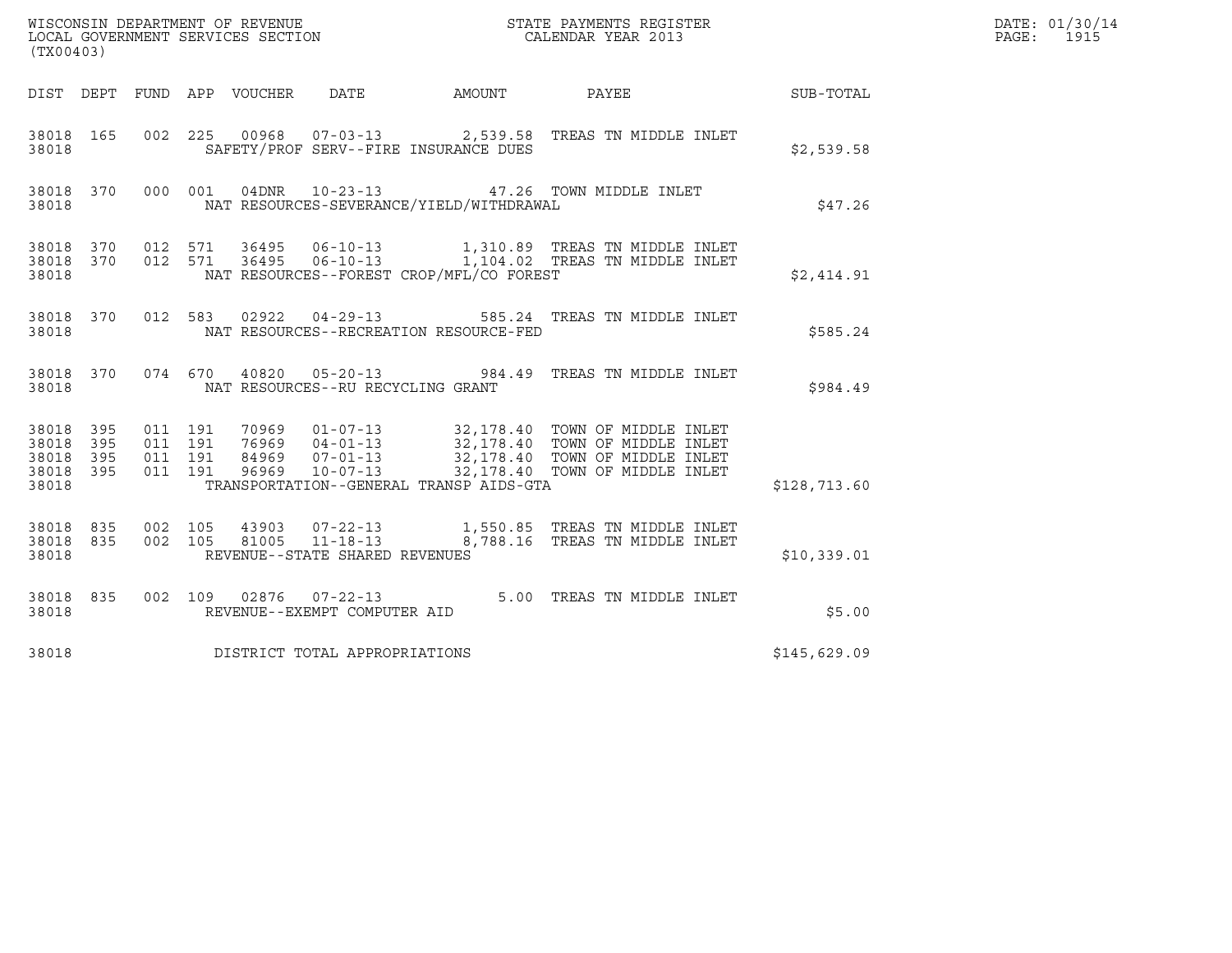| DATE: | 01/30/14 |
|-------|----------|
| PAGE: | 1916     |

| (TX00403)                                                 |  |  |  |  |                                     |                                          |                                                                                                                                                                                                              | $R = \frac{1}{2}$ | DATE: 01/30/14<br>PAGE: 1916 |
|-----------------------------------------------------------|--|--|--|--|-------------------------------------|------------------------------------------|--------------------------------------------------------------------------------------------------------------------------------------------------------------------------------------------------------------|-------------------|------------------------------|
|                                                           |  |  |  |  |                                     |                                          | DIST DEPT FUND APP VOUCHER DATE AMOUNT PAYEE PAYER SUB-TOTAL                                                                                                                                                 |                   |                              |
| 38020                                                     |  |  |  |  |                                     |                                          | 38020 165 002 225 00969 07-03-13 2,204.64 TREAS TN NIAGARA<br>SAFETY/PROF SERV--FIRE INSURANCE DUES                                                                                                          | \$2,204.64        |                              |
| 38020 370<br>38020 370<br>38020 370<br>38020              |  |  |  |  |                                     | NAT RESOURCES-SEVERANCE/YIELD/WITHDRAWAL | 000 001 01DNR 03-13-13 103.33 TREAS TOWN NIAGARA<br>000 001 02DNR 07-03-13 142.20 TREAS TOWN NIAGARA<br>000 001 04DNR 10-23-13 825.21 TOWN NIAGARA                                                           | \$1,070.74        |                              |
|                                                           |  |  |  |  |                                     |                                          | 38020 370 002 503 15878 02-06-13 28,150.19 TREAS TN NIAGARA<br><b>TOWN SHARE 1923.34</b>                                                                                                                     | \$28,150.19       |                              |
| 38020 370<br>38020 370<br>38020                           |  |  |  |  |                                     | NAT RESOURCES--FOREST CROP/MFL/CO FOREST | 012 571 36496 06-10-13 6,309.00 TREAS TN NIAGARA<br>012 571 36496 06-10-13 650.96 TREAS TN NIAGARA                                                                                                           | \$6,959.96        |                              |
| 38020 370<br>38020                                        |  |  |  |  |                                     | NAT RESOURCES--RU RECYCLING GRANT        | 074 670 40821 05-20-13 1,350.00 TREAS TN NIAGARA                                                                                                                                                             | \$1,350.00        |                              |
| 38020 395<br>38020 395<br>38020 395<br>38020 395<br>38020 |  |  |  |  |                                     | TRANSPORTATION--GENERAL TRANSP AIDS-GTA  | 011 191 70970 01-07-13 33,353.33 TOWN OF NIAGARA<br>011 191 76970 04-01-13 33,353.33 TOWN OF NIAGARA<br>011 191 84970 07-01-13 33,353.33 TOWN OF NIAGARA<br>011 191 96970 10-07-13 33,353.35 TOWN OF NIAGARA | \$133,413.34      |                              |
| 38020 395<br>38020                                        |  |  |  |  |                                     | TRANSPORTATION--LRIP/TRIP/MSIP GRANTS    | 011  278  88377  09-20-13  23, 233.17  TREAS TN NIAGARA                                                                                                                                                      | \$23,233.17       |                              |
| 38020 835<br>38020 835<br>38020                           |  |  |  |  | REVENUE--STATE SHARED REVENUES      |                                          | 002 105 43904 07-22-13 4,706.89 TREAS TN NIAGARA<br>002 105 81006 11-18-13 25,749.00 TREAS TN NIAGARA                                                                                                        | \$30,455.89       |                              |
| 38020                                                     |  |  |  |  | REVENUE--EXEMPT COMPUTER AID        |                                          | 38020 835 002 109 02877 07-22-13 4.00 TREAS TN NIAGARA                                                                                                                                                       | \$4.00            |                              |
|                                                           |  |  |  |  | 38020 DISTRICT TOTAL APPROPRIATIONS |                                          |                                                                                                                                                                                                              | \$226,841.93      |                              |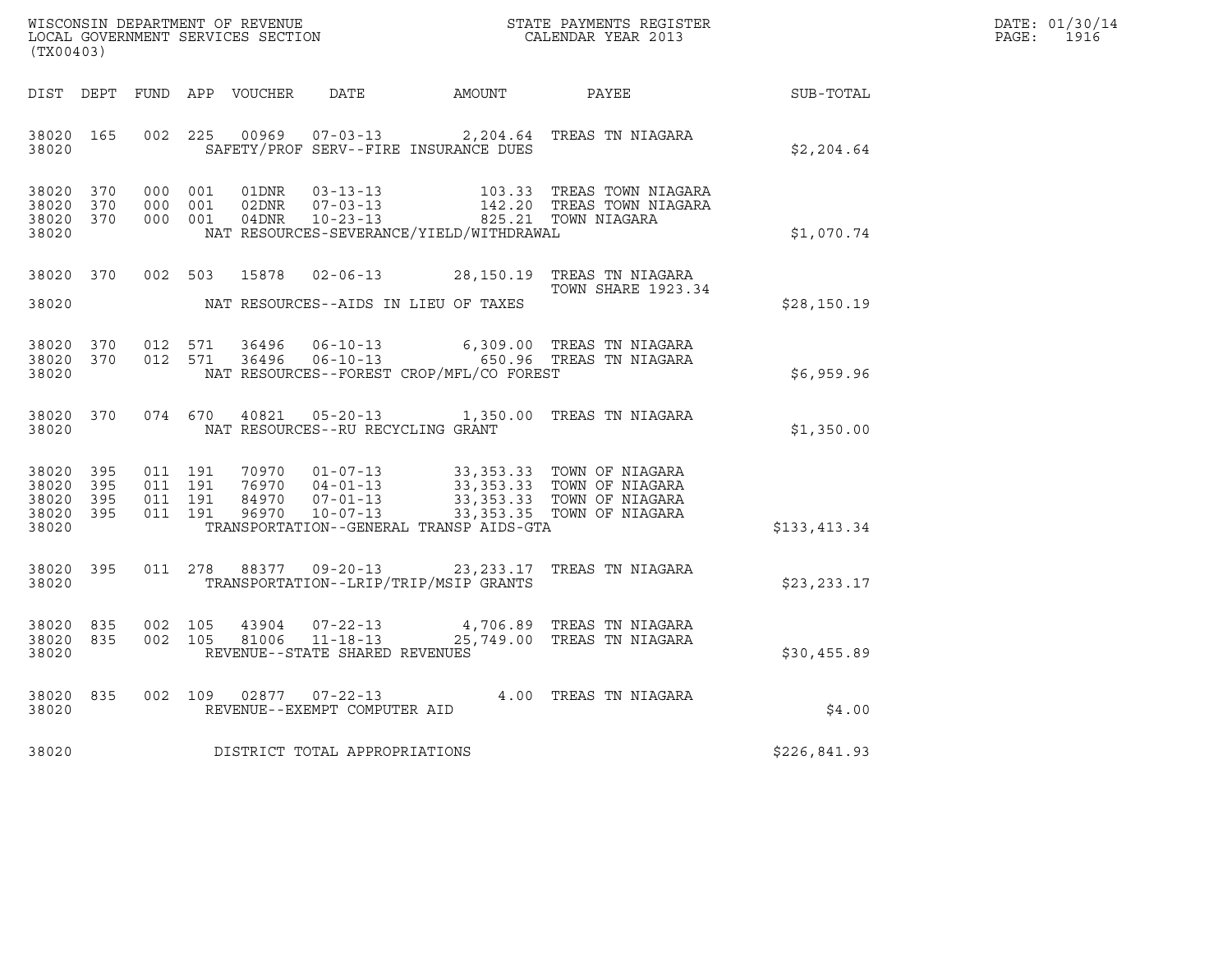| WISCONSIN DEPARTMENT OF REVENUE   | STATE PAYMENTS REGISTER | DATE: 01/30/14 |
|-----------------------------------|-------------------------|----------------|
| LOCAL GOVERNMENT SERVICES SECTION | CALENDAR YEAR 2013      | 1917<br>PAGE:  |

| (TX00403)                                |                    |                                                   |  |                                         |                                              | WISCONSIN DEPARTMENT OF REVENUE<br>LOCAL GOVERNMENT SERVICES SECTION<br>CALENDAR YEAR 2013                                                                                                                                                                                                                                                  |               | DATE: 01/30/14<br>PAGE:<br>1917 |
|------------------------------------------|--------------------|---------------------------------------------------|--|-----------------------------------------|----------------------------------------------|---------------------------------------------------------------------------------------------------------------------------------------------------------------------------------------------------------------------------------------------------------------------------------------------------------------------------------------------|---------------|---------------------------------|
|                                          |                    |                                                   |  |                                         | DIST DEPT FUND APP VOUCHER DATE AMOUNT PAYEE |                                                                                                                                                                                                                                                                                                                                             | SUB-TOTAL     |                                 |
| 38022                                    | 38022 165          |                                                   |  |                                         | SAFETY/PROF SERV--FIRE INSURANCE DUES        | 002 225 00970 07-03-13 2,456.05 TREAS TN PEMBINE                                                                                                                                                                                                                                                                                            | \$2,456.05    |                                 |
| 38022                                    |                    |                                                   |  |                                         | NAT RESOURCES-SEVERANCE/YIELD/WITHDRAWAL     | 38022 370 000 001 01DNR 03-13-13 180.48 TREAS TOWN PEMBINE<br>38022 370 000 001 04DNR 10-23-13 938.65 TOWN PEMBINE<br>38022 370 000 001 05DNR 11-21-13 119.24 TREAS TOWN PEMBINE                                                                                                                                                            | \$1,238.37    |                                 |
|                                          | 38022 370          | 38022 370 002 503<br>002 503<br>38022 370 002 503 |  |                                         |                                              | 15879 02-06-13 483.43 TREAS TN PEMBINE<br>15879 02-06-13 46,262.04 TREAS TN PEMBINE<br>15879 02-06-13 4,611.48 TREAS TN PEMBINE<br>TOWN SHARE 4357.05                                                                                                                                                                                       |               |                                 |
| 38022                                    |                    |                                                   |  |                                         | NAT RESOURCES--AIDS IN LIEU OF TAXES         |                                                                                                                                                                                                                                                                                                                                             | \$51,356.95   |                                 |
| 38022                                    |                    |                                                   |  |                                         | NAT RESOURCES--FOREST CROP/MFL/CO FOREST     | 38022 370 012 571 36497 06-10-13 5,375.08 TREAS TN PEMBINE<br>38022 370 012 571 36497 06-10-13 1,137.30 TREAS TN PEMBINE                                                                                                                                                                                                                    | \$6,512.38    |                                 |
|                                          |                    |                                                   |  | 38022 NAT RESOURCES--RU RECYCLING GRANT |                                              | 38022 370 074 670 40822 05-20-13 4,308.46 TREAS TN PEMBINE                                                                                                                                                                                                                                                                                  | \$4,308.46    |                                 |
| 38022 395<br>38022<br>38022 395<br>38022 | 395                | 38022 395 011 191                                 |  |                                         | TRANSPORTATION--GENERAL TRANSP AIDS-GTA      | $\begin{array}{cccccc} 011 & 191 & 70971 & 01-07-13 & & 42\,,054\,.20 & \text{TOWN OF PEMBINE} \\ 011 & 191 & 76971 & 04-01-13 & & 42\,,054\,.20 & \text{TOWN OF PEMBINE} \\ 011 & 191 & 84971 & 07-01-13 & & 42\,,054\,.20 & \text{TOWN OF PEMBINE} \\ 011 & 191 & 96971 & 10-07-13 & & 42\,,054\,.22 & \text{TOWN OF PEMBINE} \end{array$ | \$168, 216.82 |                                 |
| 38022 835<br>38022                       |                    | 38022 835 002 105<br>002 105                      |  | REVENUE--STATE SHARED REVENUES          |                                              | 43905  07-22-13  3,067.64 TREAS TN PEMBINE<br>81007  11-18-13  17,383.32 TREAS TN PEMBINE                                                                                                                                                                                                                                                   | \$20,450.96   |                                 |
|                                          | 38022 835<br>38022 |                                                   |  | REVENUE--EXEMPT COMPUTER AID            |                                              | 002 109 02878 07-22-13 40.00 TREAS TN PEMBINE                                                                                                                                                                                                                                                                                               | \$40.00       |                                 |
| 38022                                    |                    |                                                   |  |                                         | DOA-PAYMENT FOR MUNICIPAL SERVICES AID       | 38022 835 002 501 00002 02-01-13 476.17 TREAS TN PEMBINE                                                                                                                                                                                                                                                                                    | \$476.17      |                                 |
| 38022                                    |                    |                                                   |  | DISTRICT TOTAL APPROPRIATIONS           |                                              |                                                                                                                                                                                                                                                                                                                                             | \$255,056.16  |                                 |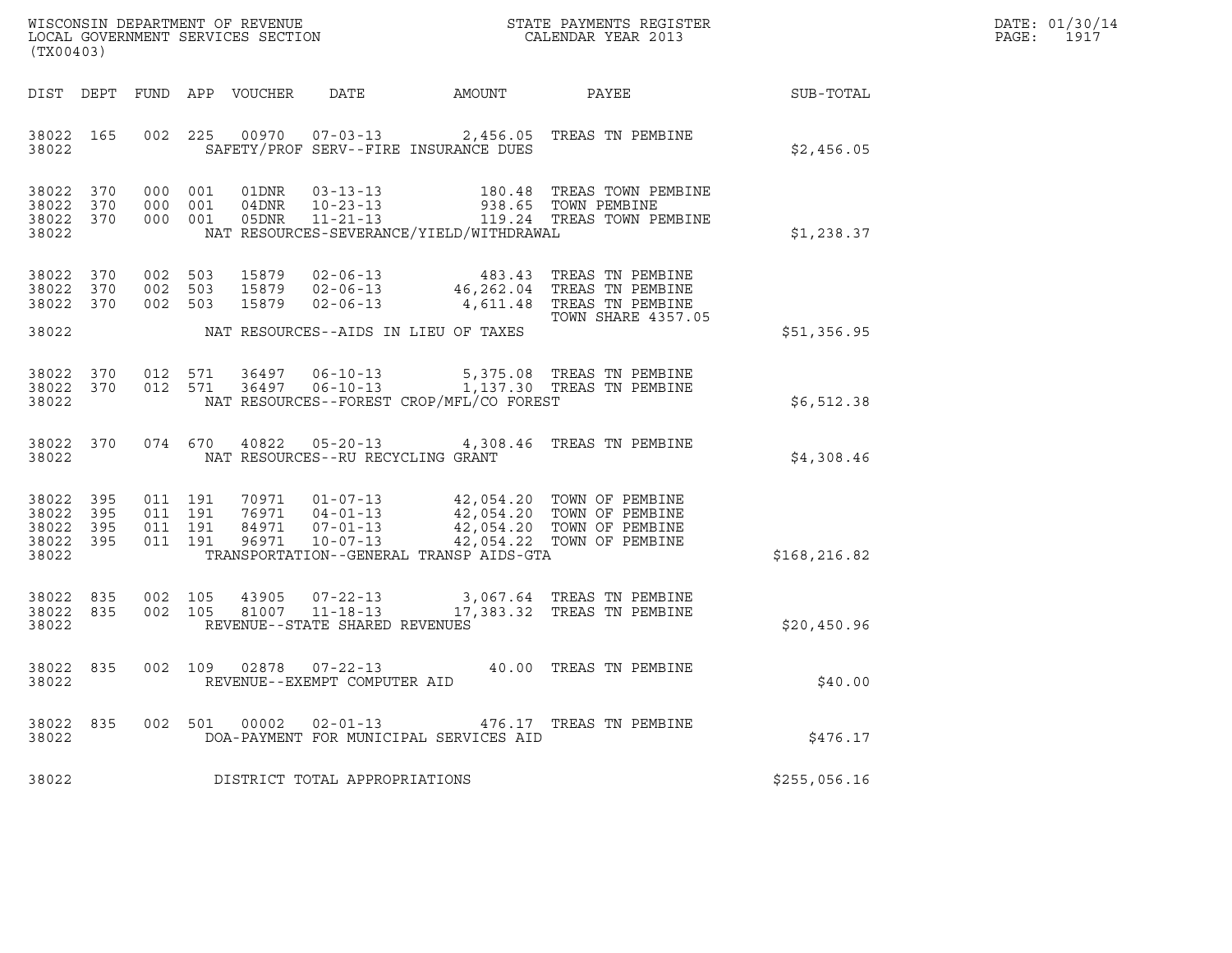|       | DATE: 01/30/14 |
|-------|----------------|
| PAGE: | 1918           |

| ${\tt WISCOONSIM\ DEPARTMENT\ OF\ REVENUE}\qquad \qquad {\tt STATE\ PAYMENTS\ REGISTER\ LOCAL\ GOVERNMENT\ SERVICES\ SECTION\qquad \qquad {\tt CALENDAR\ YEAR\ 2013}$<br>(TX00403) |     |     |                                          |                                 |                                                                    |                                          |                                                                                                                                                                                                                                       | DATE: 01/30/14<br>$\mathtt{PAGE:}$<br>1918 |  |
|------------------------------------------------------------------------------------------------------------------------------------------------------------------------------------|-----|-----|------------------------------------------|---------------------------------|--------------------------------------------------------------------|------------------------------------------|---------------------------------------------------------------------------------------------------------------------------------------------------------------------------------------------------------------------------------------|--------------------------------------------|--|
|                                                                                                                                                                                    |     |     |                                          | DIST DEPT FUND APP VOUCHER DATE |                                                                    | AMOUNT                                   |                                                                                                                                                                                                                                       | PAYEE SUB-TOTAL                            |  |
| 38024 165<br>38024                                                                                                                                                                 |     |     |                                          |                                 |                                                                    | SAFETY/PROF SERV--FIRE INSURANCE DUES    | 002 225 00971 07-03-13 10,874.62 TREAS TN PESHTIGO                                                                                                                                                                                    | \$10,874.62                                |  |
| 38024 370<br>38024<br>38024 370<br>38024 370                                                                                                                                       | 370 |     |                                          |                                 |                                                                    |                                          | 002 503 15880 02-06-13 5,925.58 TREAS TN PESHTIGO<br>002 503 15880 02-06-13 15,485.38 TREAS TN PESHTIGO<br>002 503 15880 02-06-13 17,996.21 TREAS TN PESHTIGO<br>002 503 15880 02-06-13 17,219.26 TREAS TN PESHTIGO                   |                                            |  |
| 38024                                                                                                                                                                              |     |     |                                          |                                 |                                                                    | NAT RESOURCES--AIDS IN LIEU OF TAXES     | TOWN SHARE 2707.42                                                                                                                                                                                                                    | \$56,626.43                                |  |
| 38024 370<br>38024 370<br>38024                                                                                                                                                    |     |     |                                          |                                 |                                                                    | NAT RESOURCES--FOREST CROP/MFL/CO FOREST | 012 571 36498 06-10-13 117.44 TREAS TN PESHTIGO<br>012 571 36498 06-10-13 461.20 TREAS TN PESHTIGO                                                                                                                                    | \$578.64                                   |  |
| 38024 370<br>38024 370<br>38024<br>38024 370<br>38024 370<br>38024                                                                                                                 | 370 |     |                                          |                                 |                                                                    | NAT RESOURCES--AIDS IN LIEU OF TAXES     | 012 579 18620 04-15-13 21.99 TREAS TN PESHTIGO<br>012 579 18620 04-15-13 2,854.58 TREAS TN PESHTIGO<br>012 579 18620 04-15-13 73.51 TREAS TOWN PESHTIGO<br>012 579 18620 04-15-13 95.47 TREAS TOWN PESHTIGO<br>012 579 18620 04-15-13 | \$3,542.94                                 |  |
| 38024 370<br>38024                                                                                                                                                                 |     |     |                                          |                                 | NAT RESOURCES--RU RECYCLING GRANT                                  |                                          | 074 670 40823 05-20-13 8,385.97 TREAS TN PESHTIGO                                                                                                                                                                                     | \$8,385.97                                 |  |
| 38024<br>38024 395<br>38024 395<br>38024 395<br>38024                                                                                                                              | 395 |     | 011 191<br>011 191<br>011 191<br>011 191 |                                 |                                                                    | TRANSPORTATION--GENERAL TRANSP AIDS-GTA  | 70972  01-07-13  45,367.31 TOWN OF PESHTIGO<br>76972  04-01-13  45,367.31 TOWN OF PESHTIGO<br>84972  07-01-13  45,367.31 TOWN OF PESHTIGO<br>96972  10-07-13  45,367.31 TOWN OF PESHTIGO                                              | \$181,469.24                               |  |
| 38024 395<br>38024                                                                                                                                                                 |     |     |                                          |                                 |                                                                    | TRANSPORTATION--LRIP/TRIP/MSIP GRANTS    | 011 278 90692 10-11-13 23,233.17 TREAS TN PESHTIGO                                                                                                                                                                                    | \$23,233.17                                |  |
| 38024 835<br>38024<br>38024                                                                                                                                                        | 835 | 002 | 105<br>002 105                           | 43906<br>81008                  | $07 - 22 - 13$<br>$11 - 18 - 13$<br>REVENUE--STATE SHARED REVENUES |                                          | 39,267.00 TREAS TN PESHTIGO<br>221, 182.81 TREAS TN PESHTIGO                                                                                                                                                                          | \$260, 449.81                              |  |
| 38024 835<br>38024                                                                                                                                                                 |     |     | 002 109                                  |                                 | $02879$ $07 - 22 - 13$<br>REVENUE--EXEMPT COMPUTER AID             |                                          | 112.00 TREAS TN PESHTIGO                                                                                                                                                                                                              | \$112.00                                   |  |
| 38024                                                                                                                                                                              |     |     |                                          |                                 | DISTRICT TOTAL APPROPRIATIONS                                      |                                          |                                                                                                                                                                                                                                       | \$545,272.82                               |  |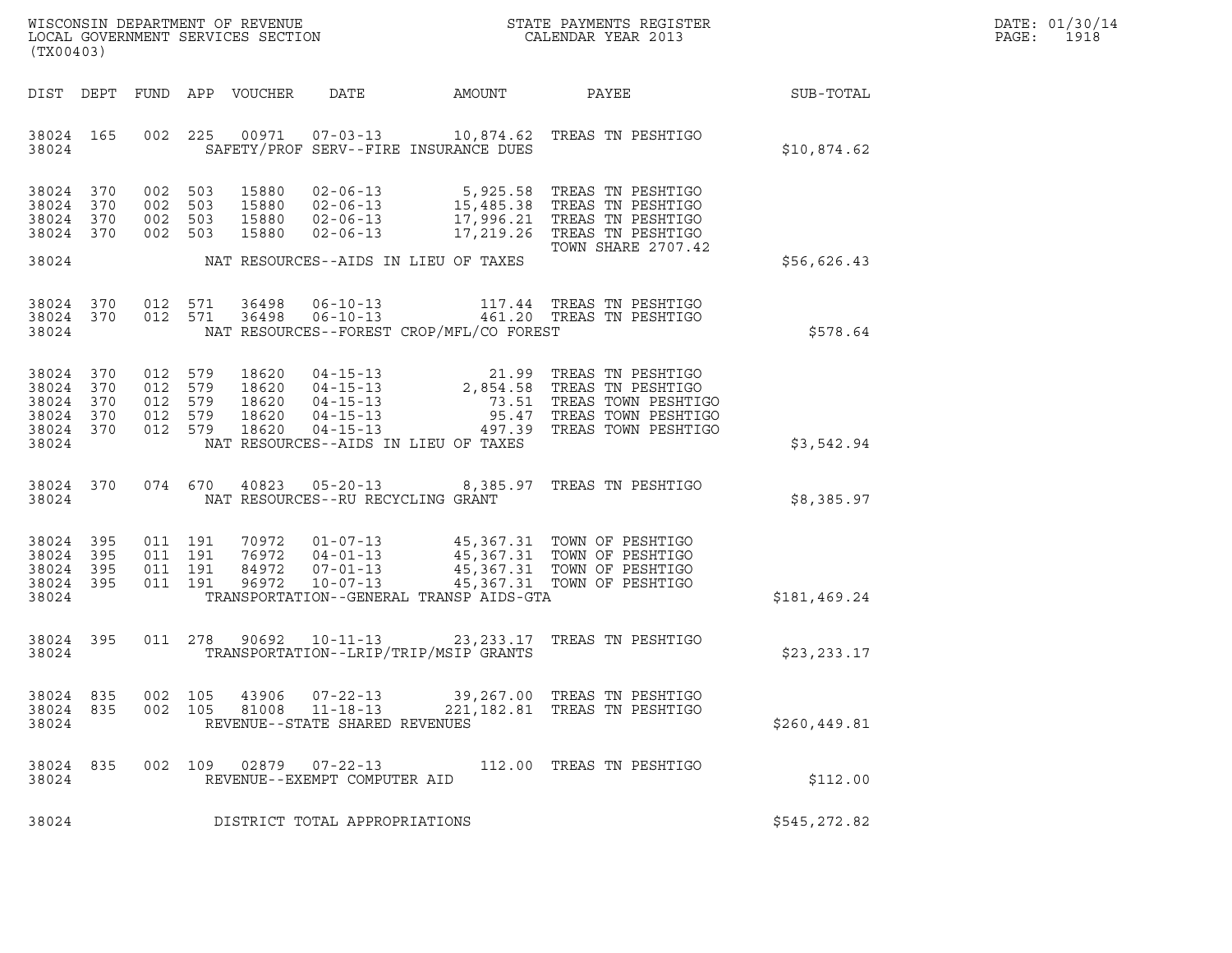| (TX00403)          |     |            |               |                                             |                                                |                                                                                                                                                                                                                                        |              | WISCONSIN DEPARTMENT OF REVENUE<br>LOCAL GOVERNMENT SERVICES SECTION<br>CALENDAR YEAR 2013 |
|--------------------|-----|------------|---------------|---------------------------------------------|------------------------------------------------|----------------------------------------------------------------------------------------------------------------------------------------------------------------------------------------------------------------------------------------|--------------|--------------------------------------------------------------------------------------------|
|                    |     |            |               |                                             |                                                | DIST DEPT FUND APP VOUCHER DATE AMOUNT PAYEE SUB-TOTAL                                                                                                                                                                                 |              |                                                                                            |
|                    |     | 38026 3802 |               |                                             | SAFETY/PROF SERV--FIRE INSURANCE DUES          | 38026 165 002 225 00972 07-03-13 4,880.61 TREAS TN PORTERFIELD                                                                                                                                                                         | \$4,880.61   |                                                                                            |
|                    |     |            |               |                                             |                                                | 38026 370 000 001 04DNR 10-23-13 1,264.49 TOWN PORTERFIELD<br>38026 NAT RESOURCES-SEVERANCE/YIELD/WITHDRAWAL                                                                                                                           | \$1,264.49   |                                                                                            |
|                    |     |            |               |                                             | 38026 NAT RESOURCES--AIDS IN LIEU OF TAXES     | 38026 370 002 503 15881 02-06-13 43,640.83 TREAS TN PORTERFIELD<br>TOWN SHARE 2836.89                                                                                                                                                  | \$43,640.83  |                                                                                            |
|                    |     |            |               |                                             | 38026 NAT RESOURCES--FOREST CROP/MFL/CO FOREST | 38026 370 012 571 36499 06-10-13 549.67 TREAS TN PORTERFIELD                                                                                                                                                                           | \$549.67     |                                                                                            |
|                    |     |            |               |                                             | 38026 NAT RESOURCES--AIDS IN LIEU OF TAXES     | 38026 370 012 579 18621 04-15-13 14.57 TREAS TOWN PORTERFIELD                                                                                                                                                                          | \$14.57      |                                                                                            |
|                    |     |            |               | 38026 NAT RESOURCES--RU RECYCLING GRANT     |                                                | 38026 370 074 670 40824 05-20-13 6,984.28 TREAS TN PORTERFIELD                                                                                                                                                                         | \$6,984.28   |                                                                                            |
|                    |     |            |               |                                             |                                                | 38026 370 074 673 40824 05-20-13 519.89 TREAS TN PORTERFIELD                                                                                                                                                                           | \$519.89     |                                                                                            |
| 38026              |     |            |               |                                             | TRANSPORTATION--GENERAL TRANSP AIDS-GTA        | 38026 395 011 191 70973 01-07-13 37,724.94 TOWN OF PORTERFIELD<br>38026 395 011 191 76973 04-01-13 37,724.94 TOWN OF PORTERFIELD<br>38026 395 011 191 84973 07-01-13 37,724.94 TOWN OF PORTERFIELD<br>38026 395 011 191 96973 10-07-13 | \$150,899.76 |                                                                                            |
| 38026              |     |            |               | REVENUE--STATE SHARED REVENUES              |                                                | 38026 835 002 105 43907 07-22-13 5,899.50 TREAS TN PORTERFIELD<br>38026 835 002 105 81009 11-18-13 32,951.48 TREAS TN PORTERFIELD                                                                                                      | \$38,850.98  |                                                                                            |
| 38026 835<br>38026 |     | 002 109    | 02880         | 07-22-13<br>REVENUE--EXEMPT COMPUTER AID    |                                                | 28.00 TREAS TN PORTERFIELD                                                                                                                                                                                                             | \$28.00      |                                                                                            |
| 38026<br>38026     | 835 |            | 021 363 35752 | $03 - 25 - 13$<br>REVENUE--LOTTERY CREDIT - |                                                | 100.63 TREAS TN PORTERFIELD                                                                                                                                                                                                            | \$100.63     |                                                                                            |
| 38026              |     |            |               | DISTRICT TOTAL APPROPRIATIONS               |                                                |                                                                                                                                                                                                                                        | \$247,733.71 |                                                                                            |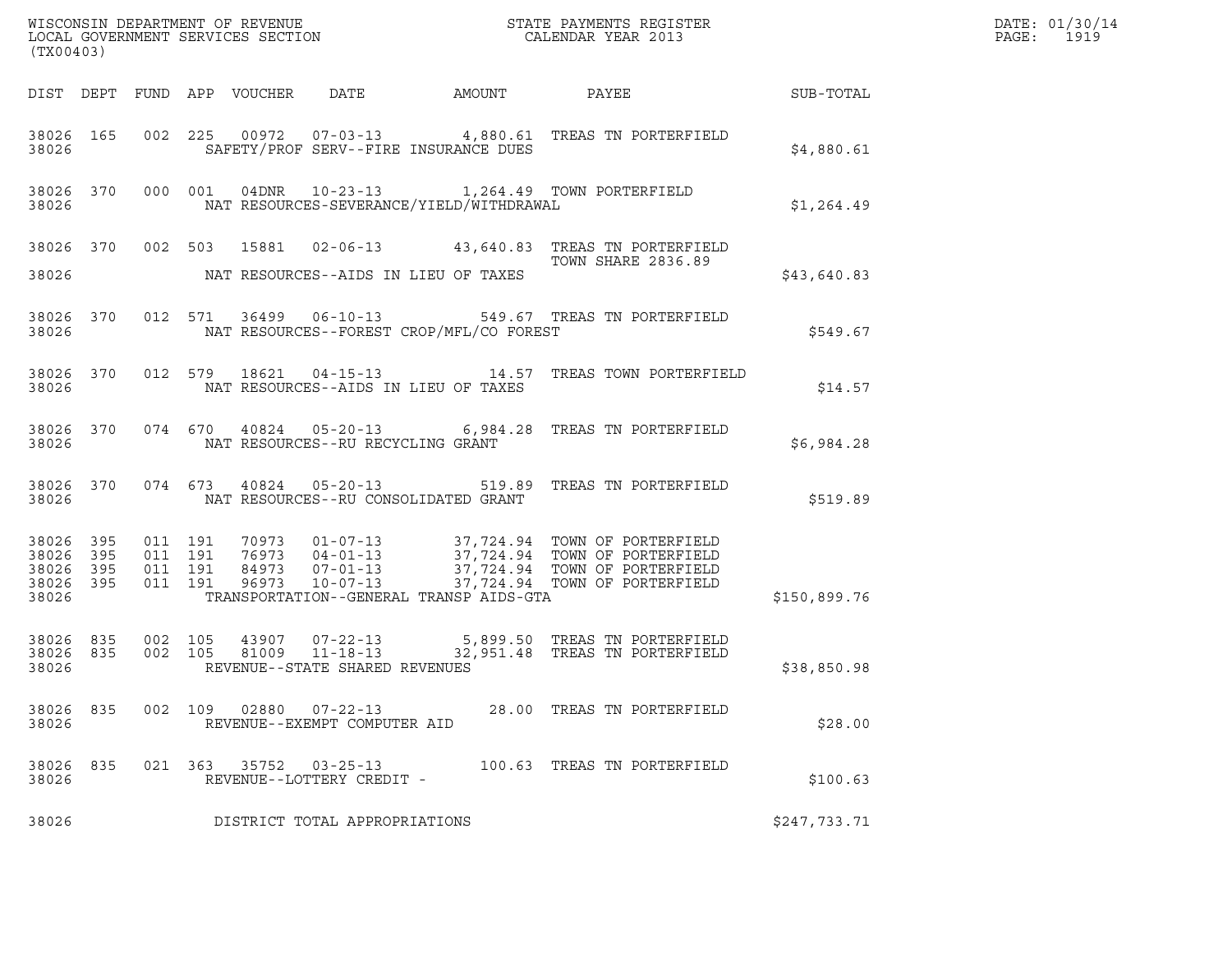| (TX00403)                                 |                          |                                          |         |                            | WISCONSIN DEPARTMENT OF REVENUE<br>LOCAL GOVERNMENT SERVICES SECTION |                                                                                                                                                                                | STATE PAYMENTS REGISTER<br>CALENDAR YEAR 2013 |              | DATE: 01/30/14<br>$\mathtt{PAGE:}$<br>1920 |
|-------------------------------------------|--------------------------|------------------------------------------|---------|----------------------------|----------------------------------------------------------------------|--------------------------------------------------------------------------------------------------------------------------------------------------------------------------------|-----------------------------------------------|--------------|--------------------------------------------|
|                                           |                          |                                          |         | DIST DEPT FUND APP VOUCHER | DATE                                                                 | AMOUNT PAYEE                                                                                                                                                                   |                                               | SUB-TOTAL    |                                            |
| 38028 165<br>38028                        |                          |                                          |         |                            |                                                                      | 002 225 00973 07-03-13 3,048.13 TREAS TN POUND<br>SAFETY/PROF SERV--FIRE INSURANCE DUES                                                                                        |                                               | \$3,048.13   |                                            |
| 38028 370<br>38028                        |                          | 000 001                                  |         | 04DNR                      | $10 - 23 - 13$                                                       | NAT RESOURCES-SEVERANCE/YIELD/WITHDRAWAL                                                                                                                                       | 671.57 TOWN POUND                             | \$671.57     |                                            |
| 38028 370<br>38028                        |                          |                                          | 012 571 |                            |                                                                      | 36500  06-10-13  202.45  TREAS TN POUND<br>NAT RESOURCES--FOREST CROP/MFL/CO FOREST                                                                                            |                                               | \$202.45     |                                            |
| 38028 370 012 579<br>38028 370<br>38028   |                          | 012 579                                  |         | 18622<br>18622             |                                                                      | NAT RESOURCES--AIDS IN LIEU OF TAXES                                                                                                                                           |                                               | \$93.04      |                                            |
| 38028 370<br>38028                        |                          | 074 670                                  |         |                            | NAT RESOURCES--RU RECYCLING GRANT                                    | 40825  05-20-13  3,089.16  TREAS TN POUND                                                                                                                                      |                                               | \$3,089.16   |                                            |
| 38028<br>38028<br>38028<br>38028<br>38028 | 395<br>395<br>395<br>395 | 011 191<br>011 191<br>011 191<br>011 191 |         | 96974                      | $10 - 07 - 13$                                                       | 70974  01-07-13  36,100.14  TOWN OF POUND<br>76974  04-01-13  36,100.14  TOWN OF POUND<br>84974  07-01-13  36,100.14  TOWN OF POUND<br>TRANSPORTATION--GENERAL TRANSP AIDS-GTA | 36,100.15 TOWN OF POUND                       | \$144,400.57 |                                            |
| 38028 835<br>38028 835<br>38028           |                          | 002 105<br>002 105                       |         | 43908                      | 81010 11-18-13<br>REVENUE--STATE SHARED REVENUES                     | 07-22-13 9,977.51 TREAS TN POUND                                                                                                                                               | 56,543.07 TREAS TN POUND                      | \$66,520.58  |                                            |
| 38028 835<br>38028                        |                          |                                          |         |                            | REVENUE--EXEMPT COMPUTER AID                                         | 002 109 02881 07-22-13 15.00 TREAS TN POUND                                                                                                                                    |                                               | \$15.00      |                                            |
| 38028                                     |                          |                                          |         |                            | DISTRICT TOTAL APPROPRIATIONS                                        |                                                                                                                                                                                |                                               | \$218,040.50 |                                            |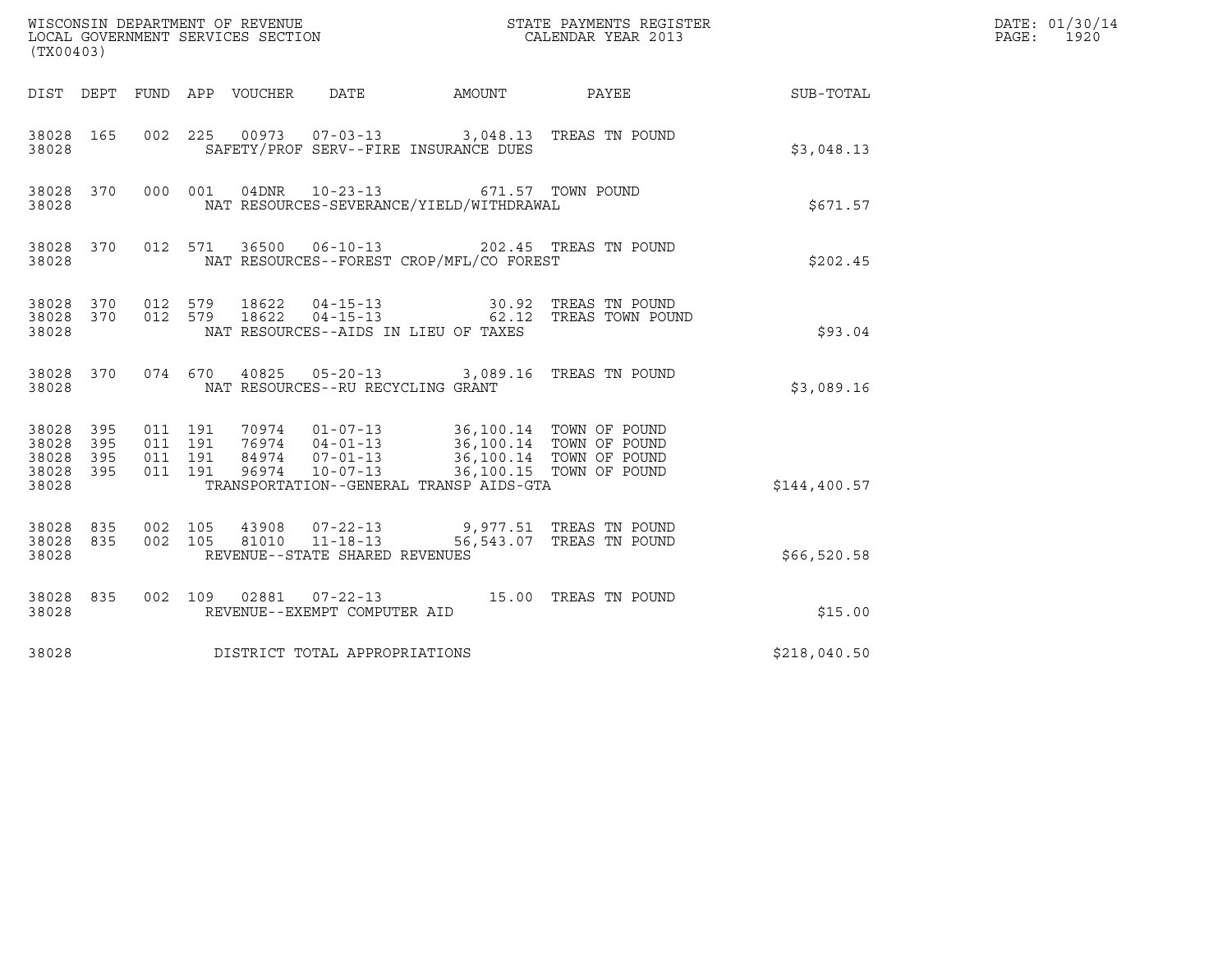| WISCONSIN DEPARTMENT OF REVENUE   | STATE PAYMENTS REGISTER | DATE: 01/30/14 |
|-----------------------------------|-------------------------|----------------|
| LOCAL GOVERNMENT SERVICES SECTION | CALENDAR YEAR 2013      | 1921<br>PAGE : |

| (TX00403)                                                 |     |  |                                          |                                |                                             |                                                                                                                                                                                                                                  |              | DATE: 01/30/14<br>PAGE: 1921 |
|-----------------------------------------------------------|-----|--|------------------------------------------|--------------------------------|---------------------------------------------|----------------------------------------------------------------------------------------------------------------------------------------------------------------------------------------------------------------------------------|--------------|------------------------------|
|                                                           |     |  |                                          |                                |                                             |                                                                                                                                                                                                                                  |              |                              |
| 38030 165                                                 |     |  |                                          |                                | 38030 SAFETY/PROF SERV--FIRE INSURANCE DUES | 002 225 00974 07-03-13 2,938.70 TREAS TN SILVER CLIFF                                                                                                                                                                            | \$2,938.70   |                              |
| 38030 370<br>38030 370<br>38030 370<br>38030 370<br>38030 |     |  |                                          |                                | NAT RESOURCES-SEVERANCE/YIELD/WITHDRAWAL    |                                                                                                                                                                                                                                  | \$3,269.87   |                              |
|                                                           |     |  |                                          |                                | 38030 MAT RESOURCES--AIDS IN LIEU OF TAXES  | 38030 370 002 503 16336 08-28-13 21,790.43 TREAS TN SILVER CLIFF<br><b>TOWN SHARE 1440.93</b>                                                                                                                                    | \$21,790.43  |                              |
| 38030                                                     |     |  |                                          |                                | NAT RESOURCES--FOREST CROP/MFL/CO FOREST    | 38030 370 012 571 36501 06-10-13 11,267.17 TREAS TN SILVER CLIFF 38030 370 012 571 36501 06-10-13 1,875.52 TREAS TN SILVER CLIFF                                                                                                 | \$13,142.69  |                              |
| 38030 370<br>38030                                        |     |  | 38030 370 012 579 18623<br>012 579 18623 |                                | NAT RESOURCES--AIDS IN LIEU OF TAXES        | 04-15-13 35.20 TREAS TN SILVER CLIFF<br>04-15-13 10.84 TREAS TN SILVER CLIFF                                                                                                                                                     | \$46.04      |                              |
| 38030 395<br>38030 395<br>38030 395<br>38030 395<br>38030 |     |  |                                          |                                | TRANSPORTATION--GENERAL TRANSP AIDS-GTA     | 011 191 70975 01-07-13 40,948.11 TOWN OF SILVER CLIFF<br>011 191 76975 04-01-13 40,948.11 TOWN OF SILVER CLIFF<br>011 191 96975 10-07-13 40,948.11 TOWN OF SILVER CLIFF<br>011 191 96975 10-07-13 40,948.12 TOWN OF SILVER CLIFF | \$163,792.45 |                              |
| 38030 835<br>38030 835<br>38030                           |     |  |                                          | REVENUE--STATE SHARED REVENUES |                                             | 002 105 43909 07-22-13 1,394.79 TREAS TN SILVER CLIFF 002 105 81011 11-18-13 7,976.52 TREAS TN SILVER CLIFF                                                                                                                      | \$9,371.31   |                              |
| 38030<br>38030                                            | 835 |  |                                          | REVENUE--EXEMPT COMPUTER AID   |                                             | 002 109 02882 07-22-13 1.00 TREAS TN SILVER CLIFF                                                                                                                                                                                | \$1.00       |                              |
| 38030                                                     |     |  |                                          | DISTRICT TOTAL APPROPRIATIONS  |                                             |                                                                                                                                                                                                                                  | \$214,352.49 |                              |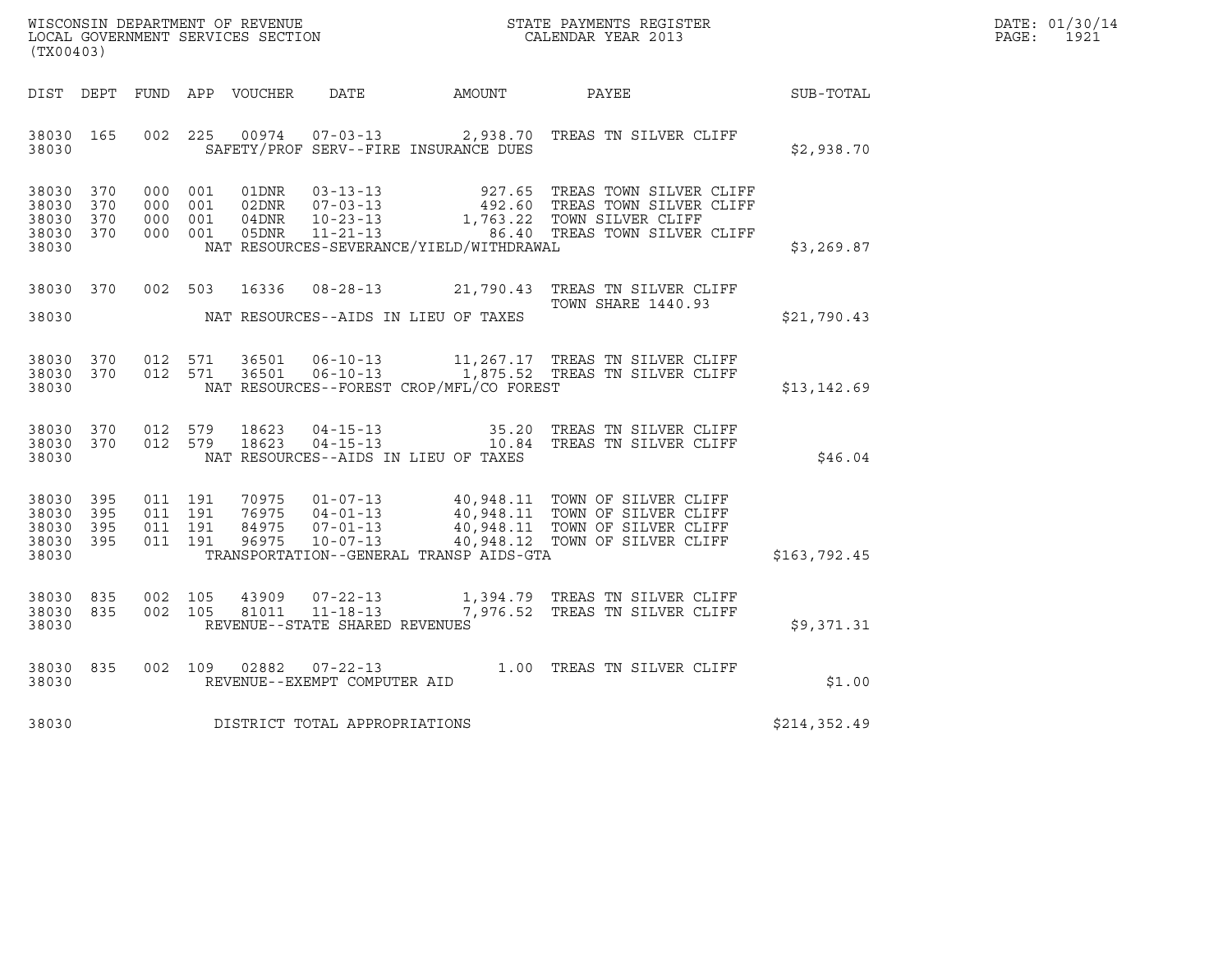| DATE: | 01/30/14 |
|-------|----------|
| PAGE: | 1922     |

| (TX00403)                                         |            |                                          | $\tt WISCONSIM DEPARTMENT OF REVENUE$ $\tt WISCONSIM EN THE BAYMENTS REGISTERLOCAL GOVERNMENT SERVICES SECTION CALENDAR YEAR 2013$                                                                                                                                                                                                    |              | DATE: 01/30/14<br>PAGE:<br>1922 |
|---------------------------------------------------|------------|------------------------------------------|---------------------------------------------------------------------------------------------------------------------------------------------------------------------------------------------------------------------------------------------------------------------------------------------------------------------------------------|--------------|---------------------------------|
|                                                   |            |                                          | DIST DEPT FUND APP VOUCHER<br>DATE<br>AMOUNT<br>PAYEE                                                                                                                                                                                                                                                                                 | SUB-TOTAL    |                                 |
| 38032 165<br>38032                                |            |                                          | 002  225  00975  07-03-13  14,788.08  TREAS TN STEPHENSON<br>SAFETY/PROF SERV--FIRE INSURANCE DUES                                                                                                                                                                                                                                    | \$14,788.08  |                                 |
| 38032 370<br>38032<br>38032 370<br>38032          | 370        | 000 001<br>000 001<br>000 001            | $\begin{array}{lllllllllll} 01\text{DNR} & 03-13-13 & 2,606.05 & \text{TREAS} & \text{TOWN} & \text{STEPHENSON} \\ 02\text{DNR} & 07-03-13 & 650.61 & \text{TREAS} & \text{TOWN} & \text{STEPHENSON} \\ 04\text{DNR} & 10-23-13 & 1,658.64 & \text{TOWN} & \text{STEPHENSON} \end{array}$<br>NAT RESOURCES-SEVERANCE/YIELD/WITHDRAWAL | \$4,915.30   |                                 |
| 38032 370<br>38032 370<br>38032                   |            | 002 503<br>002 503                       | 15882<br>02-06-13 91,514.90 TREAS TN STEPHENSON<br>$02 - 06 - 13$<br>15882<br>391,043.21 TREAS TN STEPHENSON<br>TOWN SHARE 48637.84<br>NAT RESOURCES--AIDS IN LIEU OF TAXES                                                                                                                                                           | \$482,558.11 |                                 |
| 38032 370<br>38032 370<br>38032                   |            | 012 381<br>012 381                       | 00006  07-26-13   1.19   TREAS TN STEPHENSON<br>00528   03-26-13   2,311.23   TREAS TN STEPHENSON<br>NAT RESOURCES--BOAT PATROL                                                                                                                                                                                                       | \$2,312.42   |                                 |
| 38032 370<br>38032 370<br>38032                   |            | 012 550<br>012 550                       | 00006<br>07-26-13 4.12 TREAS TN STEPHENSON<br>03-26-13 8,008.40 TREAS TN STEPHENSON<br>00528<br>NAT RESOURCES--BOATING ENFORCEMENT AIDS                                                                                                                                                                                               | \$8,012.52   |                                 |
| 38032 370<br>38032 370<br>38032                   |            | 012 571<br>012 571                       | 36502<br>$06 - 10 - 13$<br>2,336.74 TREAS TN STEPHENSON<br>36502<br>$06 - 10 - 13$<br>5,008.19 TREAS TN STEPHENSON<br>NAT RESOURCES--FOREST CROP/MFL/CO FOREST                                                                                                                                                                        | \$7,344.93   |                                 |
| 38032 370<br>38032                                |            | 012 579                                  | 04-15-13 158.40 TREAS TN STEPHENSON<br>18624<br>NAT RESOURCES--AIDS IN LIEU OF TAXES                                                                                                                                                                                                                                                  | \$158.40     |                                 |
| 38032 395<br>38032 395<br>38032<br>38032<br>38032 | 395<br>395 | 011 191<br>011 191<br>011 191<br>011 191 | 70976<br>$01 - 07 - 13$<br>$04 - 01 - 13$<br>$07 - 01 - 13$<br>112, 264.51 TOWN OF STEPHENSON<br>112, 264.51 TOWN OF STEPHENSON<br>76976<br>$04 - 01 - 13$<br>112,264.51 TOWN OF STEPHENSON<br>84976<br>96976<br>$10 - 07 - 13$<br>112,264.51 TOWN OF STEPHENSON<br>TRANSPORTATION--GENERAL TRANSP AIDS-GTA                           | \$449,058.04 |                                 |
| 38032                                             |            |                                          | $\begin{array}{cccccc} 3\,8\,0\,3\,2 & 8\,3\,5 & 0\,0\,2 & 1\,0\,5 & 4\,3\,9\,1\,0 & 0\,7\,-2\,2\,-1\,3 & 8\,,6\,2\,0\,.9\,9 & \text{TREAS TN STEPHENSON} \\ 3\,8\,0\,3\,2 & 8\,3\,5 & 0\,0\,2 & 1\,0\,5 & 8\,1\,0\,1\,2 & 1\,1\,-1\,8\,-1\,3 & 3\,9\,,\,3\,1\,9\,.8\,1 & \text{TREAS TN STEPHEN$<br>REVENUE--STATE SHARED REVENUES   | \$47,940.80  |                                 |
| 38032 835<br>38032                                |            |                                          | 002 109 02883 07-22-13 30.00 TREAS TN STEPHENSON<br>REVENUE--EXEMPT COMPUTER AID                                                                                                                                                                                                                                                      | \$30.00      |                                 |
| 38032 835<br>38032                                |            |                                          | 002 501 00002 02-01-13 733.13 TREAS TN STEPHENSON<br>DOA-PAYMENT FOR MUNICIPAL SERVICES AID                                                                                                                                                                                                                                           | \$733.13     |                                 |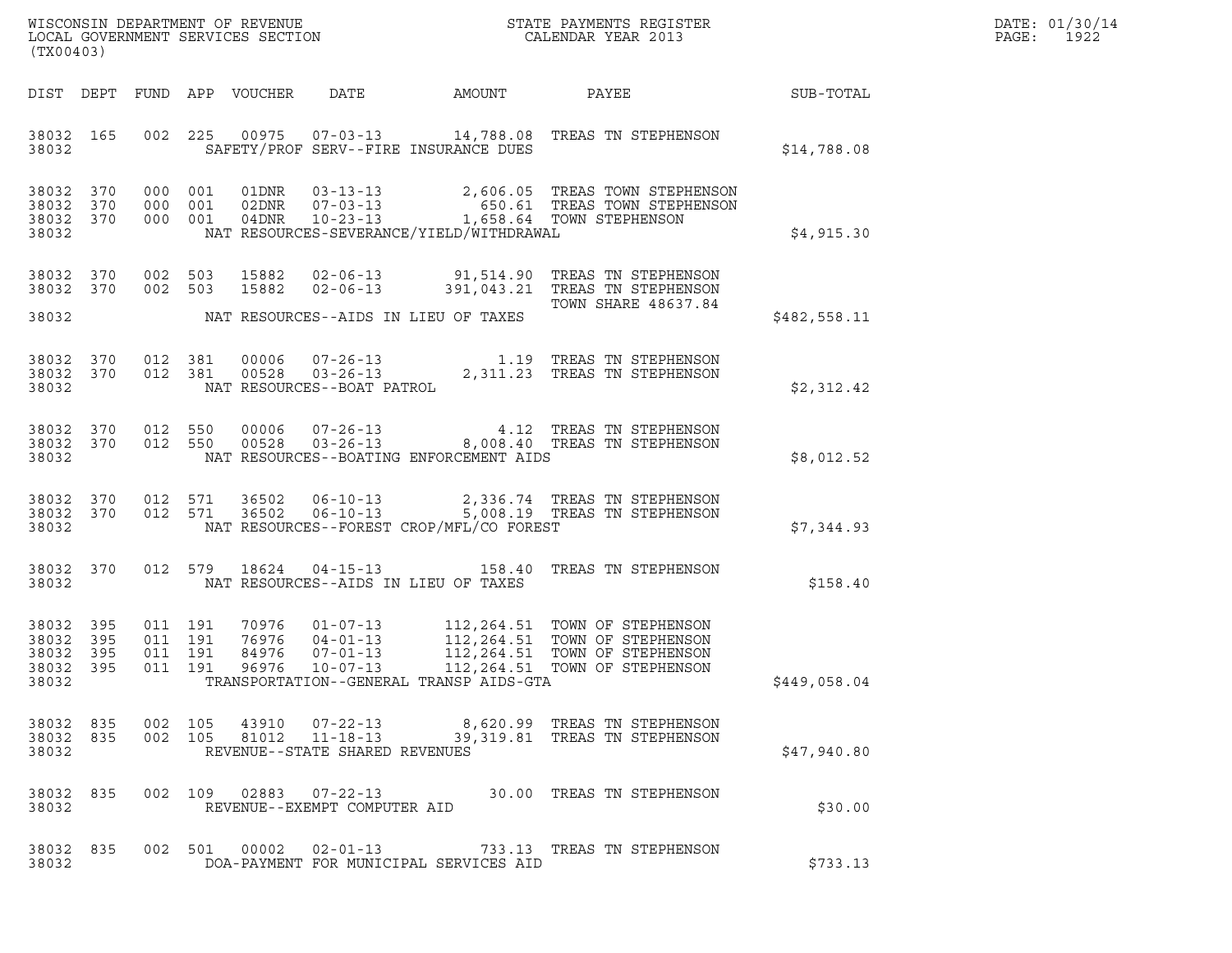| WISCONSIN DEPARTMENT OF REVENUE<br>LOCAL GOVERNMENT SERVICES SECTION<br>(TX00403) |                                                                                                     |     |         |                               |        | STATE PAYMENTS REGISTER<br>CALENDAR YEAR 2013 |                | DATE: 01/30/14<br>1923<br>PAGE: |
|-----------------------------------------------------------------------------------|-----------------------------------------------------------------------------------------------------|-----|---------|-------------------------------|--------|-----------------------------------------------|----------------|---------------------------------|
|                                                                                   |                                                                                                     |     |         |                               |        |                                               |                |                                 |
| DEPT<br>DIST                                                                      | FUND                                                                                                | APP | VOUCHER | DATE                          | AMOUNT | PAYEE                                         | SUB-TOTAL      |                                 |
| 835<br>38032<br>38032                                                             | 021<br>363<br>35753<br>TREAS TN STEPHENSON<br>$03 - 25 - 13$<br>276.64<br>REVENUE--LOTTERY CREDIT - |     |         |                               |        |                                               | \$276.64       |                                 |
| 38032                                                                             |                                                                                                     |     |         | DISTRICT TOTAL APPROPRIATIONS |        |                                               | \$1,018,128.37 |                                 |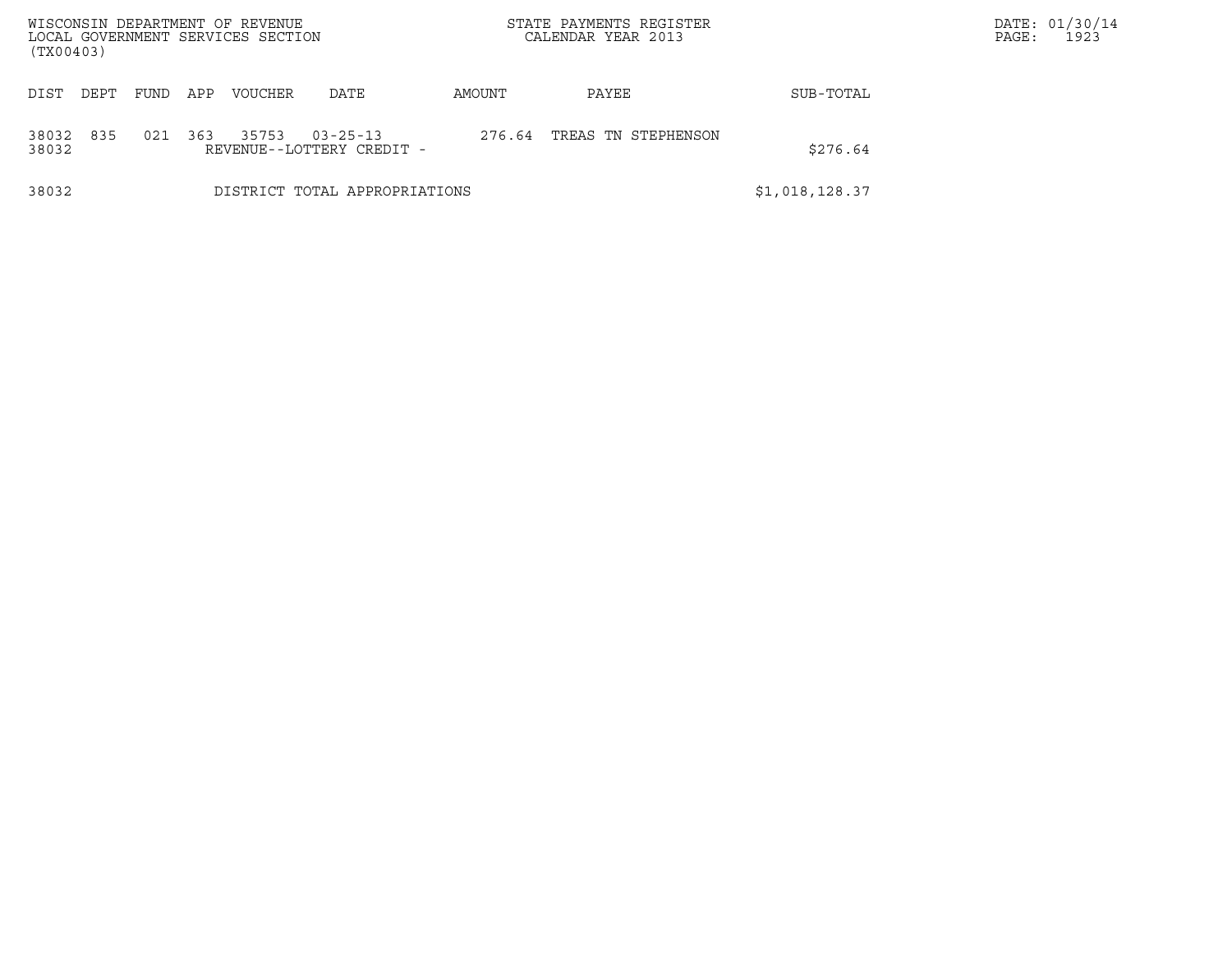| DATE: | 01/30/14 |
|-------|----------|
| PAGE: | 1924     |

| (TX00403)                                                 |  |  |         |                        |                                |                                                                                                                                                                                                                                                                                                                                                        |                                                                                                                                                                                                                                                                                     |              | DATE: 01/30/14<br>PAGE: 1924 |
|-----------------------------------------------------------|--|--|---------|------------------------|--------------------------------|--------------------------------------------------------------------------------------------------------------------------------------------------------------------------------------------------------------------------------------------------------------------------------------------------------------------------------------------------------|-------------------------------------------------------------------------------------------------------------------------------------------------------------------------------------------------------------------------------------------------------------------------------------|--------------|------------------------------|
|                                                           |  |  |         |                        |                                |                                                                                                                                                                                                                                                                                                                                                        | DIST DEPT FUND APP VOUCHER DATE AMOUNT PAYEE SUB-TOTAL                                                                                                                                                                                                                              |              |                              |
| 38034 165<br>38034                                        |  |  |         |                        |                                | SAFETY/PROF SERV--FIRE INSURANCE DUES                                                                                                                                                                                                                                                                                                                  | 002 225 00976 07-03-13 2,151.02 TREAS TN WAGNER                                                                                                                                                                                                                                     | \$2,151.02   |                              |
| 38034 370<br>38034 370<br>38034 370<br>38034              |  |  |         |                        |                                | NAT RESOURCES-SEVERANCE/YIELD/WITHDRAWAL                                                                                                                                                                                                                                                                                                               | 717.05 TREAS TOWN WAGNER<br>000 001 02DNR 07-03-13 717.05 TREAS TOWN WAGNER<br>000 001 03DNR 07-03-13 270.64 TREAS TOWN WAGNER<br>000 001 04DNR 10-23-13 1,027.80 TOWN WAGNER                                                                                                       | \$2,015.49   |                              |
| 38034                                                     |  |  |         |                        |                                | NAT RESOURCES--FOREST CROP/MFL/CO FOREST                                                                                                                                                                                                                                                                                                               | $\begin{array}{cccccc} 3\,8\,0\,3\,4 & 3\,7\,0 & 0\,1\,2 & 5\,7\,1 & 3\,6\,5\,0\,3 & 0\,6\, -\,1\,0\, -\,1\,3 & 1\,6\,.\,2\,9 & \text{TREAS TN WAGNER} \\ 3\,8\,0\,3\,4 & 3\,7\,0 & 0\,1\,2 & 5\,7\,1 & 3\,6\,5\,0\,3 & 0\,6\, -\,1\,0\, -\,1\,3 & 1\,5\,3\,6\,.\,0\,3 & \text{TRE$ | \$1,552.32   |                              |
| 38034                                                     |  |  |         |                        |                                | NAT RESOURCES--RU RECYCLING GRANT                                                                                                                                                                                                                                                                                                                      | 38034 370 074 670 40826 05-20-13 1,362.28 TREAS TN WAGNER                                                                                                                                                                                                                           | \$1,362.28   |                              |
| 38034                                                     |  |  |         |                        |                                | NAT RESOURCES--RU CONSOLIDATED GRANT                                                                                                                                                                                                                                                                                                                   | 38034 370 074 673 40826 05-20-13 179.33 TREAS TN WAGNER                                                                                                                                                                                                                             | \$179.33     |                              |
| 38034 395<br>38034 395<br>38034 395<br>38034 395<br>38034 |  |  |         |                        |                                | $\begin{array}{cccccc} 011 & 191 & 70977 & 01-07-13 & 29,849.70 & TOWN OF WAGNER \\ 011 & 191 & 76977 & 04-01-13 & 29,849.70 & TOWN OF WAGNER \\ 011 & 191 & 84977 & 07-01-13 & 29,849.70 & TOWN OF WAGNER \\ 011 & 191 & 96977 & 10-07-13 & 29,849.70 & TOWN OF WAGNER \\ 011 & 191 & 96977 & 10-07-13 & $<br>TRANSPORTATION--GENERAL TRANSP AIDS-GTA |                                                                                                                                                                                                                                                                                     | \$119,398.80 |                              |
| 38034 835<br>38034 835<br>38034                           |  |  | 002 105 | 002 105 43911<br>81013 | REVENUE--STATE SHARED REVENUES |                                                                                                                                                                                                                                                                                                                                                        | 07-22-13 1,881.43 TREAS TN WAGNER<br>11-18-13    10,624.06 TREAS TN WAGNER                                                                                                                                                                                                          | \$12,505.49  |                              |
| 38034 835<br>38034                                        |  |  |         |                        | REVENUE--EXEMPT COMPUTER AID   |                                                                                                                                                                                                                                                                                                                                                        | 002 109 02884 07-22-13 1,016.00 TREAS TN WAGNER                                                                                                                                                                                                                                     | \$1,016.00   |                              |
| 38034                                                     |  |  |         |                        | DISTRICT TOTAL APPROPRIATIONS  |                                                                                                                                                                                                                                                                                                                                                        |                                                                                                                                                                                                                                                                                     | \$140,180.73 |                              |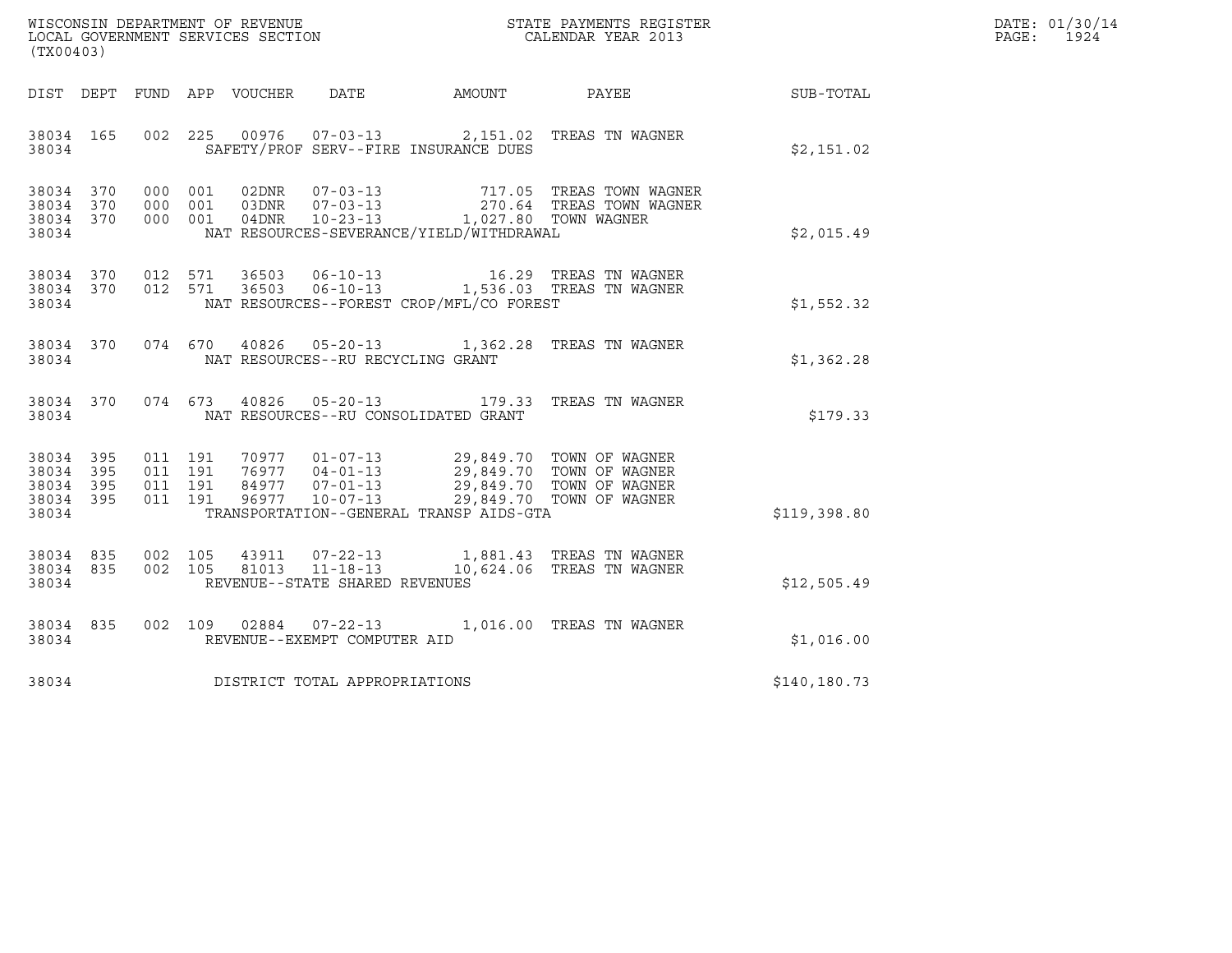| WISCONSIN DEPARTMENT OF REVENUE   | STATE PAYMENTS REGISTER | DATE: 01/30/14 |
|-----------------------------------|-------------------------|----------------|
| LOCAL GOVERNMENT SERVICES SECTION | CALENDAR YEAR 2013      | 1925<br>PAGE : |

|                                           | WISCONSIN DEPARTMENT OF REVENUE<br>STATE PAYMENTS REGISTER<br>LOCAL GOVERNMENT SERVICES SECTION<br>CALENDAR YEAR 2013<br>(TX00403) |                          |                          |                                  |                                                                      |                                                                                              |                                                                                                   |              |
|-------------------------------------------|------------------------------------------------------------------------------------------------------------------------------------|--------------------------|--------------------------|----------------------------------|----------------------------------------------------------------------|----------------------------------------------------------------------------------------------|---------------------------------------------------------------------------------------------------|--------------|
| DIST                                      | DEPT                                                                                                                               | FUND                     | APP                      | VOUCHER                          | DATE                                                                 | AMOUNT                                                                                       | PAYEE                                                                                             | SUB-TOTAL    |
| 38036<br>38036                            | 165                                                                                                                                | 002                      | 225                      | 00977                            | $07 - 03 - 13$                                                       | 4,201.32<br>SAFETY/PROF SERV--FIRE INSURANCE DUES                                            | TREAS TN WAUSAUKEE                                                                                | \$4,201.32   |
| 38036<br>38036<br>38036<br>38036<br>38036 | 370<br>370<br>370<br>370                                                                                                           | 000<br>000<br>000<br>000 | 001<br>001<br>001<br>001 | 01DNR<br>02DNR<br>04DNR<br>05DNR | $03 - 13 - 13$<br>$07 - 03 - 13$<br>$10 - 23 - 13$<br>$11 - 21 - 13$ | 29.90<br>5,487.74<br>874.21<br>NAT RESOURCES-SEVERANCE/YIELD/WITHDRAWAL                      | TREAS TOWN WAUSAUKEE<br>TREAS TOWN WAUSAUKEE<br>TOWN WAUSAUKEE<br>204.05 TREAS TOWN WAUSAUKEE     | \$6,595.90   |
| 38036<br>38036<br>38036                   | 370<br>370<br>370                                                                                                                  | 002<br>002<br>002        | 503<br>503<br>503        | 15883<br>15883<br>15883          | $02 - 06 - 13$<br>$02 - 06 - 13$<br>$02 - 06 - 13$                   | 32.83<br>11,295.68<br>996.08                                                                 | TREAS TOWN WAUSAUKEE<br>TREAS TOWN WAUSAUKEE<br>TREAS TOWN WAUSAUKEE<br><b>TOWN SHARE 1905.60</b> |              |
| 38036                                     |                                                                                                                                    |                          |                          |                                  |                                                                      | NAT RESOURCES--AIDS IN LIEU OF TAXES                                                         |                                                                                                   | \$12,324.59  |
| 38036<br>38036<br>38036                   | 370<br>370                                                                                                                         | 012<br>012               | 571<br>571               | 36504<br>36504                   | $06 - 10 - 13$<br>$06 - 10 - 13$                                     | 265.65<br>NAT RESOURCES--FOREST CROP/MFL/CO FOREST                                           | TREAS TN WAUSAUKEE<br>1,826.93 TREAS TN WAUSAUKEE                                                 | \$2,092.58   |
| 38036<br>38036<br>38036<br>38036          | 370<br>370<br>370                                                                                                                  | 012<br>012<br>012        | 579<br>579<br>579        | 18625<br>18625<br>18625          | $04 - 15 - 13$<br>$04 - 15 - 13$<br>$04 - 15 - 13$                   | 36.26<br>4.74<br>243.95<br>NAT RESOURCES--AIDS IN LIEU OF TAXES                              | TREAS TN WAUSAUKEE<br>TREAS TOWN WAUSAUKEE<br>TREAS TOWN WAUSAUKEE                                | \$284.95     |
| 38036<br>38036<br>38036<br>38036<br>38036 | 395<br>395<br>395<br>395                                                                                                           | 011<br>011<br>011<br>011 | 191<br>191<br>191<br>191 | 70978<br>76978<br>84978<br>96978 | $01 - 07 - 13$<br>$04 - 01 - 13$<br>$07 - 01 - 13$<br>$10 - 07 - 13$ | 52,279.31<br>52,279.31<br>52,279.31<br>52, 279.33<br>TRANSPORTATION--GENERAL TRANSP AIDS-GTA | TOWN OF WAUSAUKEE<br>TOWN OF WAUSAUKEE<br>TOWN OF WAUSAUKEE<br>TOWN OF WAUSAUKEE                  | \$209,117.26 |
| 38036<br>38036<br>38036                   | 835<br>835                                                                                                                         | 002<br>002               | 105<br>105               | 43912<br>81014                   | $07 - 22 - 13$<br>$11 - 18 - 13$<br>REVENUE--STATE SHARED REVENUES   | 3,667.47<br>20,782.34                                                                        | TREAS TN WAUSAUKEE<br>TREAS TN WAUSAUKEE                                                          | \$24,449.81  |
| 38036<br>38036                            | 835                                                                                                                                | 002                      | 109                      | 02885                            | $07 - 22 - 13$<br>REVENUE--EXEMPT COMPUTER AID                       | 4.00                                                                                         | TREAS TN WAUSAUKEE                                                                                | \$4.00       |
| 38036                                     |                                                                                                                                    |                          |                          |                                  | DISTRICT TOTAL APPROPRIATIONS                                        |                                                                                              |                                                                                                   | \$259,070.41 |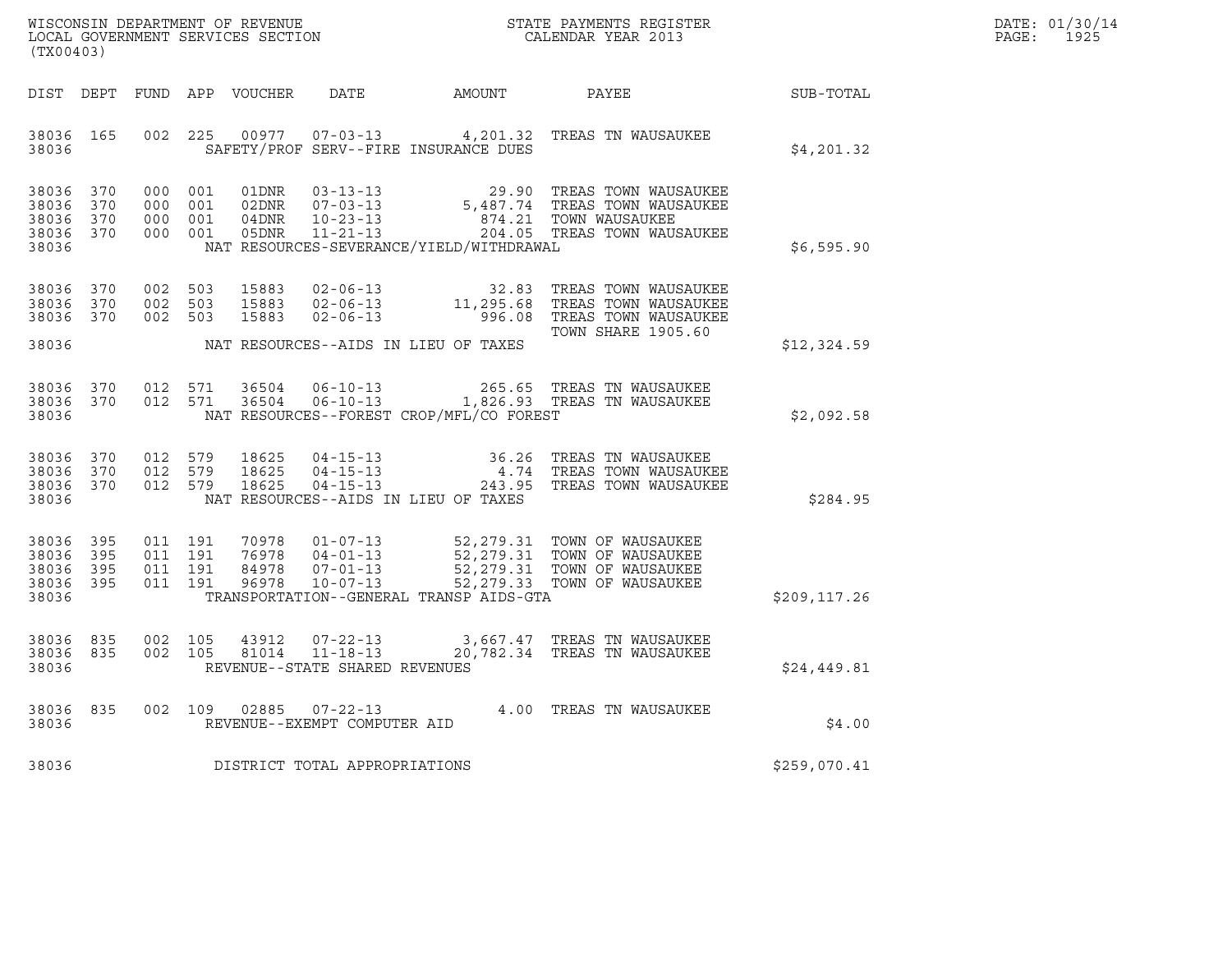| (TX00403)                                                       | WISCONSIN DEPARTMENT OF REVENUE<br>LOCAL GOVERNMENT SERVICES SECTION |                                   |                                         | STATE PAYMENTS REGISTER<br>CALENDAR YEAR 2013                                                                                                                                                    |              | DATE: 01/30/14<br>PAGE: 1926 |
|-----------------------------------------------------------------|----------------------------------------------------------------------|-----------------------------------|-----------------------------------------|--------------------------------------------------------------------------------------------------------------------------------------------------------------------------------------------------|--------------|------------------------------|
|                                                                 | DIST DEPT FUND APP VOUCHER DATE                                      |                                   |                                         | AMOUNT PAYEE SUB-TOTAL                                                                                                                                                                           |              |                              |
| 38111 165<br>38111                                              |                                                                      |                                   | SAFETY/PROF SERV--FIRE INSURANCE DUES   | 002  225  00978  07-03-13  1,567.67  TREAS VIL COLEMAN                                                                                                                                           | \$1,567.67   |                              |
| 38111                                                           |                                                                      | NAT RESOURCES--RU RECYCLING GRANT |                                         | 38111 370 074 670 40827 05-20-13 1,667.22 TREAS VIL COLEMAN                                                                                                                                      | \$1,667.22   |                              |
| 38111 395<br>38111<br>395<br>395<br>38111<br>38111 395<br>38111 | 011 191<br>011 191<br>011 191<br>011 191                             |                                   | TRANSPORTATION--GENERAL TRANSP AIDS-GTA | 70979  01-07-13  9,390.96  VILLAGE OF COLEMAN<br>76979  04-01-13  9,390.96  VILLAGE OF COLEMAN<br>84979  07-01-13  9,390.96  VILLAGE OF COLEMAN<br>96979  10-07-13  9,390.97  VILLAGE OF COLEMAN | \$37,563.85  |                              |
| 38111 455<br>38111                                              |                                                                      | JUSTICE--LAW ENFORCEMENT TRAINING |                                         | 002 231 00211 02-07-13 160.00 TREAS VIL COLEMAN                                                                                                                                                  | \$160.00     |                              |
| 38111 835 002 105<br>38111 835<br>38111                         | 002 105                                                              | REVENUE--STATE SHARED REVENUES    |                                         | 43913  07-22-13  35,060.74  TREAS VIL COLEMAN<br>81015  11-18-13  144,345.48  TREAS VIL COLEMAN                                                                                                  | \$179,406.22 |                              |
| 38111 835<br>38111<br>835<br>38111                              | 002 109<br>002 109                                                   | REVENUE--EXEMPT COMPUTER AID      |                                         | 05195  07-22-13    1,575.00    TREAS VIL COLEMAN                                                                                                                                                 | \$3,123.00   |                              |
| 38111                                                           |                                                                      | DISTRICT TOTAL APPROPRIATIONS     |                                         |                                                                                                                                                                                                  | \$223,487.96 |                              |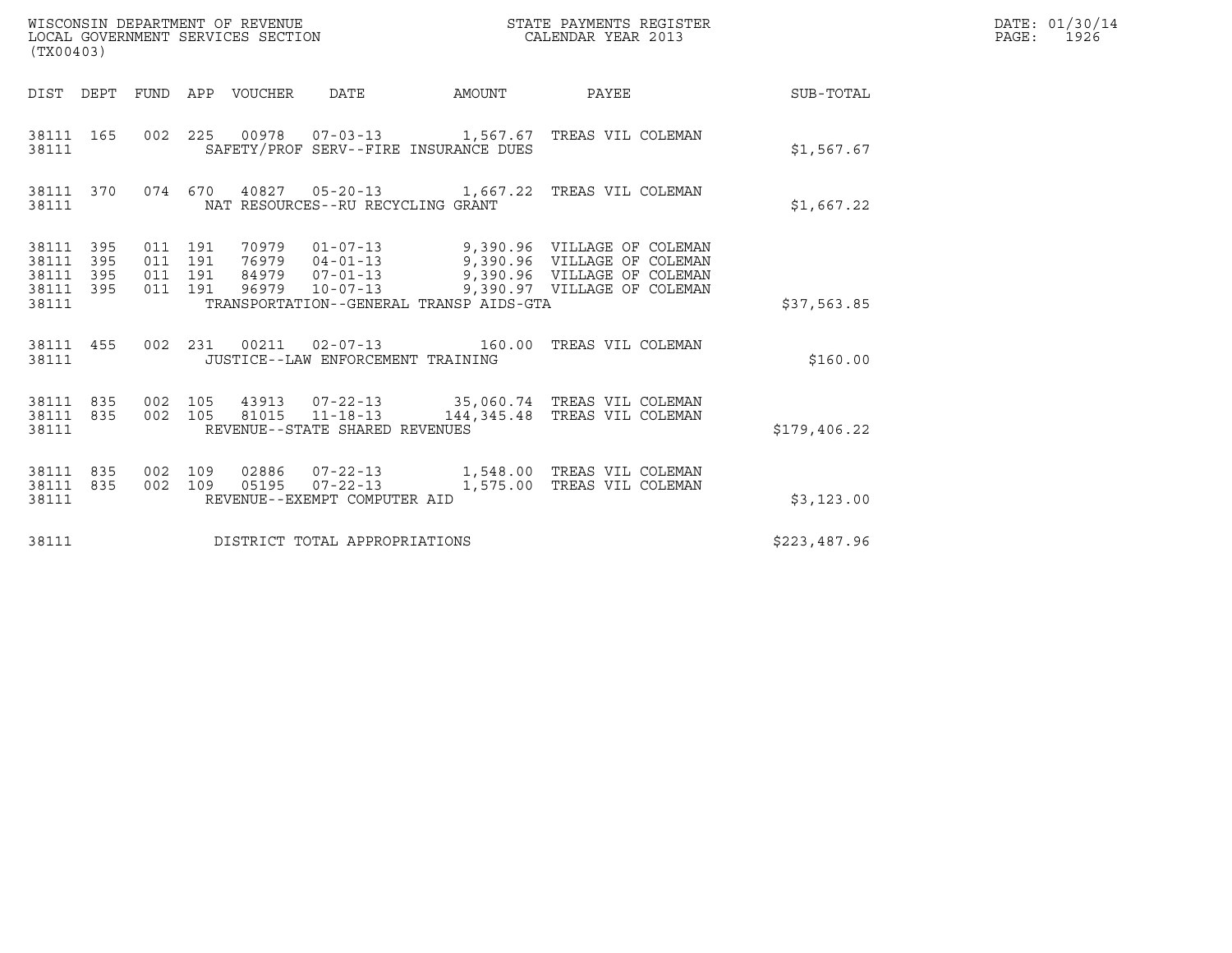| (TX00403)                                                         |  |                               |  |                                 |                                                          |                                         |                                                                                                                                                                                                      | DATE: 01/30/14<br>PAGE: 1927 |  |
|-------------------------------------------------------------------|--|-------------------------------|--|---------------------------------|----------------------------------------------------------|-----------------------------------------|------------------------------------------------------------------------------------------------------------------------------------------------------------------------------------------------------|------------------------------|--|
|                                                                   |  |                               |  | DIST DEPT FUND APP VOUCHER DATE |                                                          |                                         | AMOUNT PAYEE SUB-TOTAL                                                                                                                                                                               |                              |  |
| 38121                                                             |  |                               |  |                                 |                                                          | SAFETY/PROF SERV--FIRE INSURANCE DUES   | 38121 165 002 225 00979 07-03-13 2,721.10 TREAS VIL CRIVITZ                                                                                                                                          | \$2,721.10                   |  |
| 38121                                                             |  |                               |  |                                 |                                                          | NAT RESOURCES--RECREATION RESOURCE-FED  | 38121 370 012 583 02526 04-01-13 1,192.50 TREAS VIL CRIVITZ, OF FIRE                                                                                                                                 | \$1,192.50                   |  |
| 38121 395 011 191<br>38121 395<br>38121 395<br>38121 395<br>38121 |  | 011 191<br>011 191<br>011 191 |  |                                 |                                                          | TRANSPORTATION--GENERAL TRANSP AIDS-GTA | 70980  01-07-13  14,773.59  VILLAGE OF CRIVITZ<br>76980  04-01-13  14,773.59  VILLAGE OF CRIVITZ<br>84980  07-01-13  14,773.59  VILLAGE OF CRIVITZ<br>96980  10-07-13  14,773.61  VILLAGE OF CRIVITZ | \$59,094.38                  |  |
| 38121                                                             |  |                               |  |                                 |                                                          | TRANSPORTATION--LRIP/TRIP/MSIP GRANTS   | 38121 395 011 278 95810 11-27-13 15,715.42 TREAS VIL CRIVITZ                                                                                                                                         | \$15,715.42                  |  |
| 38121                                                             |  |                               |  |                                 | JUSTICE--LAW ENFORCEMENT TRAINING                        |                                         | 38121 455 002 231 00221 02-07-13 320.00 TREAS VIL CRIVITZ                                                                                                                                            | \$320.00                     |  |
| 38121 835<br>38121                                                |  |                               |  |                                 | 002 105 81016 11-18-13<br>REVENUE--STATE SHARED REVENUES |                                         | 38121 835 002 105 43914 07-22-13 34,694.48 TREAS VIL CRIVITZ<br>147,868.83 TREAS VIL CRIVITZ                                                                                                         | \$182,563.31                 |  |
| 38121 835<br>38121 835<br>38121                                   |  |                               |  |                                 | REVENUE--EXEMPT COMPUTER AID                             |                                         | 002 109 02887 07-22-13 811.00 TREAS VIL CRIVITZ<br>002 109 05196 07-22-13 2,855.00 TREAS VIL CRIVITZ                                                                                                 | \$3,666.00                   |  |
| 38121                                                             |  |                               |  |                                 | REVENUE--LOTTERY CREDIT -                                |                                         | 38121 835 021 363 35754 03-25-13 271.03 TREAS VIL CRIVITZ                                                                                                                                            | \$271.03                     |  |
| 38121                                                             |  |                               |  |                                 | DISTRICT TOTAL APPROPRIATIONS                            |                                         |                                                                                                                                                                                                      | \$265,543.74                 |  |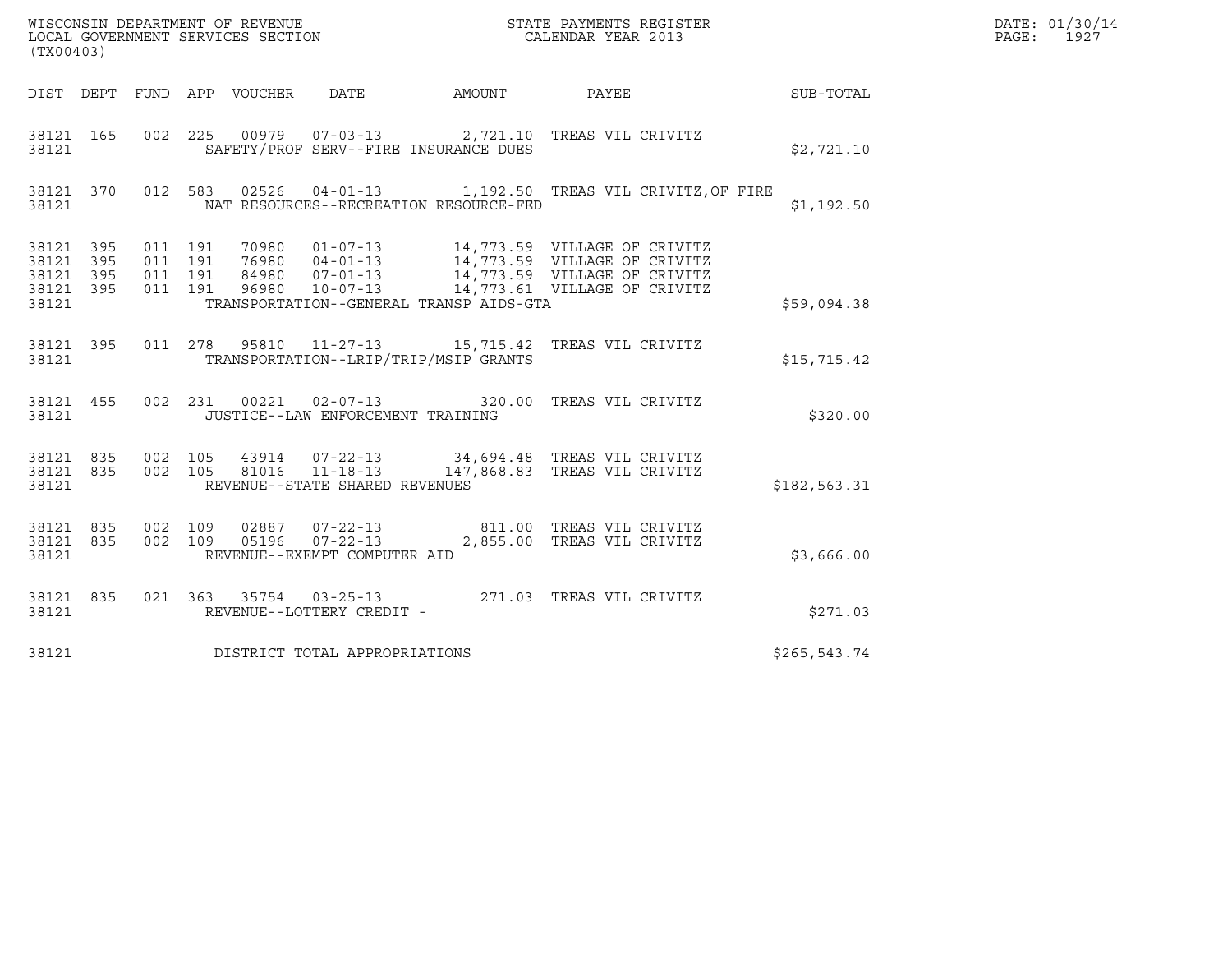|       | DATE: 01/30/14 |
|-------|----------------|
| PAGE: | 1928           |

|                                           | WISCONSIN DEPARTMENT OF REVENUE<br>STATE PAYMENTS REGISTER<br>LOCAL GOVERNMENT SERVICES SECTION<br>CALENDAR YEAR 2013<br>(TX00403) |                              |                   |                                  |                                                                      |                                                                |                                                                                                                  |              | DATE: 01/30/14<br>PAGE: 1928 |
|-------------------------------------------|------------------------------------------------------------------------------------------------------------------------------------|------------------------------|-------------------|----------------------------------|----------------------------------------------------------------------|----------------------------------------------------------------|------------------------------------------------------------------------------------------------------------------|--------------|------------------------------|
| DIST                                      | DEPT                                                                                                                               | FUND                         |                   | APP VOUCHER                      | DATE                                                                 | AMOUNT                                                         | PAYEE                                                                                                            | SUB-TOTAL    |                              |
| 38171 165<br>38171                        |                                                                                                                                    | 002                          | 225               | 00980                            |                                                                      | $07 - 03 - 13$ 811.06<br>SAFETY/PROF SERV--FIRE INSURANCE DUES | TREAS VIL POUND                                                                                                  | \$811.06     |                              |
| 38171<br>38171<br>38171<br>38171<br>38171 | 395<br>395<br>395<br>395                                                                                                           | 011 191<br>011<br>011<br>011 | 191<br>191<br>191 | 70981<br>76981<br>84981<br>96981 | $01 - 07 - 13$<br>$04 - 01 - 13$<br>$07 - 01 - 13$<br>$10 - 07 - 13$ | TRANSPORTATION--GENERAL TRANSP AIDS-GTA                        | 4,172.85 VILLAGE OF POUND<br>4,172.85 VILLAGE OF POUND<br>4,172.85 VILLAGE OF POUND<br>4,172.87 VILLAGE OF POUND | \$16,691.42  |                              |
| 38171 835<br>38171<br>38171               | 835                                                                                                                                | 002                          | 002 105           | 105 43915<br>81017               | $11 - 18 - 13$<br>REVENUE--STATE SHARED REVENUES                     | 132,185.34                                                     | 07-22-13 27,746.25 TREAS VIL POUND<br>TREAS VIL POUND                                                            | \$159,931.59 |                              |
| 38171<br>38171                            | 835                                                                                                                                | 002                          | 109               | 02888                            | $07 - 22 - 13$<br>REVENUE--EXEMPT COMPUTER AID                       |                                                                | 77.00 TREAS VIL POUND                                                                                            | \$77.00      |                              |
| 38171                                     |                                                                                                                                    |                              |                   |                                  | DISTRICT TOTAL APPROPRIATIONS                                        |                                                                |                                                                                                                  | \$177,511.07 |                              |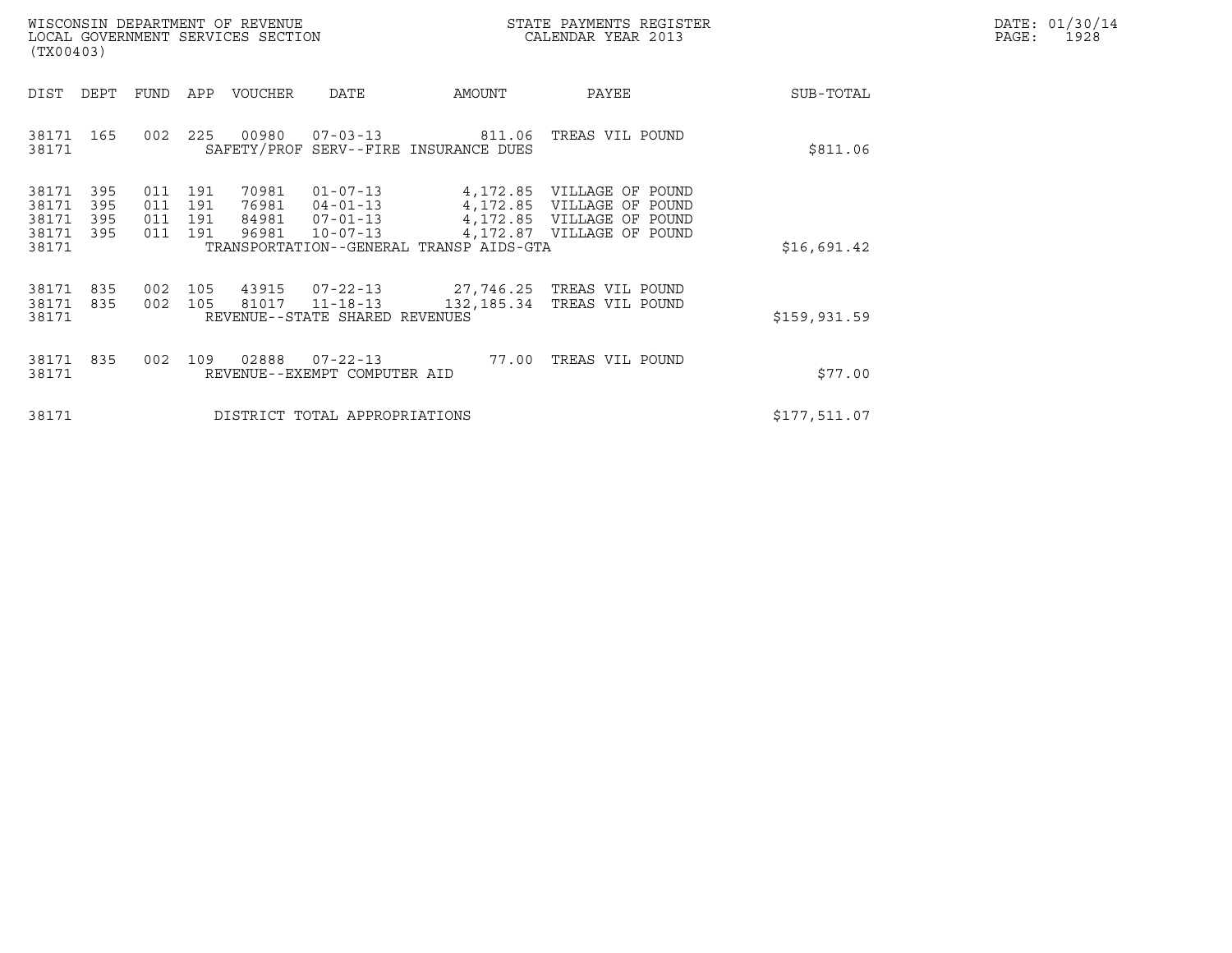| WISCONSIN DEPARTMENT OF REVENUE   | STATE PAYMENTS REGISTER | DATE: 01/30/14 |
|-----------------------------------|-------------------------|----------------|
| LOCAL GOVERNMENT SERVICES SECTION | CALENDAR YEAR 2013      | 1929<br>PAGE : |

| (TX00403)                                                 |  |  |                                         |                                            | WISCONSIN DEPARTMENT OF REVENUE<br>LOCAL GOVERNMENT SERVICES SECTION<br>CALENDAR YEAR 2013                                                                                                                                   | $\mathbb{E} \mathbf{R}$ | DATE: 01/30/14<br>PAGE: 1929 |
|-----------------------------------------------------------|--|--|-----------------------------------------|--------------------------------------------|------------------------------------------------------------------------------------------------------------------------------------------------------------------------------------------------------------------------------|-------------------------|------------------------------|
|                                                           |  |  |                                         |                                            | DIST DEPT FUND APP VOUCHER DATE AMOUNT PAYEE                                                                                                                                                                                 | SUB-TOTAL               |                              |
| 38191                                                     |  |  |                                         | SAFETY/PROF SERV--FIRE INSURANCE DUES      | 38191 165 002 225 00981 07-03-13 916.79 TREAS VIL WAUSAUKEE                                                                                                                                                                  | \$916.79                |                              |
|                                                           |  |  |                                         |                                            | 38191 370 002 503 15884 02-06-13 395.11 TREAS VIL WAUSAUKEE<br>TOWN SHARE 156.10                                                                                                                                             |                         |                              |
|                                                           |  |  |                                         | 38191 MAT RESOURCES--AIDS IN LIEU OF TAXES |                                                                                                                                                                                                                              | \$395.11                |                              |
|                                                           |  |  |                                         |                                            | 38191 370 012 579 18626 04-15-13 2.08 TREAS VIL WAUSAUKEE                                                                                                                                                                    | \$2.08                  |                              |
|                                                           |  |  | 38191 NAT RESOURCES--RU RECYCLING GRANT |                                            | 38191 370 074 670 40829 05-20-13 1,564.25 TREAS VIL WAUSAUKEE                                                                                                                                                                | \$1,564.25              |                              |
| 38191 395<br>38191 395<br>38191 395<br>38191 395<br>38191 |  |  |                                         | TRANSPORTATION--GENERAL TRANSP AIDS-GTA    | 011 191 70982 01-07-13 6,139.30 VILLAGE OF WAUSAUKEE<br>011 191 76982 04-01-13 6,139.30 VILLAGE OF WAUSAUKEE<br>011 191 84982 07-01-13 6,139.30 VILLAGE OF WAUSAUKEE<br>011 191 96982 10-07-13 6,139.30 VILLAGE OF WAUSAUKEE | \$24,557.20             |                              |
|                                                           |  |  | 38191 REVENUE--STATE SHARED REVENUES    |                                            | 38191 835 002 105 43916 07-22-13 26,526.46 TREAS VIL WAUSAUKEE<br>38191 835 002 105 81018 11-18-13 114,961.73 TREAS VIL WAUSAUKEE                                                                                            | \$141,488.19            |                              |
|                                                           |  |  | 38191 REVENUE--EXEMPT COMPUTER AID      |                                            | 38191 835 002 109 02889 07-22-13 1,576.00 TREAS VIL WAUSAUKEE                                                                                                                                                                | \$1,576.00              |                              |
| 38191                                                     |  |  |                                         | DOA-PAYMENT FOR MUNICIPAL SERVICES AID     | 38191 835 002 501 00002 02-01-13 2,319.02 TREAS VIL WAUSAUKEE                                                                                                                                                                | \$2,319.02              |                              |
|                                                           |  |  |                                         |                                            | $\begin{tabular}{lllllll} 38191 & 835 & 021 & 363 & 35755 & 03-25-13 & & 58.04 & TREAS VIL WAUSAUKEE \\ & & & & & & \\ & & & & & \\ \hline \end{tabular}$                                                                    | \$58.04                 |                              |
|                                                           |  |  | 38191 DISTRICT TOTAL APPROPRIATIONS     |                                            |                                                                                                                                                                                                                              | \$172,876.68            |                              |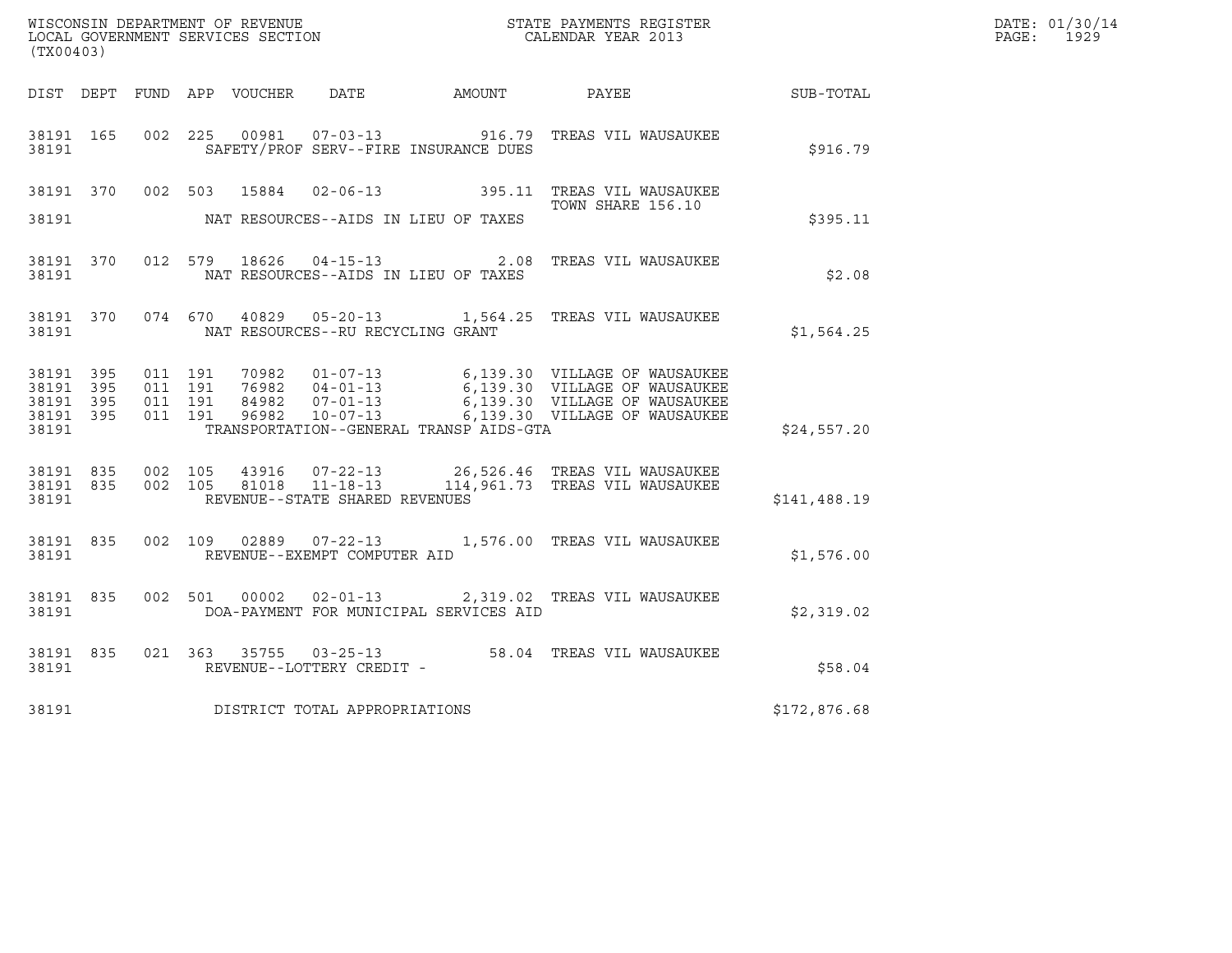| (TX00403)                                                                                                                               |                                                                                                  |                                                                                             |                                                                                                        | WISCONSIN DEPARTMENT OF REVENUE<br>LOCAL GOVERNMENT SERVICES SECTION                                                                |                                                                                                                                                                                                                                                                            |                                                                                                                                          | STATE PAYMENTS REGISTER<br>CALENDAR YEAR 2013                                                                                                                                                                                                                                                                                                                                        |               | DATE: 01/30/14<br>$\mathtt{PAGE}$ :<br>1930 |
|-----------------------------------------------------------------------------------------------------------------------------------------|--------------------------------------------------------------------------------------------------|---------------------------------------------------------------------------------------------|--------------------------------------------------------------------------------------------------------|-------------------------------------------------------------------------------------------------------------------------------------|----------------------------------------------------------------------------------------------------------------------------------------------------------------------------------------------------------------------------------------------------------------------------|------------------------------------------------------------------------------------------------------------------------------------------|--------------------------------------------------------------------------------------------------------------------------------------------------------------------------------------------------------------------------------------------------------------------------------------------------------------------------------------------------------------------------------------|---------------|---------------------------------------------|
| DIST DEPT                                                                                                                               |                                                                                                  |                                                                                             |                                                                                                        | FUND APP VOUCHER                                                                                                                    | DATE                                                                                                                                                                                                                                                                       | AMOUNT                                                                                                                                   | PAYEE                                                                                                                                                                                                                                                                                                                                                                                | SUB-TOTAL     |                                             |
| 38251 165<br>38251                                                                                                                      |                                                                                                  | 002                                                                                         | 225                                                                                                    | 00982                                                                                                                               | $07 - 03 - 13$                                                                                                                                                                                                                                                             | SAFETY/PROF SERV--FIRE INSURANCE DUES                                                                                                    | 23,148.05 TREAS CITY MARINETTE                                                                                                                                                                                                                                                                                                                                                       | \$23,148.05   |                                             |
| 38251 370<br>38251                                                                                                                      |                                                                                                  |                                                                                             | 012 580                                                                                                | 00765                                                                                                                               | $10 - 21 - 13$                                                                                                                                                                                                                                                             | NAT RESOURCES-WILDLIFE ABATEMENT/CONTROL                                                                                                 | 1,987.50 TREAS CITY MARINETTE                                                                                                                                                                                                                                                                                                                                                        | \$1,987.50    |                                             |
| 38251 370<br>38251                                                                                                                      |                                                                                                  |                                                                                             | 074 670                                                                                                | 40830                                                                                                                               | $05 - 20 - 13$<br>NAT RESOURCES--RU RECYCLING GRANT                                                                                                                                                                                                                        |                                                                                                                                          | 42,839.90 TREAS CITY MARINETTE                                                                                                                                                                                                                                                                                                                                                       | \$42,839.90   |                                             |
| 38251 370<br>38251<br>38251 370<br>38251                                                                                                | 370                                                                                              | 095 518<br>095                                                                              | 518<br>095 518                                                                                         | 00089<br>00111<br>00111                                                                                                             | $10 - 15 - 13$<br>$02 - 14 - 13$<br>$02 - 14 - 13$                                                                                                                                                                                                                         | NAT RESOURCES--CONTACT DNR FOR INFO                                                                                                      | 19,291.38 TREAS CITY MARINETTE<br>34,917.53 TREAS CITY MARINETTE<br>38,732.28 TREAS CITY MARINETTE                                                                                                                                                                                                                                                                                   | \$92,941.19   |                                             |
| 38251 395<br>38251<br>38251 395<br>38251 395<br>38251                                                                                   | 395                                                                                              |                                                                                             | 011 162<br>011 162<br>011 162<br>011 162                                                               | 72053<br>78053<br>86053<br>98053                                                                                                    | $01 - 07 - 13$<br>$04 - 01 - 13$<br>$07 - 01 - 13$<br>$10 - 07 - 13$                                                                                                                                                                                                       | TRANSPORTATION--CONNECTING HIGHWAY AIDS                                                                                                  | 16,482.24 CITY OF MARINETTE<br>16,482.24 CITY OF MARINETTE<br>16,482.24 CITY OF MARINETTE<br>16,482.26 CITY OF MARINETTE                                                                                                                                                                                                                                                             | \$65,928.98   |                                             |
| 38251<br>38251<br>38251<br>38251 395<br>38251                                                                                           | 395<br>395<br>395                                                                                |                                                                                             | 011 177<br>011 177<br>011 177<br>011 177                                                               | 00037<br>80037<br>88037<br>92037                                                                                                    | $12 - 30 - 13$<br>$06 - 14 - 13$<br>$07 - 08 - 13$<br>$09 - 30 - 13$<br>TRANSPORTATION--TRANSIT AID                                                                                                                                                                        |                                                                                                                                          | 12,093.00 CITY OF MARINETTE<br>20,154.00 CITY OF MARINETTE<br>20,154.00 CITY OF MARINETTE<br>20,154.00 CITY OF MARINETTE                                                                                                                                                                                                                                                             | \$72,555.00   |                                             |
| 38251 395<br>38251<br>38251 395<br>38251                                                                                                | 395                                                                                              |                                                                                             | 011 182<br>011 182<br>011 182                                                                          | 65544<br>84937<br>93257                                                                                                             | $02 - 19 - 13$<br>$08 - 21 - 13$<br>$11 - 06 - 13$                                                                                                                                                                                                                         | TRANSPORTATION--TRANSIT AIDS-FEDERAL                                                                                                     | 33,957.00 TREAS CITY MARINETTE<br>69,939.00 TREAS CITY MARINETTE<br>36,258.00 TREAS CITY MARINETTE                                                                                                                                                                                                                                                                                   | \$140, 154.00 |                                             |
| 38251 395<br>38251<br>38251<br>38251<br>38251<br>38251<br>38251<br>38251<br>38251<br>38251<br>38251<br>38251<br>38251<br>38251<br>38251 | 395<br>395<br>395<br>395<br>395<br>395<br>395<br>395<br>395<br>395<br>395<br>395<br>395<br>- 395 | 011<br>011<br>011<br>011<br>011<br>011<br>011<br>011<br>011<br>011<br>011<br>011<br>011 185 | 011 185<br>185<br>185<br>185<br>185<br>185<br>185<br>185<br>185<br>185<br>185<br>185<br>185<br>011 185 | 62497<br>62497<br>62497<br>66217<br>74398<br>74398<br>75880<br>77655<br>80640<br>80640<br>80640<br>80640<br>80640<br>80640<br>80640 | $01 - 22 - 13$<br>$01 - 22 - 13$<br>$01 - 22 - 13$<br>$02 - 25 - 13$<br>$05 - 13 - 13$<br>$05 - 13 - 13$<br>$05 - 28 - 13$<br>$06 - 17 - 13$<br>$07 - 15 - 13$<br>$07 - 15 - 13$<br>$07 - 15 - 13$<br>$07 - 15 - 13$<br>$07 - 15 - 13$<br>$07 - 15 - 13$<br>$07 - 15 - 13$ | 411.84<br>1,441.44<br>411.84<br>1,904.76<br>875.16<br>617.76<br>1,235.52<br>1,544.40<br>772.20<br>514.80<br>514.80<br>772.20<br>1,389.96 | 205.92 TREAS CITY MARINETTE<br>TREAS CITY MARINETTE<br>TREAS CITY MARINETTE<br>TREAS CITY MARINETTE<br>TREAS CITY MARINETTE<br>TREAS CITY MARINETTE<br>TREAS CITY MARINETTE<br>TREAS CITY MARINETTE<br>TREAS CITY MARINETTE<br>TREAS CITY MARINETTE<br>TREAS CITY MARINETTE<br>TREAS CITY MARINETTE<br>TREAS CITY MARINETTE<br>TREAS CITY MARINETTE<br>1,287.00 TREAS CITY MARINETTE |               |                                             |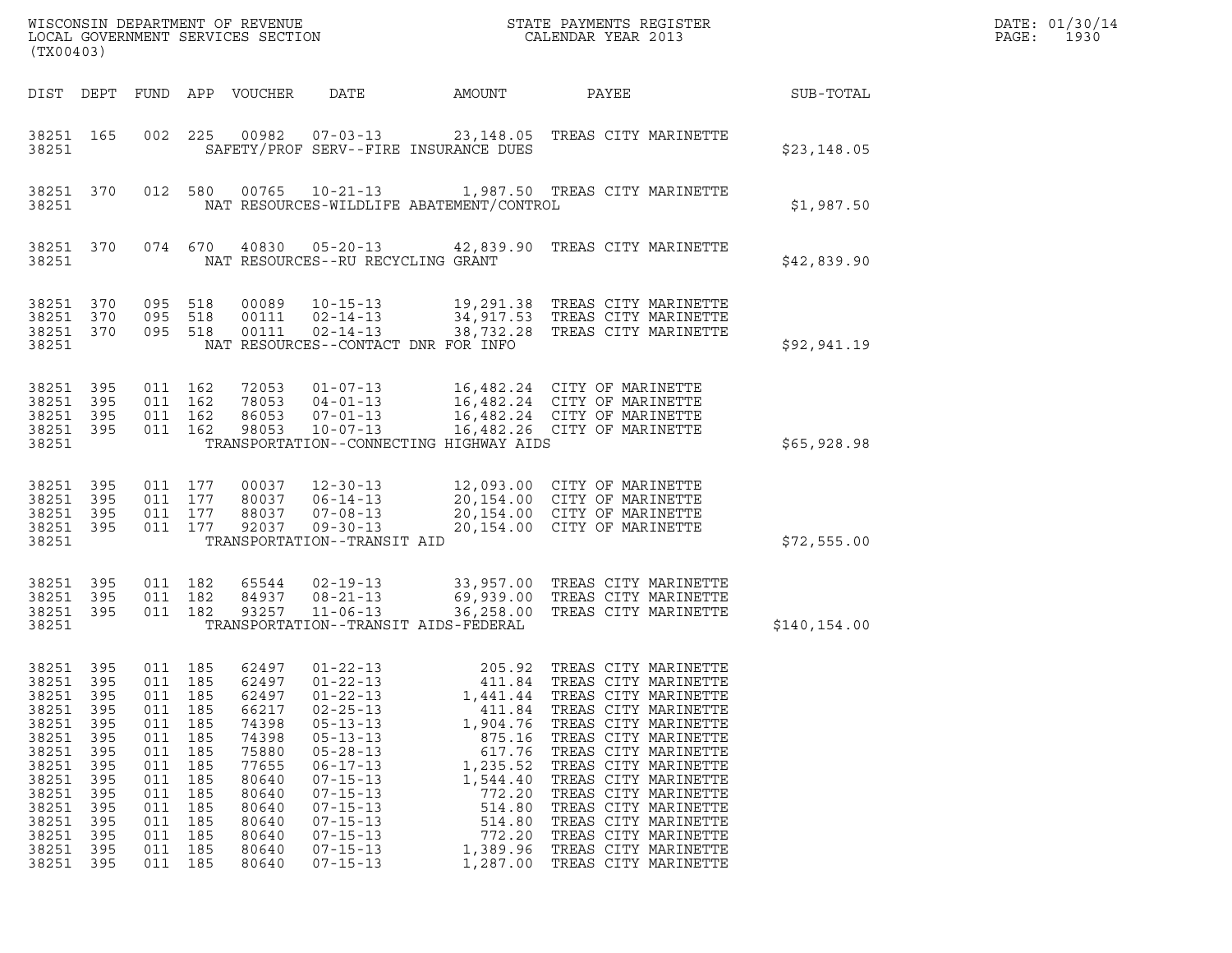| (TX00403)                                                                     |                                                      |                                                      |                                                      |                                                                      |                                                                                                                                              |                                                                          |                                                                                                                                                                                                                                     |                |  |
|-------------------------------------------------------------------------------|------------------------------------------------------|------------------------------------------------------|------------------------------------------------------|----------------------------------------------------------------------|----------------------------------------------------------------------------------------------------------------------------------------------|--------------------------------------------------------------------------|-------------------------------------------------------------------------------------------------------------------------------------------------------------------------------------------------------------------------------------|----------------|--|
| DIST                                                                          | <b>DEPT</b>                                          | <b>FUND</b>                                          | APP                                                  | VOUCHER                                                              | DATE                                                                                                                                         | AMOUNT                                                                   | PAYEE                                                                                                                                                                                                                               | SUB-TOTAL      |  |
| 38251<br>38251<br>38251<br>38251<br>38251<br>38251<br>38251<br>38251<br>38251 | 395<br>395<br>395<br>395<br>395<br>395<br>395<br>395 | 011<br>011<br>011<br>011<br>011<br>011<br>011<br>011 | 185<br>185<br>185<br>185<br>185<br>185<br>185<br>185 | 80640<br>81597<br>90527<br>90527<br>90527<br>93714<br>96425<br>96425 | $07 - 15 - 13$<br>$07 - 22 - 13$<br>$10 - 15 - 13$<br>$10 - 15 - 13$<br>$10 - 15 - 13$<br>$11 - 12 - 13$<br>$12 - 09 - 13$<br>$12 - 09 - 13$ | 5,000.92<br>463.32<br>2,275.20<br>TRANSPORTATION--HIGHWAY SAFETY-FEDERAL | 257.40 TREAS CITY MARINETTE<br>2,667.25 TREAS CITY MARINETTE<br>TREAS CITY MARINETTE<br>TREAS CITY MARINETTE<br>TREAS CITY MARINETTE<br>6,232.96 TREAS CITY MARINETTE<br>577.61 TREAS CITY MARINETTE<br>577.61 TREAS CITY MARINETTE | \$31,951.87    |  |
| 38251<br>38251<br>38251<br>38251<br>38251                                     | 395<br>395<br>395<br>395                             | 011<br>011<br>011<br>011                             | 191<br>191<br>191<br>191                             | 70983<br>76983<br>84983<br>96983                                     | $01 - 07 - 13$<br>$04 - 01 - 13$<br>$07 - 01 - 13$<br>$10 - 07 - 13$                                                                         | TRANSPORTATION--GENERAL TRANSP AIDS-GTA                                  | 122,450.04 CITY OF MARINETTE<br>122,450.04 CITY OF MARINETTE<br>122,450.04 CITY OF MARINETTE<br>122,450.07 CITY OF MARINETTE                                                                                                        | \$489,800.19   |  |
| 38251<br>38251                                                                | 455                                                  | 002                                                  | 231                                                  | 00391                                                                | $02 - 11 - 13$<br>JUSTICE--LAW ENFORCEMENT TRAINING                                                                                          | 3,200.00                                                                 | TREAS CITY MARINETTE                                                                                                                                                                                                                | \$3,200.00     |  |
| 38251<br>38251                                                                | 465                                                  | 002                                                  | 306                                                  | 00245                                                                | $10 - 09 - 13$                                                                                                                               | MILITARY AFFAIRS-EMER MGMT--HAZMAT AIDS                                  | 4, 156.32 TREAS CITY MARINETTE                                                                                                                                                                                                      | \$4,156.32     |  |
| 38251<br>38251<br>38251                                                       | 835<br>835                                           | 002<br>002                                           | 105<br>105                                           | 43917<br>81019                                                       | $07 - 22 - 13$<br>$11 - 18 - 13$<br>REVENUE--STATE SHARED REVENUES                                                                           |                                                                          | 808,481.55 TREAS CITY MARINETTE<br>3,856,660.91 TREAS CITY MARINETTE                                                                                                                                                                | \$4,665,142.46 |  |
| 38251<br>38251<br>38251                                                       | 835<br>835                                           | 002<br>002                                           | 109<br>109                                           | 02890<br>05197                                                       | $07 - 22 - 13$<br>$07 - 22 - 13$<br>REVENUE--EXEMPT COMPUTER AID                                                                             | 54,471.00                                                                | 49,718.00 TREAS CITY MARINETTE<br>TREAS CITY MARINETTE                                                                                                                                                                              | \$104,189.00   |  |
| 38251<br>38251                                                                | 835                                                  | 002                                                  | 501                                                  | 00002                                                                | $02 - 01 - 13$                                                                                                                               | 64,043.83<br>DOA-PAYMENT FOR MUNICIPAL SERVICES AID                      | TREAS CITY MARINETTE                                                                                                                                                                                                                | \$64,043.83    |  |
| 38251<br>38251                                                                | 835                                                  | 021                                                  | 363                                                  | 35756                                                                | $03 - 25 - 13$<br>REVENUE--LOTTERY CREDIT -                                                                                                  | 22,556.52                                                                | TREAS CITY MARINETTE                                                                                                                                                                                                                | \$22,556.52    |  |
| 38251                                                                         |                                                      |                                                      |                                                      |                                                                      | DISTRICT TOTAL APPROPRIATIONS                                                                                                                |                                                                          |                                                                                                                                                                                                                                     | \$5,824,594.81 |  |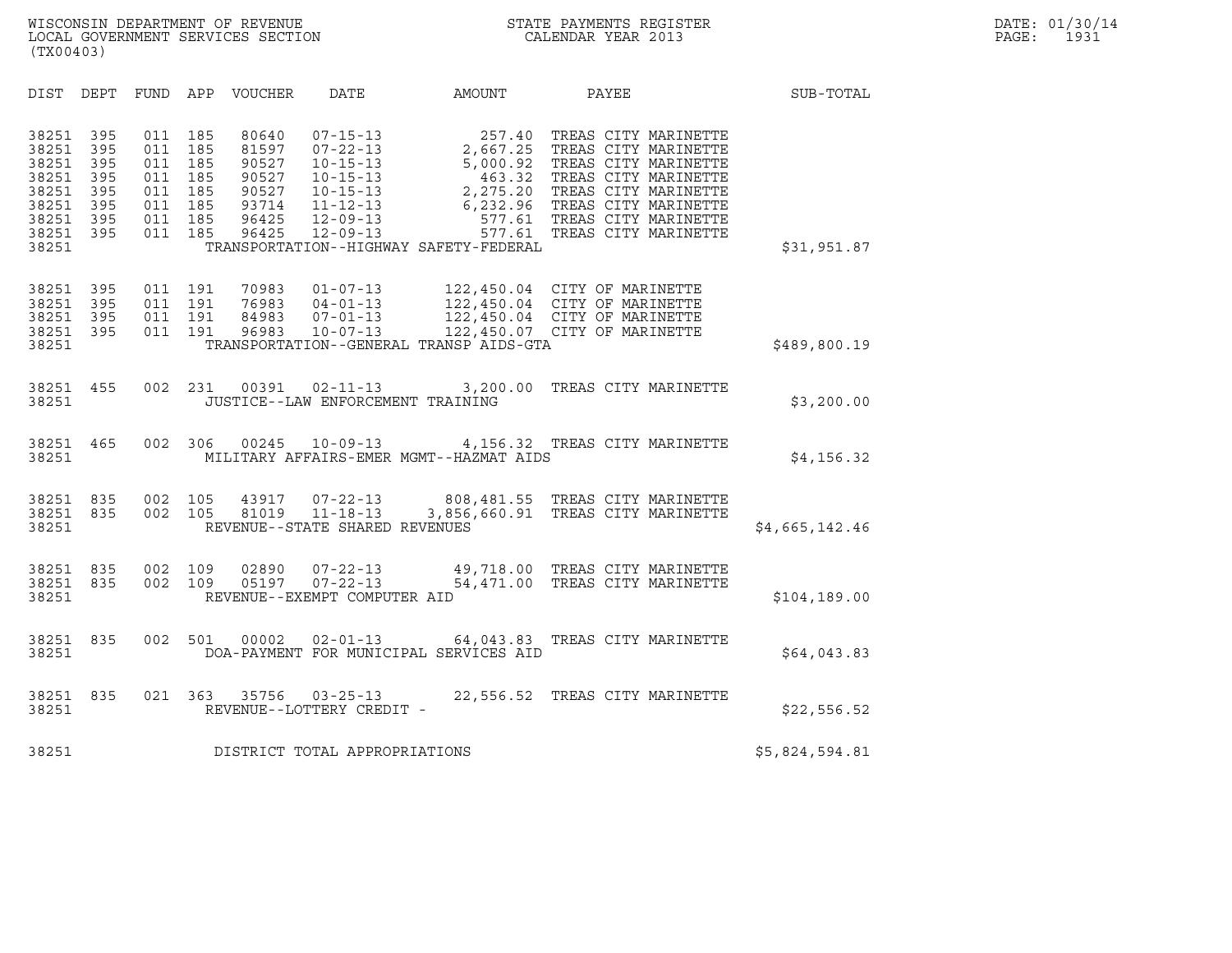| (TX00403)                                     |                               |                               |                               |                                 | WISCONSIN DEPARTMENT OF REVENUE<br>LOCAL GOVERNMENT SERVICES SECTION       |                                         | STATE PAYMENTS REGISTER<br>CALENDAR YEAR 2013                                                                                                                                                           |              | DATE: 01/30/14<br>PAGE: 1932 |
|-----------------------------------------------|-------------------------------|-------------------------------|-------------------------------|---------------------------------|----------------------------------------------------------------------------|-----------------------------------------|---------------------------------------------------------------------------------------------------------------------------------------------------------------------------------------------------------|--------------|------------------------------|
|                                               |                               |                               |                               | DIST DEPT FUND APP VOUCHER DATE |                                                                            | AMOUNT                                  | <b>PAYEE</b>                                                                                                                                                                                            | SUB-TOTAL    |                              |
| 38261 165<br>38261                            |                               |                               |                               |                                 |                                                                            | SAFETY/PROF SERV--FIRE INSURANCE DUES   | 002 225 00983 07-03-13 2,454.85 TREAS CITY NIAGARA                                                                                                                                                      | \$2,454.85   |                              |
| 38261                                         | 38261 370                     |                               |                               |                                 | NAT RESOURCES--RU RECYCLING GRANT                                          |                                         | 074 670 40828 05-20-13 7,357.92 TREAS CITY NIAGARA                                                                                                                                                      | \$7,357.92   |                              |
| 38261<br>38261<br>38261<br>38261<br>38261     | 395<br>395<br>395<br>395      | 011 162<br>011 162<br>011 162 | 011 162                       | 98054                           |                                                                            | TRANSPORTATION--CONNECTING HIGHWAY AIDS | 72054  01-07-13  12,542.22  CITY OF NIAGARA<br>78054  04-01-13  12,542.22  CITY OF NIAGARA<br>86054  07-01-13  12,542.22  CITY OF NIAGARA<br>10-07-13 12,542.24 CITY OF NIAGARA                         | \$50,168.90  |                              |
| 38261<br>38261<br>38261<br>38261 395<br>38261 | 395<br>395<br>395             | 011 191                       | 011 191<br>011 191<br>011 191 |                                 |                                                                            | TRANSPORTATION--GENERAL TRANSP AIDS-GTA | 70984   01-07-13   33,051.31   CITY   OF NIAGARA<br>76984   04-01-13   33,051.31   CITY   OF NIAGARA<br>84984   07-01-13   33,051.31   CITY   OF NIAGARA<br>96984  10-07-13  33,051.34  CITY OF NIAGARA | \$132,205.27 |                              |
| 38261 455<br>38261                            |                               |                               |                               |                                 | JUSTICE--LAW ENFORCEMENT TRAINING                                          |                                         | 002 231 00451 02-12-13 640.00 TREAS CITY NIAGARA                                                                                                                                                        | \$640.00     |                              |
| 38261 835<br>38261 835<br>38261               |                               |                               | 002 105                       |                                 | 43918 07-22-13<br>002 105 81020 11-18-13<br>REVENUE--STATE SHARED REVENUES |                                         | 127,608.99 TREAS CITY NIAGARA<br>516,765.91 TREAS CITY NIAGARA                                                                                                                                          | \$644,374.90 |                              |
| 38261 835<br>38261                            |                               |                               |                               |                                 | REVENUE--EXEMPT COMPUTER AID                                               |                                         | 002 109 02891 07-22-13 3,095.00 TREAS CITY NIAGARA                                                                                                                                                      | \$3,095.00   |                              |
| 38261                                         | DISTRICT TOTAL APPROPRIATIONS |                               |                               |                                 |                                                                            |                                         |                                                                                                                                                                                                         |              |                              |